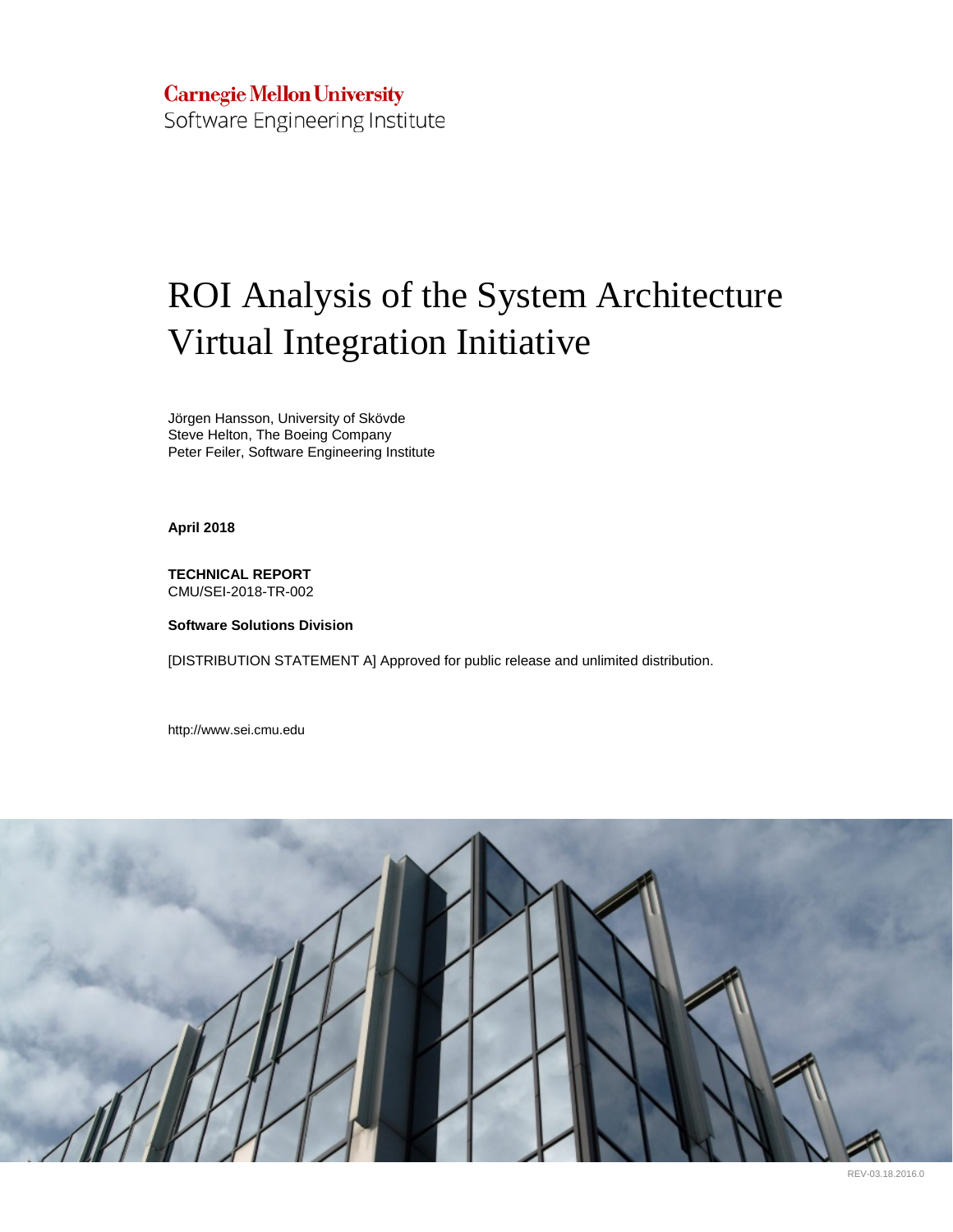Copyright 2018 Carnegie Mellon University. All Rights Reserved.

This material is based upon work funded and supported by the Department of Defense under Contract No. FA8702-15-D-0002 with Carnegie Mellon University for the operation of the Software Engineering Institute, a federally funded research and development center.

The view, opinions, and/or findings contained in this material are those of the author(s) and should not be construed as an official Government position, policy, or decision, unless designated by other documentation.

This report was prepared for the SEI Administrative Agent AFLCMC/AZS 5 Eglin Street Hanscom AFB, MA 01731-2100

NO WARRANTY. THIS CARNEGIE MELLON UNIVERSITY AND SOFTWARE ENGINEERING INSTITUTE MATERIAL IS FURNISHED ON AN "AS-IS" BASIS. CARNEGIE MELLON UNIVERSITY MAKES NO WARRANTIES OF ANY KIND, EITHER EXPRESSED OR IMPLIED, AS TO ANY MATTER INCLUDING, BUT NOT LIMITED TO, WARRANTY OF FITNESS FOR PURPOSE OR MERCHANTABILITY, EXCLUSIVITY, OR RESULTS OBTAINED FROM USE OF THE MATERIAL. CARNEGIE MELLON UNIVERSITY DOES NOT MAKE ANY WARRANTY OF ANY KIND WITH RESPECT TO FREEDOM FROM PATENT, TRADEMARK, OR COPYRIGHT INFRINGEMENT.

[DISTRIBUTION STATEMENT A] This material has been approved for public release and unlimited distribution. Please see Copyright notice for non-US Government use and distribution.

Internal use:\* Permission to reproduce this material and to prepare derivative works from this material for internal use is granted, provided the copyright and "No Warranty" statements are included with all reproductions and derivative works.

External use:\* This material may be reproduced in its entirety, without modification, and freely distributed in written or electronic form without requesting formal permission. Permission is required for any other external and/or commercial use. Requests for permission should be directed to the Software Engineering Institute at [permission@sei.cmu.edu.](mailto:permission@sei.cmu.edu)

\* These restrictions do not apply to U.S. government entities.

Carnegie Mellon® is registered in the U.S. Patent and Trademark Office by Carnegie Mellon University.

DM18-0482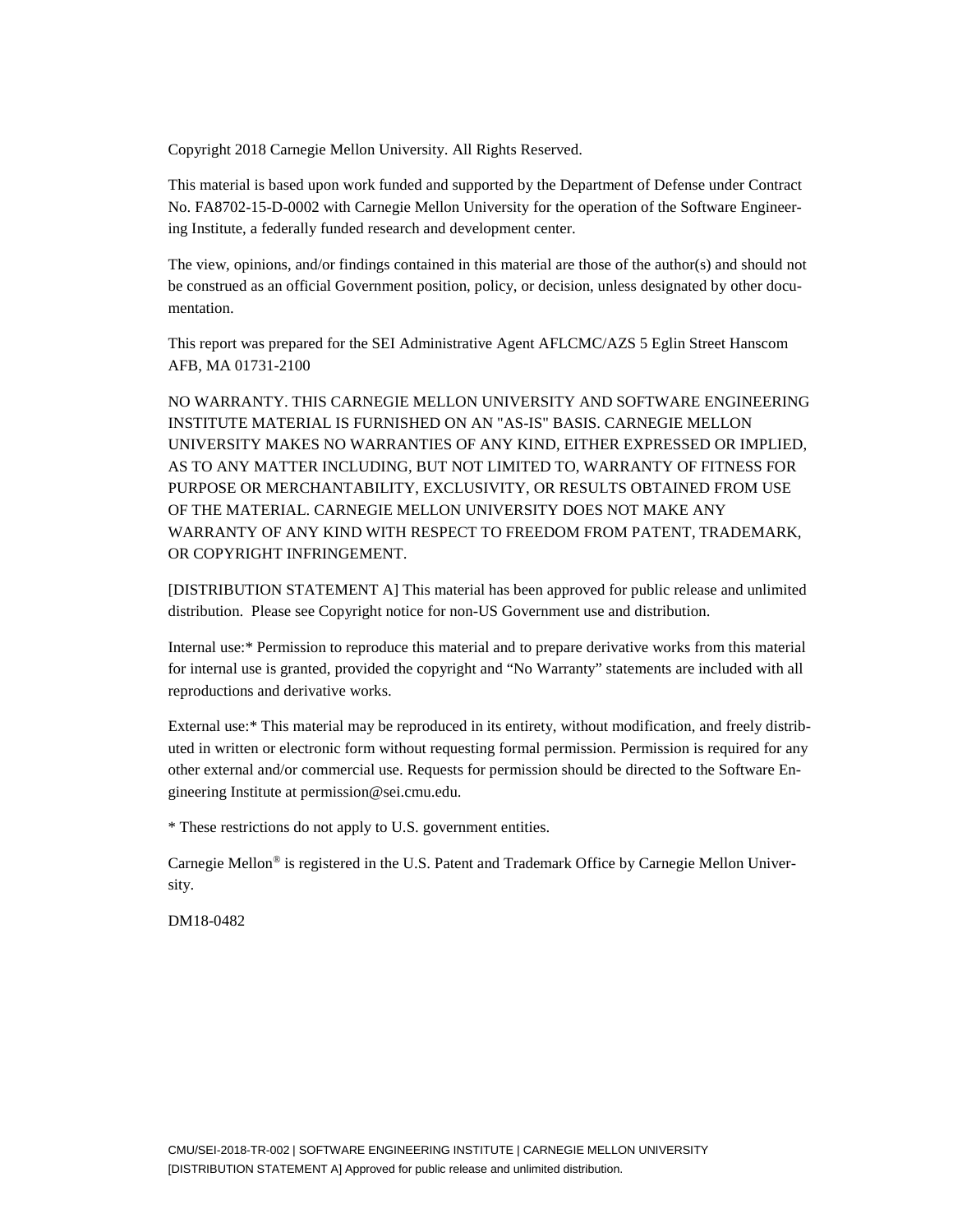# **Table of Contents**

|                 | Acknowledgments                                           | iv             |  |  |  |  |
|-----------------|-----------------------------------------------------------|----------------|--|--|--|--|
|                 | <b>Executive Summary</b>                                  | $\mathbf v$    |  |  |  |  |
| <b>Abstract</b> |                                                           | viii           |  |  |  |  |
| 1               | <b>Introduction</b>                                       | 1              |  |  |  |  |
| $\mathbf{2}$    | <b>ROI Based on Rework Cost-Avoidance</b>                 | 4              |  |  |  |  |
| 3               | <b>Exponential Growth in Avionics Software Systems</b>    | $\overline{7}$ |  |  |  |  |
|                 | Growth Curve for Avionics Software<br>3.1                 | $\overline{7}$ |  |  |  |  |
|                 | 3.2 Limits of Affordability                               | 8              |  |  |  |  |
| 4               | "As-Is" System-Development Cost Estimates Using COCOMO II | 9              |  |  |  |  |
|                 | Setup of COCOMO II<br>4.1                                 | 9              |  |  |  |  |
|                 | 4.2<br><b>Cost Computations</b>                           | 12             |  |  |  |  |
| 5               | <b>Rework Cost-Avoidance Estimates</b>                    | 15             |  |  |  |  |
|                 | 5.1<br><b>Phase-Based Rework Cost Percentages</b>         | 15             |  |  |  |  |
|                 | 5.2 Defect Removal Efficiency                             | 17             |  |  |  |  |
|                 | 5.3<br>Estimate of Cost Savings Due to Rework Avoidance   | 19             |  |  |  |  |
| 6               | <b>ROI Estimates</b>                                      | 23             |  |  |  |  |
| 7               | Discussion on the Use of COCOMO II                        | 27             |  |  |  |  |
| 8               | <b>Conclusion</b>                                         |                |  |  |  |  |
|                 | <b>References</b>                                         | 32             |  |  |  |  |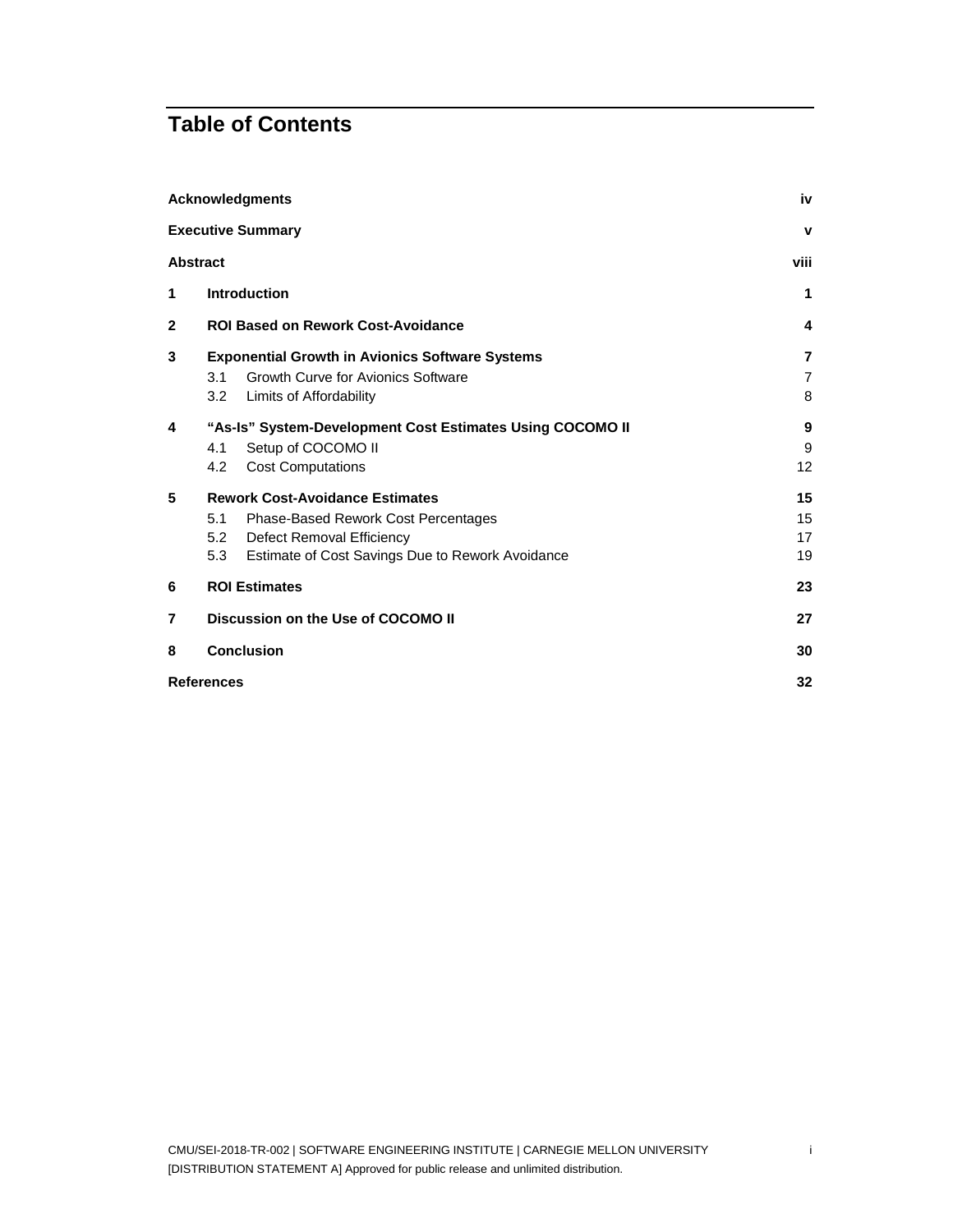# **List of Figures**

| Figure 1: | <b>SLOC Growth of Avionics Software</b>                                                             | 8  |
|-----------|-----------------------------------------------------------------------------------------------------|----|
| Figure 2: | Total System-Development Cost as a Function of Reuse                                                | 14 |
| Figure 3: | Rework Cost-Avoidance as a Function of Reuse for Three Project Sizes with 30% and 50%<br>Rework     | 22 |
| Figure 4: | Projected Arithmetic ROI as a Function of Reuse for Three Project Sizes with 30% and<br>50% Rework  | 26 |
| Figure 5: | Projected Logarithmic ROI as a Function of Reuse for Three Project Sizes with 30% and<br>50% Rework | 26 |
| Figure 6: | Computed NPV as a Function of Reuse for Three Project Sizes with 30% and 50%<br>Rework              | 26 |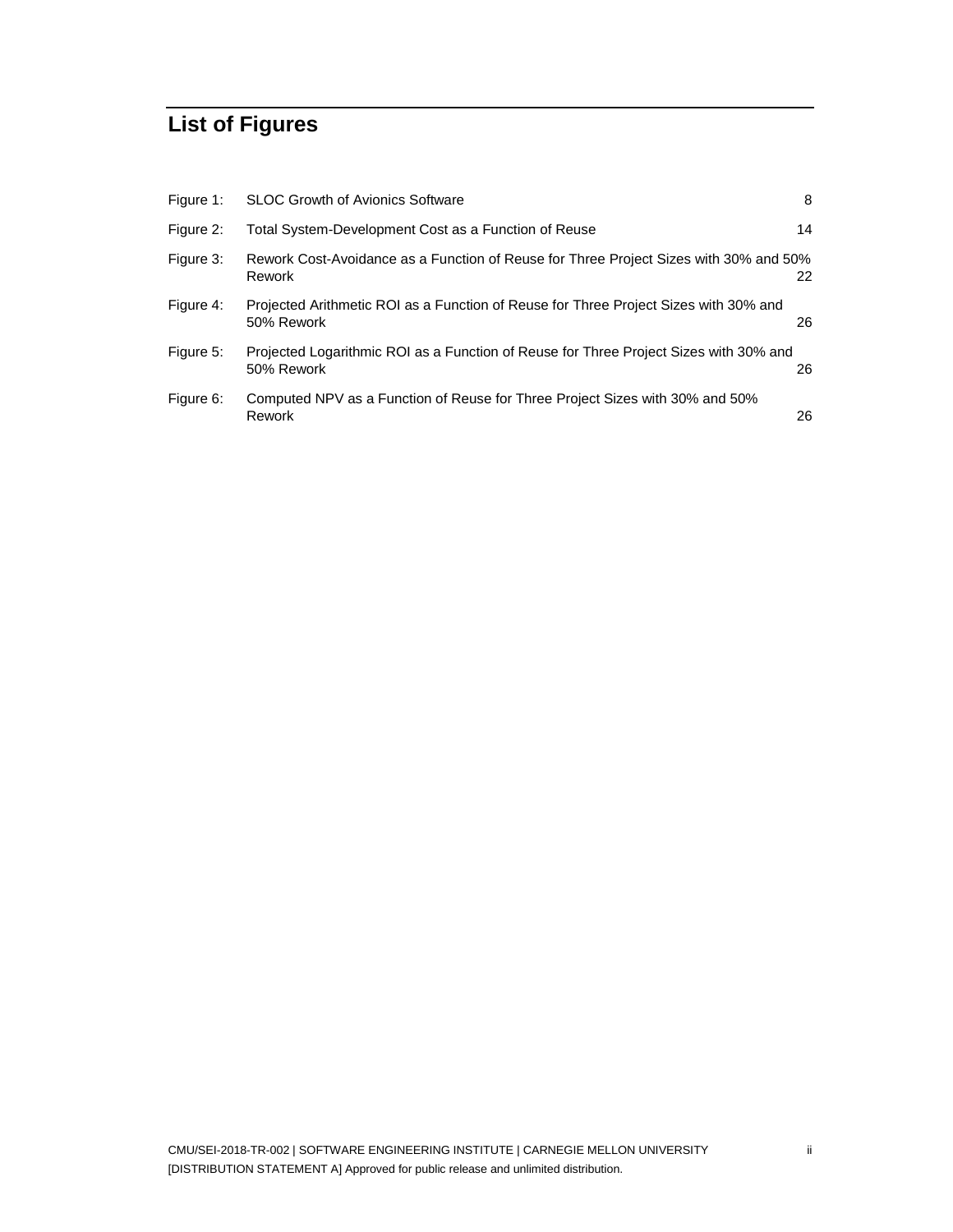# **List of Tables**

| Table 1:  | SLOC Growth of Avionics Software                                                                                      | $\overline{7}$  |
|-----------|-----------------------------------------------------------------------------------------------------------------------|-----------------|
| Table 2:  | Summary of Switch Settings in COCOMO II for the SAVI Cost Model                                                       | 11              |
| Table 3:  | Size of Subsystems with Respect to Criticality and Size of Reused Code Base in<br><b>MSLOC</b>                        | 12 <sup>2</sup> |
| Table 4:  | Estimated Software-Development Cost in Millions of US\$, Given MSLOC and Amount of<br>Reuse Using the "As-Is" Process | 13              |
| Table 5:  | Estimated Total System-Development Cost, Including Hardware, in Millions of US\$                                      | 14              |
| Table 6:  | Phase-Based Percentages of Introduced and Detected Defects                                                            | 16              |
| Table 7:  | Defect-Removal Cost, Given the Phase of Origin                                                                        | 16              |
| Table 8:  | Nominal Phase-Based Rework Costs and Percentages                                                                      | 17              |
| Table 9:  | Hayes's Fault Taxonomy [Hayes 2003, p. 52]                                                                            | 18              |
| Table 10: | Expected Removal Efficiency of Faults and Defects When Deploying SAVI                                                 | 19              |
| Table 11: | Avoided Cost as a Function of Rework and Software Reuse                                                               | 20              |
| Table 12: | Computed NPV and PV for 33% Defect-Removal Efficiency                                                                 | 24              |
| Table 13: | Computed NPV and PV for 66% Defect-Removal Efficiency                                                                 | 25              |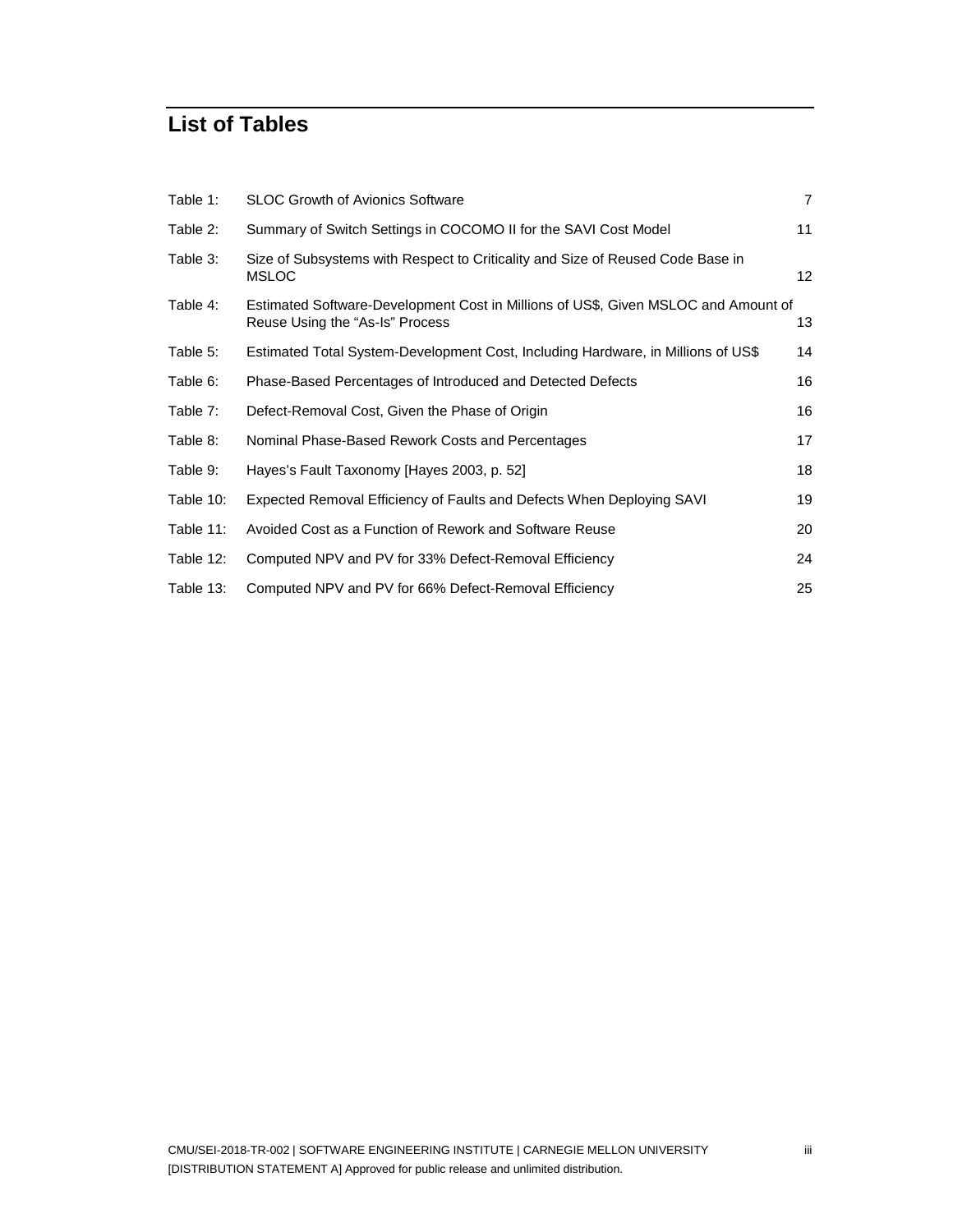# <span id="page-5-0"></span>**Acknowledgments**

This work was conducted in 2008-2009 with funding from the Aerospace Vehicle Systems Institute (AVSI) and performed by the authors along with members of AVSI, including David Redman (AVSI), Don Ward (AVSI), John Chilenski (Boeing), Keith Appleby (BAE Systems), Leon Corley (Lockheed Martin), Bruce Lewis (U.S. Army Aviation and Missile Research Development and Engineering Center Software Engineering Directorate, Department of Defense), Jean-Jacques Toumazet (Airbus), John Glenski (Rockwell Collins), Joe Shultz (GE Aviation), Bob Manners (FAA), and Manni Papadopoulos (FAA). The authors would also like to thank the members of the AVSI group for their comments and feedback.

The ROI study report was originally published as an AVSI System Architecture Virtual Integration (SAVI) report. To reach a wider audience, AVSI and the Software Engineering Institute (SEI) made the agreement to republish the study as an SEI technical report.

At the time of the study, Jörgen Hansson was a member of the technical staff at the SEI. Steven Helton retired from Boeing in 2015.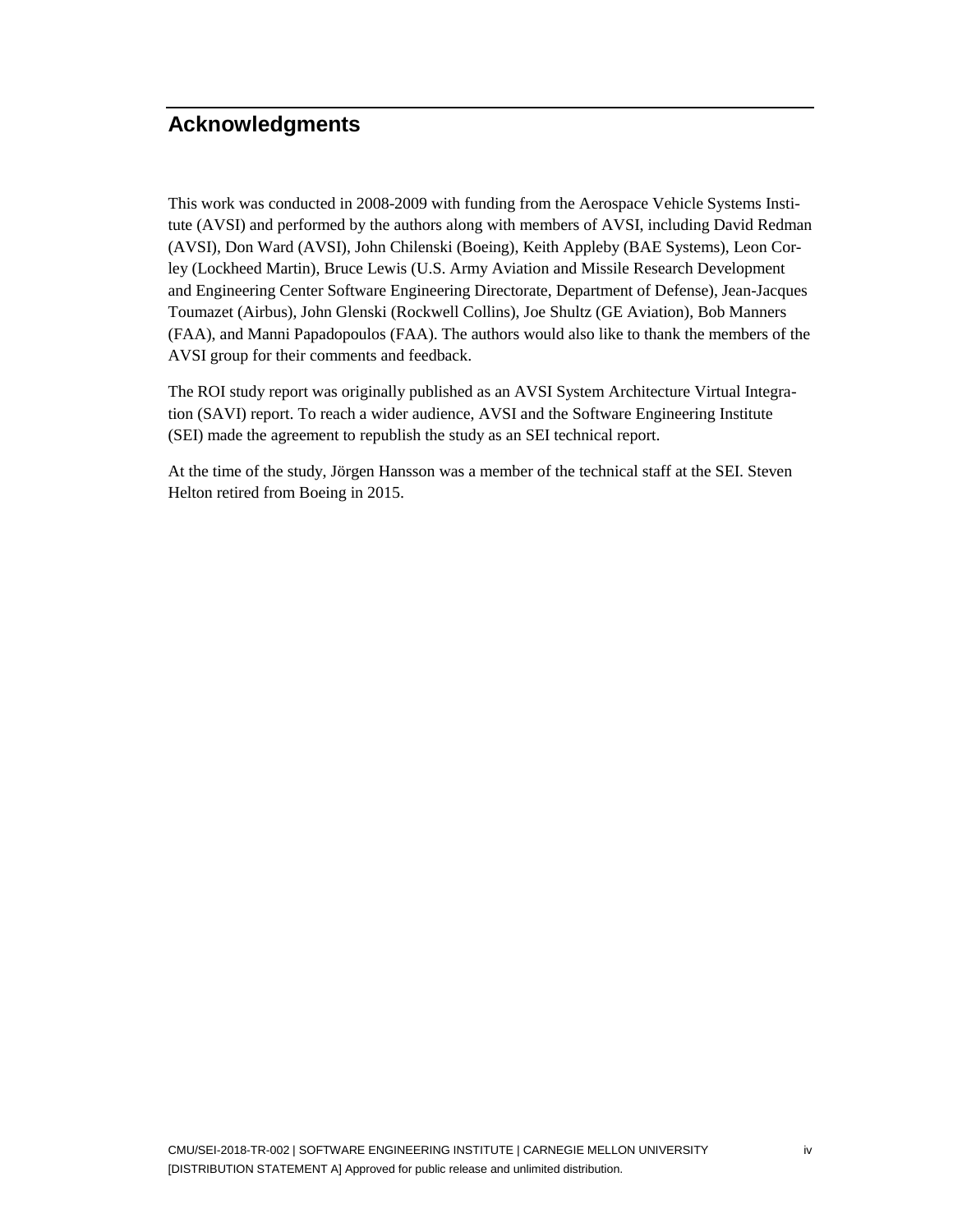### <span id="page-6-0"></span>**Executive Summary**

The size of aerospace software, as measured in source lines of code (SLOC), has grown rapidly. Airbus and Boeing data show that software SLOC have doubled every four years. The current generation of aircraft software exceeds 25 million SLOC (MSLOC). These systems must satisfy safety-critical, embedded, real-time, and security requirements. Consequently, they cost significantly more than general-purpose systems. Their design is more complex due to quality attribute requirements, high connectivity among subsystems, and sensor dependencies—each of which affects all system-development phases but especially design, integration, and verification and validation.

Several analyses of software-development projects show that detecting and removing defects are the most expensive and time-consuming parts of the work. Finding and fixing defects alone often causes projects to overrun budget and schedule because developers must perform significant amounts of rework. The basis of their problem is that most defects are introduced in the pre-coding phases, specifically during requirements and design, but only a fraction are detected and addressed in the same phase. More than half are not found until hardware/software integration occurs. For aerospace and safety-critical systems, the cost of removing a defect introduced in precoding phases but detected in post-coding phases is two orders of magnitude greater than the cost of removing it before code development.

The System Architecture Virtual Integration (SAVI) initiative is a multiyear, multimillion dollar program for developing the capability to virtually integrate systems. The capability promises to allow developers to recognize system-level problems early and reduce leakage of errors into the post-coding phases. The program is sponsored by the Aerospace Vehicle Systems Institute (AVSI), a research center of the Texas Engineering Experiment Station, which is a member of the Texas A&M University System. Members of AVSI include Airbus, BAE Systems, Boeing, the Department of Defense, Embraer, the Federal Aviation Administration, General Electric, Goodrich, Aerospace, Hamilton Sundstrand, Honeywell International, Lockheed Martin, NASA, and Rockwell Collins.

This report presents an analysis of the economic effects of the SAVI approach on the development of software-reliant systems for aircraft compared to existing development paradigms. It describes the results of a return-on-investment (ROI) analysis to determine the net present value (NPV) of the investment in the SAVI approach. The investment into the approach over the multi-year SAVI initiative by the different member companies was estimated to be \$86M. Their investment covers the maturation, adaptation, and piloting of SAVI practices and technologies, and the transition of the approach into member companies. The analysis uses conservative estimates of costs and benefits to establish a lower bound on the ROI; less conservative figures yield higher economic gains.

This study was performed in 2008-2009 in the context of a proof-of-concept virtual-integration study in the use of the SAE International standard named the Architecture Analysis and Design Language (AADL). The standard is a key element of the virtual system integration approach of SAVI and its effectiveness in early discovery of defects through analysis of AADL models of the embedded software systems.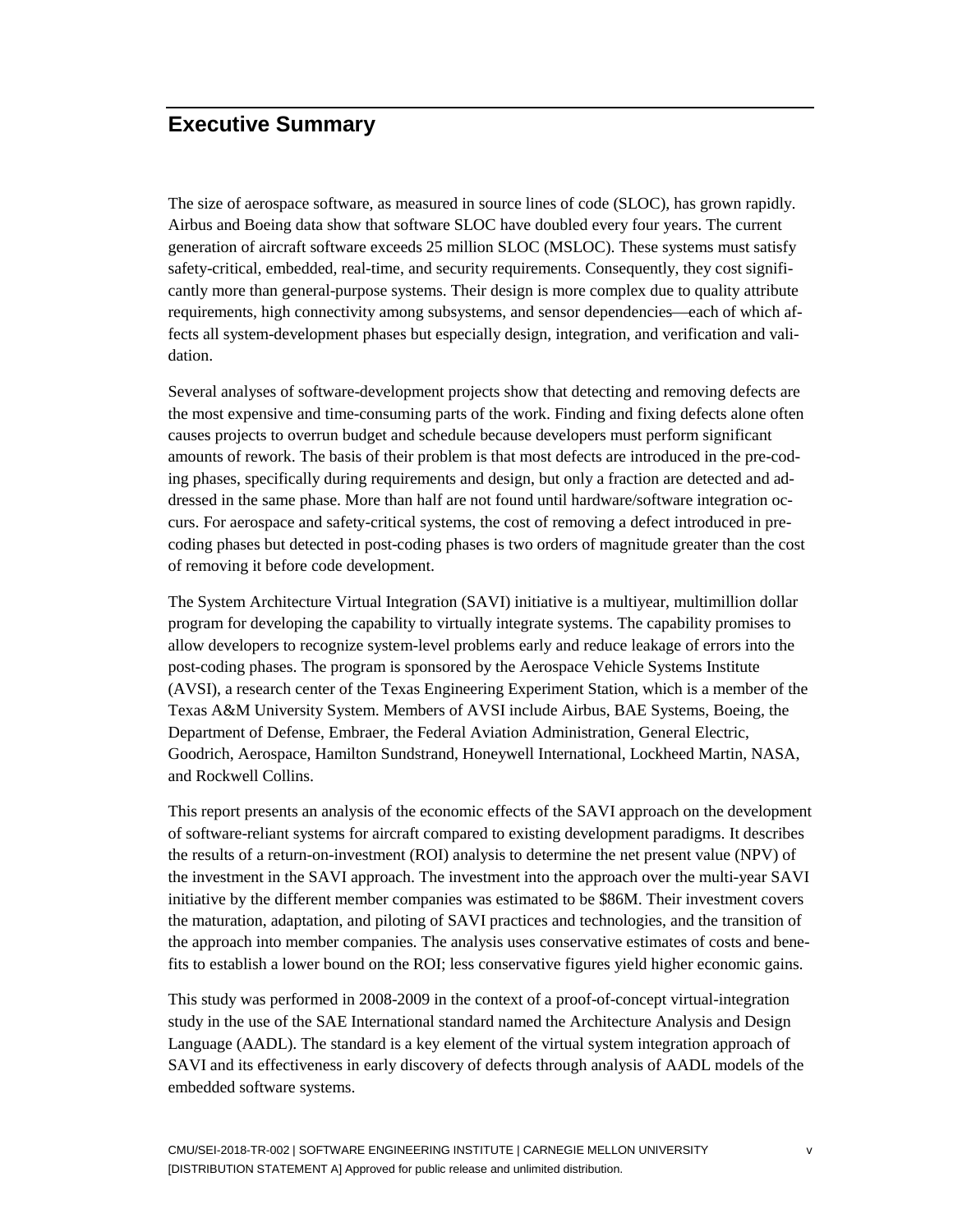#### **Summary of Methods**

The approach taken in this study was to determine the rework cost-avoidance based on SAVI practice by applying an efficiency rate for removing defects to the rework cost of a system compared to current practice. The approach included the following conservative assumptions:

- We adopted COnstructive COst MOdel (COCOMO) II, the leading tool for estimating software development costs using the current development process. Using typical development processes, we derived the total cost for developing three software systems of different sizes as follows:
	- Each system consists of three types of subsystems—safety critical, highly critical, and less critical with code bases of 30%, 30%, and 40%, respectively, of the total code base—a typical mix in aircraft industry. This let us differentiate the cost of subsystems with respect to their requirements.
	- Each subsystem is developed with both new code and the reuse of existing code. We considered three cases of new code development and varied the proportions of code reuse from 30% to 70%.
	- We used three system sizes: two based on the current generation of aircraft software systems (27 and 30 MSLOC) and one reflecting a future system of 60 MSLOC. The synthetic system clearly illustrates the economic impact of system growth, although building a system of this size is unaffordable.
	- The nominal labor rate is \$28,200 per month for 2014, based on 2006 data of \$22,800 = \$150/hr. \* 152 hr./mo. \* 1.02694\*(2014 – 2006), adjusted for annual inflation at 2.694%.
- On the basis of SAVI members' experiences, we estimated the total system-development cost from an estimate of the software-development cost using a multiplier of 1.55, which reflects software development making up about 66% of system-development cost.
- On the basis of documented and experiential evidence for aerospace systems, we used two conservative estimates for total rework cost: 30% and 50% of the total system-development cost.
- We determined ROI and NPV based on rework cost reduction attributed to earlier discovery of defects and did not include reductions in maintenance cost and deployment delays. We limited rework cost savings to discovery of requirements errors, which make up 35% of all errors and 79% of the rework cost.
- We used experts' estimates of the efficiency rate for removing defects of 66% as well as a reduced rate of 33% for more conservative estimates.
- We assumed that SAVI practices of model creation and analysis would replace existing document-based practices of system requirement and design specification at a similar cost.
- We used \$86M as estimated investment by the SAVI member companies over multiple years to mature SAVI and transition current practice to SAVI.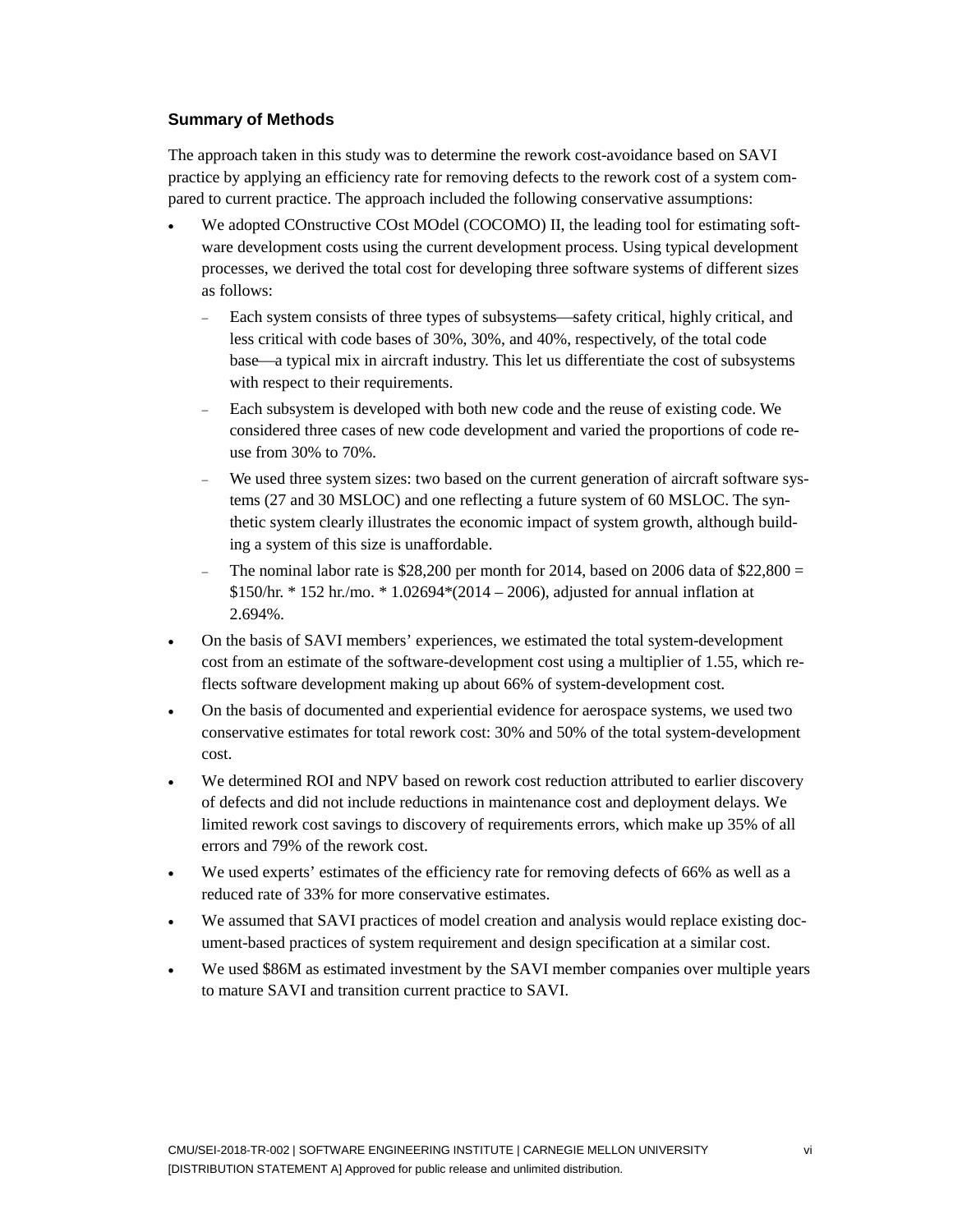#### **Summary of Findings**

Our analysis produced the following outcomes and observations:

- Approximately 70% of defects are requirements and design defects, but less than 10% are detected in these early phases. The rework cost of correcting defects introduced in requirements and design but detected late in the development lifecycle is one to two orders of magnitude higher than the cost of correcting them before coding. Requirements-related rework cost amounts to 79% and design-related rework costs 16% of the total rework cost.
- In the most conservative scenario, for a 27-MSLOC system, the smallest cost avoidance is \$717 million (out of an estimated \$9.176 billion cost of development, a 7.8% cost savings). This is with 70% reuse, rework cost as 30% of total system-development cost, and a removal efficiency of 33%. The arithmetic and logarithmic (continuously compounded) ROIs are 7.3 and 2.12, with an NPV of \$263 million.
- The nominal cost reduction for a 27-MSLOC system is \$2.391 billion (out of an estimated \$9.176 billion, a 26.1% cost savings), occurring at 70% reuse, rework cost as 50% of total system-development cost, and 66% removal efficiency. The arithmetic and logarithmic ROIs are 26.8 and 3.33, with an NPV of \$1.076 billion.
- The cost reduction is linear to the rework cost and removal efficiency. With other factors held constant in a scenario, each unit's increase in removal efficiency for requirements errors resulted in a cost reduction. For example, for the 27-MSLOC system with the highest degree of reuse, each 1% increase in removal efficiency resulted in a cost reduction of \$22 million.
- Cost reduction for a given system size is also linear to the amount of reuse. However, comparing the cost reduction for systems of different size, we observed that the cost reduction for 60 MSLOC was more than twice that for 30 MSLOC. This is to be expected given the more-than-linear increase in interaction complexity in a larger system.

The predicted returns were considered to be higher than anticipated, which led to several followon activities. First, one of the SAVI system integrator members obtained an independent assessment by its organization's cost estimating group that agreed with the findings of this report. Second, this initial ROI study was followed by a second SAVI ROI study. In the second study, a Monte Carlo algorithm was used to drive the COCOMO II cost estimation, resulting in a reduced variation of results. In addition, the commercial tool SEER was used to build a SEER-SEM and SEER-H model of a Boeing 777-200 to explicitly estimate the cost of the non-software portion of the system and compare it to both publicly available data and estimates of the original SAVI ROI study presented here. The SEER analysis confirmed that the cost multiplier of 1.55 was acceptable for 2010. Unfortunately, the software count increases while the physical parts count remains stable, resulting in a software increase from 66% in 2010 to 88% of the total system-development cost by 2024.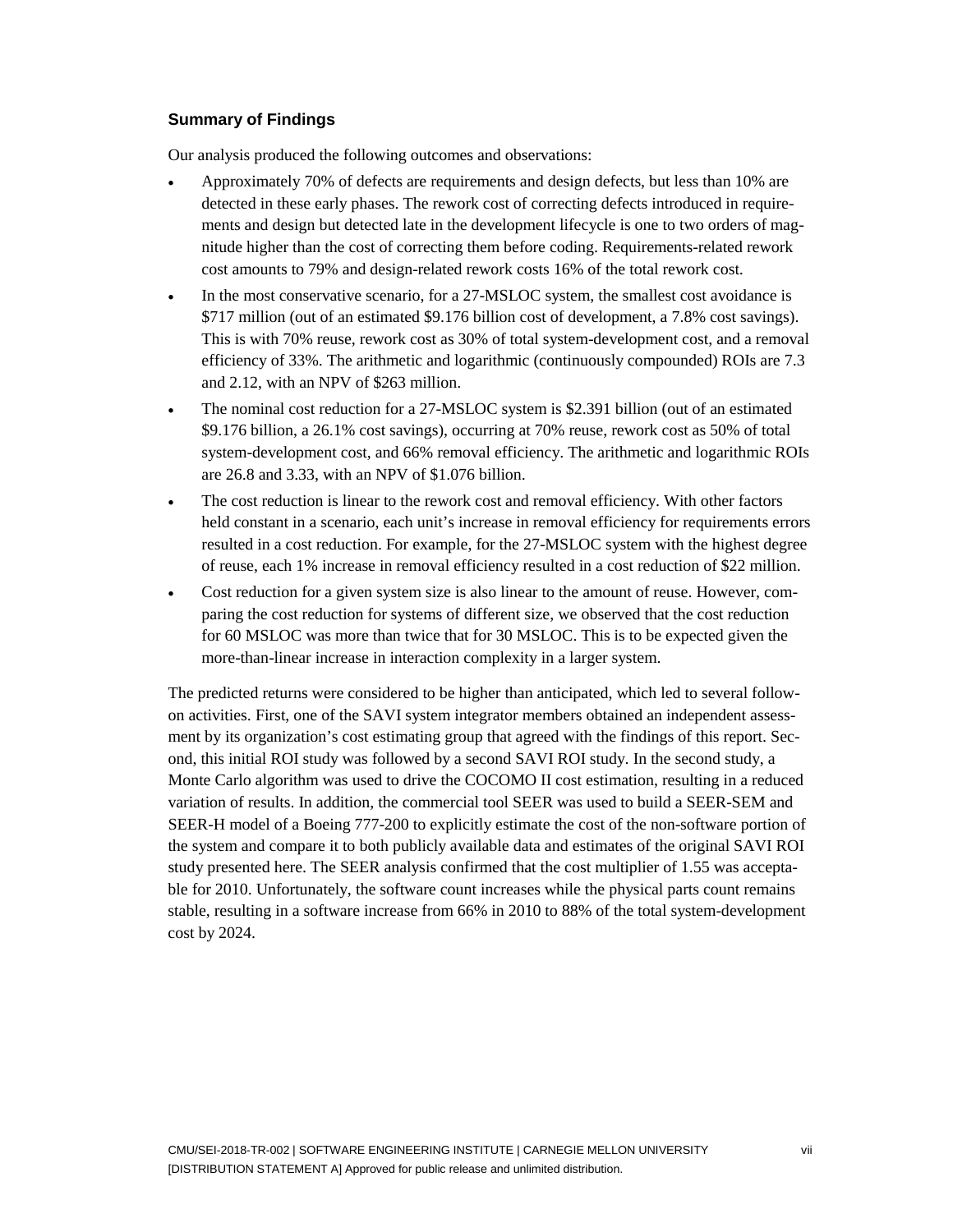### <span id="page-9-0"></span>**Abstract**

The System Architecture Virtual Integration (SAVI) initiative is a multiyear, multimillion dollar program that is developing the capability to virtually integrate systems before designs are implemented and tested on hardware. The purpose of SAVI is to develop a means of countering the costs of exponentially increasing complexity in modern aerospace software systems. The program is sponsored by the Aerospace Vehicle Systems Institute, a research center of the Texas Engineering Experiment Station, which is a member of the Texas A&M University System. This report presents an analysis of the economic effects of the SAVI approach on the development of software-reliant systems for aircraft compared to existing development paradigms. The report describes the detailed inputs and results of a return-on-investment (ROI) analysis to determine the net present value of the investment in the SAVI approach. The ROI is based on rework costavoidance attributed to earlier discovery of requirements errors through analysis of virtually integrated models of the embedded software system expressed in the SAE International Architecture Analysis and Design Language (AADL) standard architecture modeling language. The ROI analysis uses conservative estimates of costs and benefits, especially for those parameters that have a proven, strong correlation to overall system-development cost. The results of the analysis, in part, show that the nominal cost reduction for a system that contains 27 million source lines of code would be \$2.391 billion (out of an estimated \$9.176 billion), a 26.1% cost savings. The original study, reported here, had a follow-on study to validate and further refine the estimated cost savings.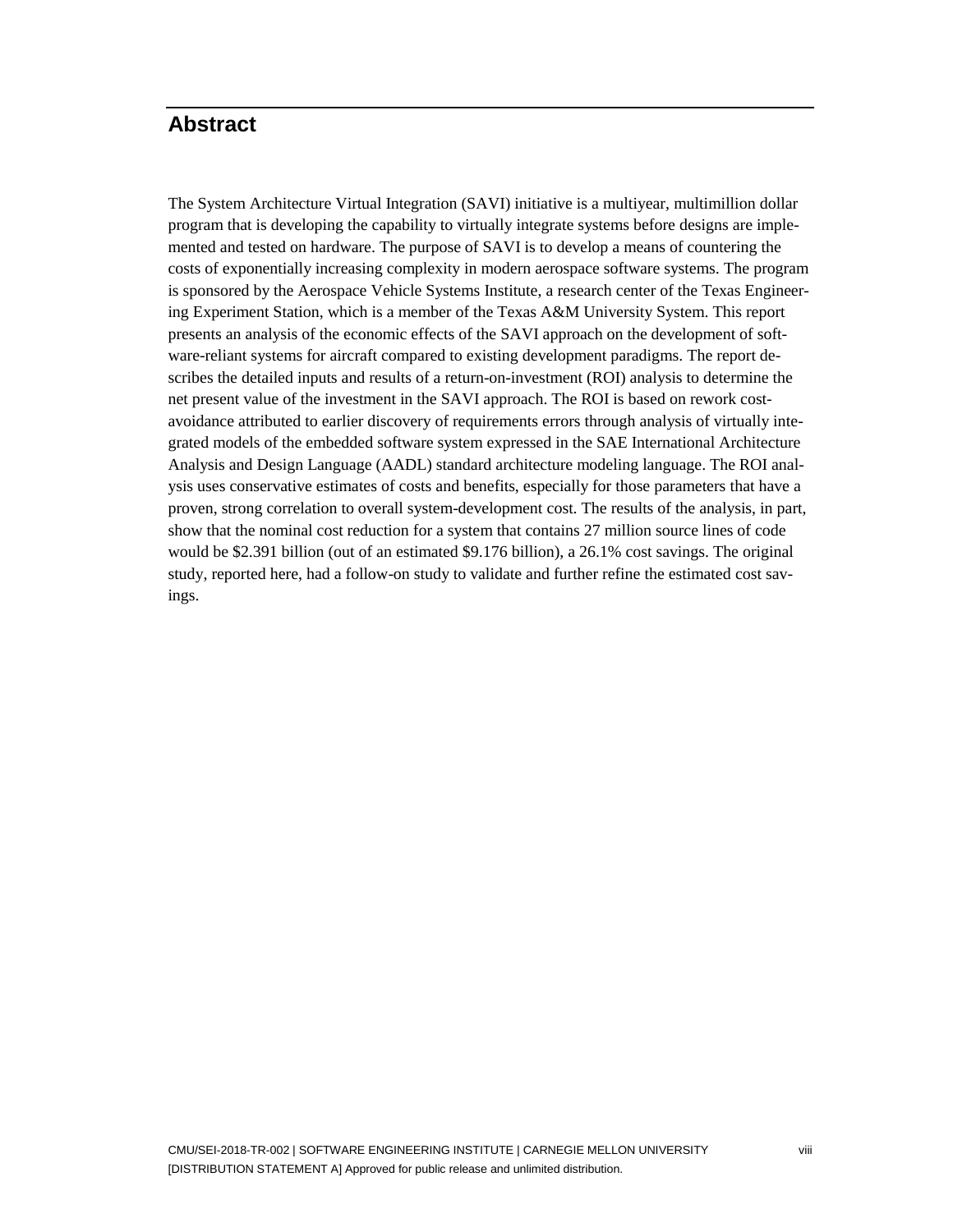# <span id="page-10-0"></span>**1 Introduction**

Analysis of software-development projects shows that detecting, locating, and removing defects are the most expensive and time-consuming parts of the work. Finding and fixing defects often cause projects to run over budget and schedule as developers perform significant amounts of rework in later phases of product development [RTI 2002, Dabney 2003]. For information technology (IT) applications, the defect-removal efficiency before delivery is generally about 80% to 85%; the cost of correcting these defects averages about 35% of the total system-development cost [Jones 2007]. Correspondingly, the time needed to rework defects averages approximately 35% of the total project-development schedule.

Experts have observed that the rework fraction of total development work increases with the size of the project and can be as high as 60% to 80% for very large projects [Basili 1994, 2001; Jones 1996; Cross 2002]. Aerospace software systems, in particular, have grown at a rapid pace. Airbus and Boeing data presented in this report show that growth in millions of source lines of code (MSLOC) for aircraft software will double every four years, and current-generation software exceeds 25 MSLOC. Safety-critical system design is intrinsically more complex than general-purpose system design because of the quality attribute requirements, high connectivity among subsystems, and sensor dependencies that affect all system-development phases but are most critical to design, integration, and verification and validation activities.

The main problem is clear: most defects are introduced in the early pre-coding phases of development, such as requirements and design, but the majority of defects are detected and removed in post-coding phases, such as integration and testing. The nominal cost of removing a defect introduced in pre-coding phases and detected in post-coding phases is generally one order of magnitude higher than the cost of removing it prior to code development. For safety-critical systems, the difference can be as much as two orders of magnitude higher. In this report, we present such data from multiple sources.

Software systems are growing in size, not only in the number of subsystems but also the degree of interactions between them. This condition likely will further raise the defect-removal cost, as each defect affects a larger number of subsystems. This condition will require innovative solutions in the following areas:

- Understanding the dynamics of defect introduction and removal—the phases in which defects are introduced, the phases in which they are detected, and the cost of removing defects relative to the phase lag between introduction and detection—is paramount to accurately estimating the rework cost in terms of total software cost.
- The dominance of rework cost resulting from requirements and architectural design defects clearly suggests a strong need for improved techniques to prevent and detect such defects.

The System Architecture Virtual Integration (SAVI) initiative is a multiyear, multimillion dollar program focused on developing the capability to virtually integrate systems before designs are committed to hardware, as a means of managing the exponentially increasing complexity of modern aerospace systems. Its objective is to discover system-level errors—typically requirements and design errors—through virtual integration that occurs earlier in the development lifecycle.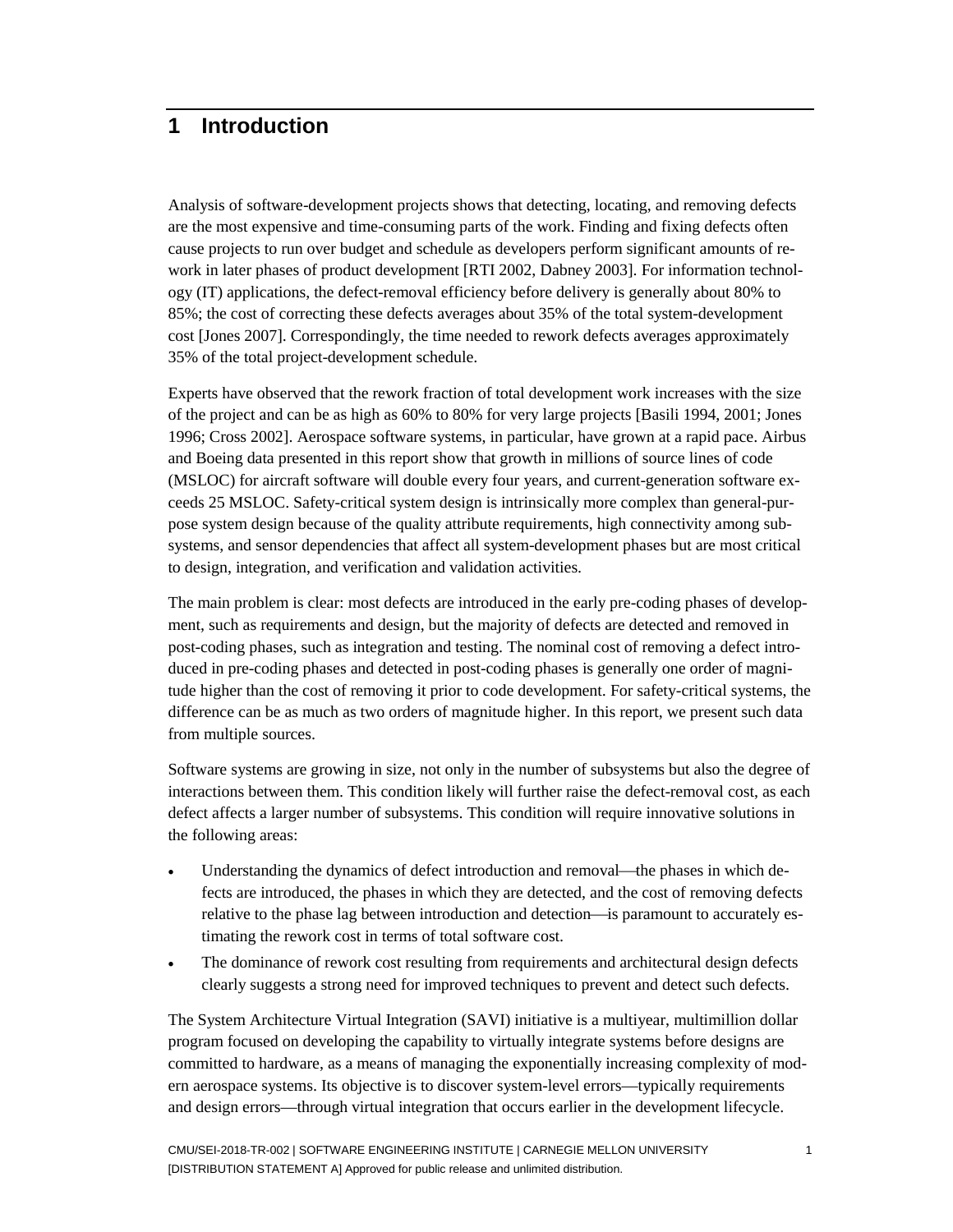The program is led by the Aerospace Vehicle Systems Institute (AVSI), a research center of the Texas Engineering Experiment Station, which is a member of the Texas A&M University System. Membership in AVSI includes Airbus, BAE Systems, Boeing, the Department of Defense, the Federal Aviation Administration, General Electric, Goodrich Aerospace, Hamilton Sundstrand, Honeywell International, Lockheed Martin, NASA, and Rockwell Collins.

Using a quantitative architecture-modeling approach, SAVI aims to significantly increase early detection and removal of defects as well as to prevent defects from entering into the design in the first place. One project that SAVI members have undertaken is a proof-of-concept demonstration of SAVI technology to discover defects early in development through analysis of multiple functional and non-functional properties on a realistic multi-tier model of an aircraft avionics system [Feiler 2009, Feiler 2010, Redman 2010]. The technology consists of analytical technologies for virtual integration of embedded software systems such as the SAE International Architecture Analysis and Design Language (AADL) standard and tool suite. Another SAVI project is a returnon-investment (ROI) analysis, which is the subject of this report. This report presents our analysis of the economic effects on the development of software-reliant systems for aircraft when deploying SAVI relative to existing development paradigms. A challenge for this ROI study was that it had to be based on publicly available data rather than on competition-sensitive data of the members.

To evaluate the economic effects of the SAVI engineering practice, we compared the relative cost advantage of two development paradigms, one following the development practices in place today ("as is") and another deploying SAVI technology ("to be"). If all else remains the same, the difference between the two approaches is the efficiency in managing complexity and correcting defects. From our ROI (or rate-of-return) analysis, we computed the net present value (NPV, also called net present worth).

ROI is a measure of the monetary value generated by an investment or of the monetary loss caused by an investment. It measures the cash flow or income stream from the investment to the investor and denotes the ratio of money gained or lost (realized or unrealized) on an investment relative to the amount of money invested. In our case, SAVI members expected to invest \$86M over multiple years into the maturation and transition of SAVI technology into practice, and the ROI is an indication of rate of return due to cost reduction.

NPV is commonly used for appraising long-term projects by deriving the time value of money and considering cash flows over time. Outgoing cash flows include start-up costs, initial investments, and operational costs; incoming cash flow implies positive cash flow from the investment, which, in the case of SAVI, is based largely on cost avoidance. Computing NPV indicates how much value an investment or project adds to the organization. A positive NPV implies that the investment would add value to the organization; a negative NPV implies that the investment would subtract value. In our case, NPV represents cost savings minus expenses in U.S. dollars for a project running from 2010-2018 using SAVI technology.

In Section [2,](#page-13-0) we present the ROI analysis in terms of a rework cost-avoidance formula. The sections that follow that analysis elaborate on the contributing elements of the ROI formula:

• In Section [3,](#page-16-0) we discuss the exponential growth of avionics software systems in terms of SLOC by analyzing the historical data to correlate major cost drivers to system size.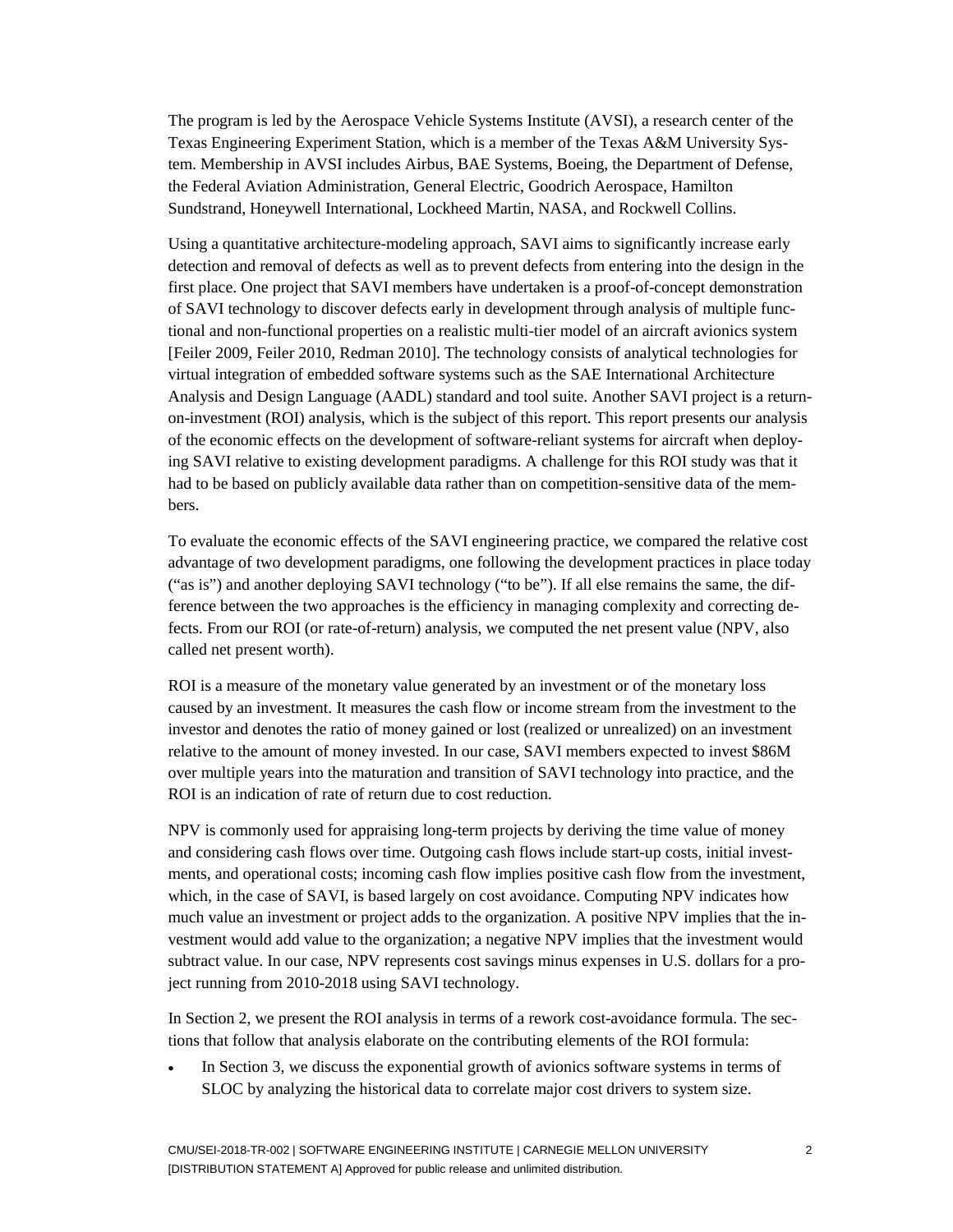- In Section [4,](#page-18-0) we elaborate on how we obtained software and system-development cost estimates under the "as-is" process using COnstructive COst MOdel (COCOMO) II with the SLOC estimates as input.
- In Section [5,](#page-24-0) we present our method for estimating rework cost-avoidance due to early discovery of requirements-related defects as a percentage of total system-development cost.
- In Section [6,](#page-32-0) we present the ROI and NPV estimates based on the rework cost-avoidance formula.
- In Section [7,](#page-36-0) we discuss the limitations of using COCOMO II.
- Finally, in Section [8,](#page-39-0) we interpret the results of the ROI analysis and reflect on the assumptions we used as well as potential improvements.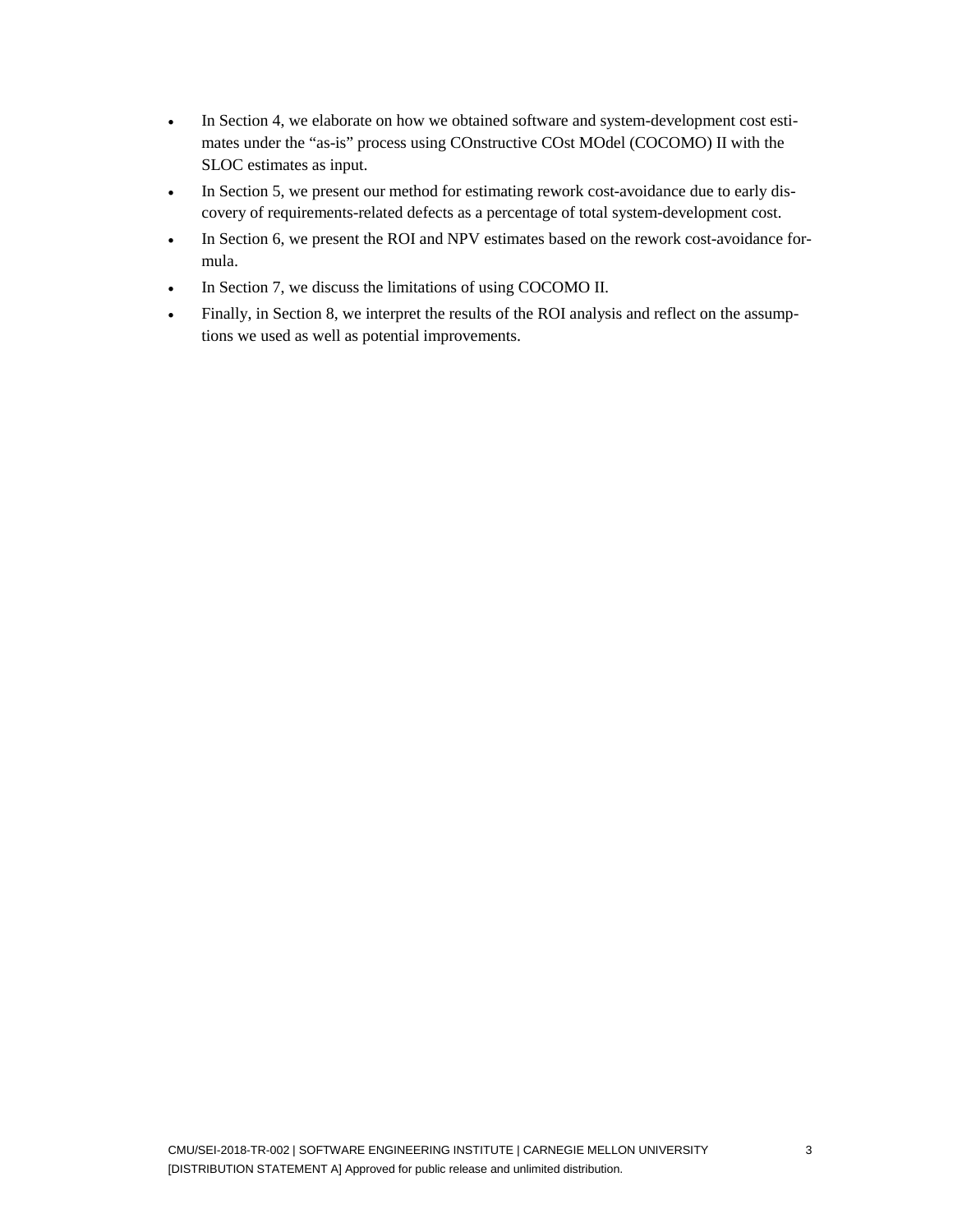# <span id="page-13-0"></span>**2 ROI Based on Rework Cost-Avoidance**

We based our analysis to determine ROI and NPV for a typical SAVI deployment on the investment (an estimated \$86M) by SAVI member companies in the multi-year SAVI initiative to mature and transition the new technology and development paradigm to member company product groups. We also considered the cost of implementing SAVI in a project to be the same as the cost for current methods, once a team has been trained in the SAVI practice—a cost covered in the investment figure. $<sup>1</sup>$  $<sup>1</sup>$  $<sup>1</sup>$ </sup>

The ROI analysis is based on avoiding rework cost by detecting defects that are currently detected post-unit test with a high-rework cost earlier in the development process through use of SAVI. The SAVI approach aims to reduce requirements and design defects through up-front modeling and validation, preventing these defects from flowing down to later phases where they would cause significant rework efforts and thus cost more to fix.

Our estimates of the possible savings from rework avoidance include several observations about factors that increase costs:

- Rework cost is primarily driven by failures in integration [Lutz 1993].<sup>[2](#page-13-2)</sup>
- More than 70% of all defects can be traced back to defects introduced in pre-code development phases (requirements and design) with nominal rework cost of two orders of magnitude greater than the cost of removing defects before coding [Dabney 2003].
- Rework constitutes a significant portion of the total system-development cost with requirements-related rework making up 79% of the total rework cost [Dabney 2003]. Thus, increasing defect detection and removal efficiency lowers the rework cost.

<span id="page-13-3"></span>We then computed the rework cost avoided as follows:

*rework cost-avoidance = estimated total "as-is" system-development cost \* % rework cost \* % requirements-error rework cost \* % requirements-error removal efficiency*

\_\_\_\_\_\_\_\_\_\_\_\_\_\_\_\_\_\_\_\_\_\_\_\_\_\_\_\_\_\_\_\_\_\_\_\_\_\_\_\_\_\_\_\_\_\_\_\_\_\_\_\_\_\_\_\_\_\_\_\_\_\_\_\_\_\_\_\_\_\_\_\_\_\_\_\_\_\_\_\_

<span id="page-13-1"></span>Implementation costs in a "to-be" SAVI project consist of creating, evolving, and analyzing practice models of the system. Those activities replace current document-based methods for specifying system requirements, requests for bids, and design documentation. In the context of this study, we assume the cost for applying SAVI to be the same as the cost for current methods.

<span id="page-13-2"></span><sup>2</sup> In this study, 387 software defects discovered during the integration and test phase of the Voyager and Galileo spacecraft were analyzed (the same software was used to control both spacecraft). Lutz found that 98% of the faults were attributed to "functional faults" (operating faults and conditional faults resulting from incorrect condition or limit values), behavioral faults (i.e., a system is not conforming to requirements), and "interface faults" (related to interaction with other systems' components). Only 2% of the faults were coding faults internal to a module. The functional and interface faults were direct consequences either of errors in understanding and implementing requirements or of inadequate communication among development teams. Safety-related errors accounted for 48% of the errors discovered in Voyager and 56% discovered in Galileo; 36% of the errors in Voyager and 19% of the errors in Galileo were related to interface faults. Inter-team communication errors (as opposed to intra-team) were the leading cause of interface faults (93% for Voyager and 73% for Galileo). One primary cause of safety-related interface faults was misunderstood hardware-interface specifications (67% for Voyager and 48% for Galileo). Errors in recognizing and understanding the requirements were a significant cause of functional faults (62% for Voyager and 79% for Galileo).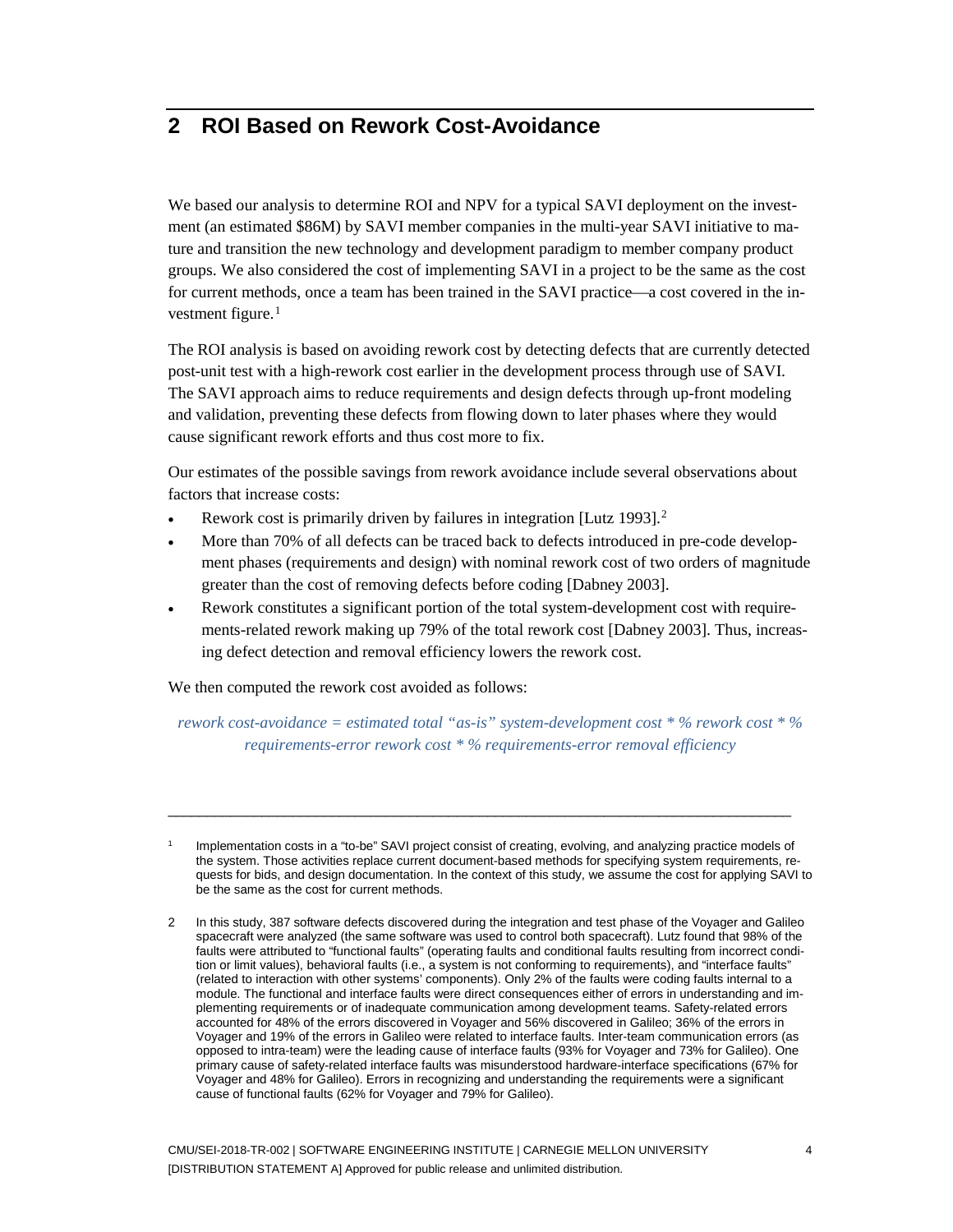We estimated the total system-development cost using the "as-is" process as follows:

- We estimated the size in SLOC and complexity of software-reliant avionics systems by extrapolating data from previously built aircraft. Developers in AVSI checked these estimates for validity.
- We used COCOMO II [Boehm 2000, COCOMO II], which is an industry-accepted cost-estimating tool, to estimate software-development costs based on the software system size in SLOC and other parameters that reflect system and project complexity.
- We considered reuse percentages ranging from 30% to 70% in the COCOMO II-based estimation.
- We then derived system-development costs in proportion to the software-development cost by using a multiplication factor of 1.55. This figure was acceptable to the SAVI member companies.

The rework cost percentage represents the total rework cost as a percentage of the total systemdevelopment cost. The rework cost percentage for requirements errors represents the percentage of rework cost attributable to requirements errors in terms of total rework cost. The removal-efficiency percentage for requirements errors represents the percentage of requirements errors that are discovered and removed during the requirements phase due to SAVI early detection instead of in a later phase.

- We investigated the effects of changing the percentage of rework cost. Assuming all else remains the same, we considered rework to be a conservative 30% of total cost and a nominal 50% of total cost for 2010, in agreement with SAVI members.
- We computed the rework cost for requirements errors as a percentage of the total rework cost. We used an estimated number of defects that would typically be introduced and discovered in different development phases for a system of a defined size and complexity. Empirical data derived from case studies [RTI 2002, Dabney 2003] and recent experiences of the companies participating in the SAVI initiative corroborated our estimates.
- We determined the effectiveness of defect-removal efficiency in SAVI-based development compared to current system-development practices, based on the ratios of defects being introduced in the different phases of the system-development lifecycle and the likelihood of detecting a defect in a certain phase. On the basis of Miller's fault taxonomy [Miller 1995] and fault distributions derived from current system-development practices (i.e., as is) [Hayes 2003], we applied conservative assumptions about the effectiveness of SAVI deployment in reducing certain classes of faults. Specifically, for each fault class, experts from SAVImember companies assigned a 0, 50, or 100% probability value for the impact of the SAVI approach on fault-removal efficiency and improved early fault detection.[3](#page-14-0) This evaluation resulted in a defect-removal efficiency of 66% for requirement defects. We also added a skeptical scenario in which we reduced the defect-removal efficiency by a factor of 0.5 to 33%.

\_\_\_\_\_\_\_\_\_\_\_\_\_\_\_\_\_\_\_\_\_\_\_\_\_\_\_\_\_\_\_\_\_\_\_\_\_\_\_\_\_\_\_\_\_\_\_\_\_\_\_\_\_\_\_\_\_\_\_\_\_\_\_\_\_\_\_\_\_\_\_\_\_\_\_\_\_\_\_\_

<span id="page-14-0"></span><sup>&</sup>lt;sup>3</sup> These estimates were made based on the proof-of-concept demonstration experience and member company experiences with analytical model-based technologies.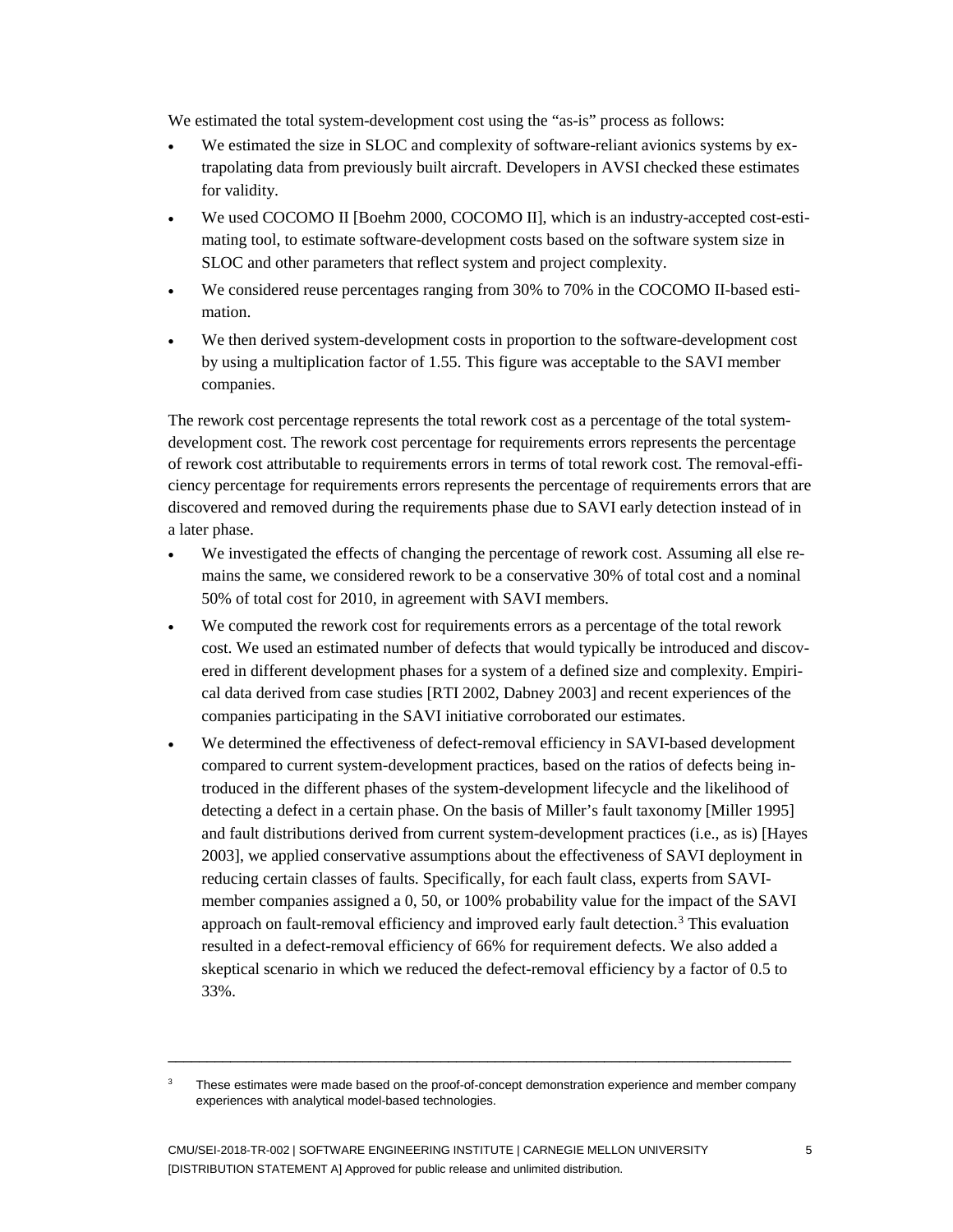We used the resulting "to-be" rework cost-avoidance figures to compute arithmetic and logarithmic ROI, present value (PV), and NPV values following Dabney's approach [Dabney 2003].

Fairley and Willshire classified rework into three categories [Fairley 2005]:

- 1. Evolutionary rework, which is caused by external factors, including changing requirements, design constraints, and environmental factors. This rework is unavoidable given the unforeseeable nature of external factors.
- 2. Retrospective rework, which is conducted to improve structure, functionality, behavior, or quality attributes of previous versions to accommodate the needs of the current version.
- 3. Corrective rework, which is aimed at fixing defects discovered in current and previous versions.

In our rework cost-avoidance and ROI calculations, we only take into account corrective rework before initial delivery. SAVI practices will have cost-savings effects beyond directly reducing the rework cost. An example of these effects is avoiding the programmatic costs of delays in system delivery and reduction in continuing sustainment costs. Furthermore, retrospective and evolutionary work may experience cost reduction due to SAVI. The ROI, PV, and NPV calculations do not reflect such additional cost savings.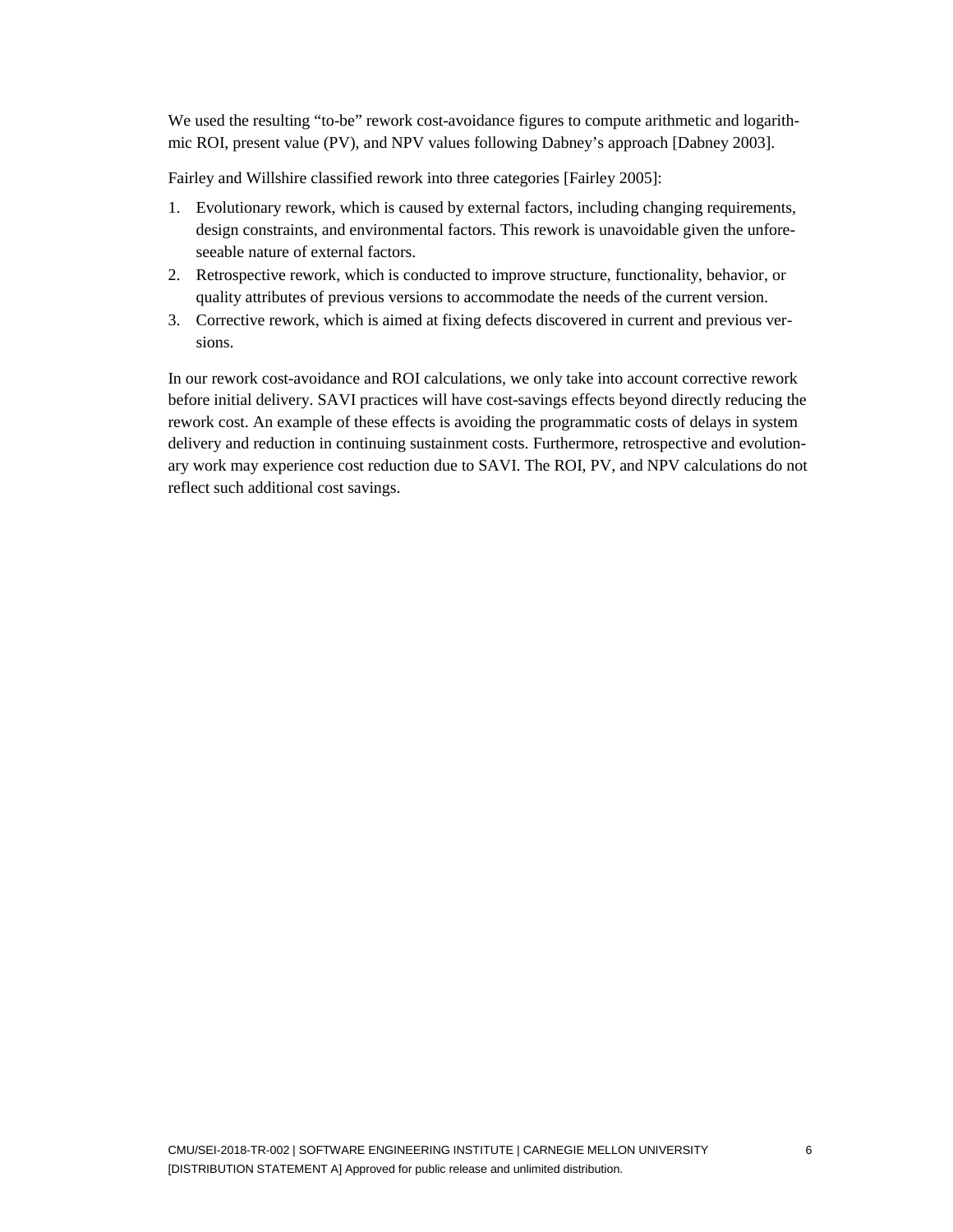# <span id="page-16-0"></span>**3 Exponential Growth in Avionics Software Systems**

Software was first used in commercial aircraft in 1968 when Litton LTN-52 Inertial Navigation Systems entered service on the Boeing 707 [Potocki de Montalk 1991]. Software has since grown to become more important for various services in an aircraft; correspondingly, software has increased in size and complexity.

### <span id="page-16-1"></span>**3.1 Growth Curve for Avionics Software**

Table 1 and the corresponding plot in Figure 1 illustrate the growth of software content between 1974 and 1993, based on Airbus data [Potocki de Montalk 1991]. The Words and SLOC columns denote the size of the software in 32-bit words and in SLOC, respectively. The conversion from Words to SLOC uses a factor of 0.2, which is based on the assumption that one word equals four bytes and that one SLOC is approximately 20 bytes (i.e.,  $4/20 = 0.2$ ) [Hatton 2005]. Since the historic growth appears to be exponential, we derived the log of SLOC, or ln(SLOC), and extrapolated the data for more recent years, as shown in Figure 1. The projected values for SLOC growth over the interval 2000–2010 align well with internal and proprietary data that member organizations of AVSI have gathered from recent development of avionics software.

| <b>Model</b>  | Year | <b>Words</b> | <b>SLOC</b> | In(SLOC) | <b>SLOC LineFit</b> | In(LineFit) |
|---------------|------|--------------|-------------|----------|---------------------|-------------|
| A300B         | 1974 | 23,000       | 4,600       | 8.434    | 46,302              | 10.74       |
| <b>A300FF</b> | 1981 | 200,000      | 40,000      | 10.597   | 186,911             | 12.14       |
| A310          | 1985 | 2,000,000    | 400,000     | 12.899   | 414,901             | 12.94       |
| A320          | 1988 | 4,000,000    | 800,000     | 13.592   | 754,528             | 13.53       |
| A330/340      | 1993 | 10,000,000   | 2,000,000   | 14.509   | 2,044,375           | 14.53       |
|               | 2000 |              |             |          | 8,252,771           | 15.93       |
|               | 2006 |              |             |          | 27,293,677          | 17.12       |
|               | 2010 |              |             |          | 60,585,711          | 17.92       |
|               | 2014 |              |             |          | 134,486,402         | 18.72       |
|               | 2018 |              |             |          | 298,529,010         | 19.51       |

<span id="page-16-2"></span>*Table 1: SLOC Growth of Avionics Software*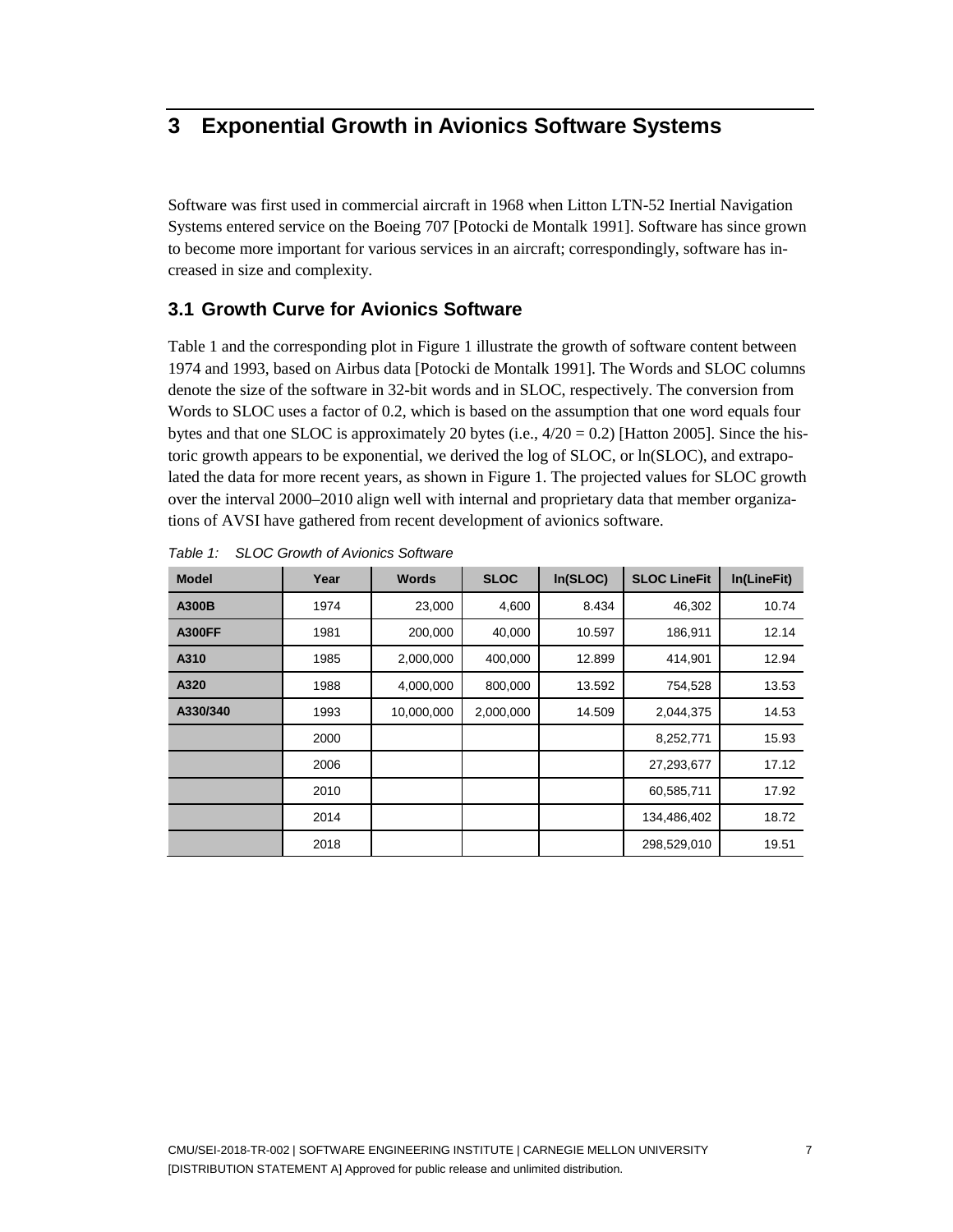

<span id="page-17-1"></span>*Figure 1: SLOC Growth of Avionics Software*

To calculate the SLOC LineFit points that are plotted in [Figure 1,](#page-17-1) we computed the interception point at which a line intersects the *y*-axis by using existing *x*-values and *y*-values. The interception point is based on a best-fit regression line plotted through the known *x*-values and known *y*-values. It uses the slope of the linear regression line through data points for known values of SLOCs using ln(SLOC) (denoted *y* in formula) and known years (denoted *x* in formula). The slope is the vertical distance divided by the horizontal distance between any two points on the line, which is the rate of change along the regression line.

Formally, we have  $a = \overline{y} - b\overline{x}$ ,  $b = \frac{\sum (x - x)(y - y)}{\sum (x - \overline{x})^2}$ , where *x* and *y* represent the averages of known data. The ln(LineFit) provides the exponential growth, which we used to project the number of SLOCs, based on trends in existing aerospace software. The SLOC LineFit is computed as *SLOC LineFit* =  $e^{(+(b*)\cdot \text{Year})+a)}$ . When we compared the values of SLOC and SLOC LineFit, we saw that small code sizes grew faster, but the projections held well for 1985–1993. Therefore, when computing the slope (*b*), we used the interval 1985–1993, for which we had public data.

#### <span id="page-17-0"></span>**3.2 Limits of Affordability**

Unconstrained growth will rapidly lead to unsustainable costs. Thus, a limiting factor related to affordability will produce an inflection point, or S-shape, in the growth curve. SAVI members consider the cost of \$10 billion as such an inflection point, shown in [Figure 1](#page-17-1) as equivalent to 27 MSLOC. The purpose of the proof-of-concept activity for the SAVI virtual-integration approach is to show that a change in practice will result in considerable cost reductions, thus allowing much larger software systems to be developed and certified at sustainable cost.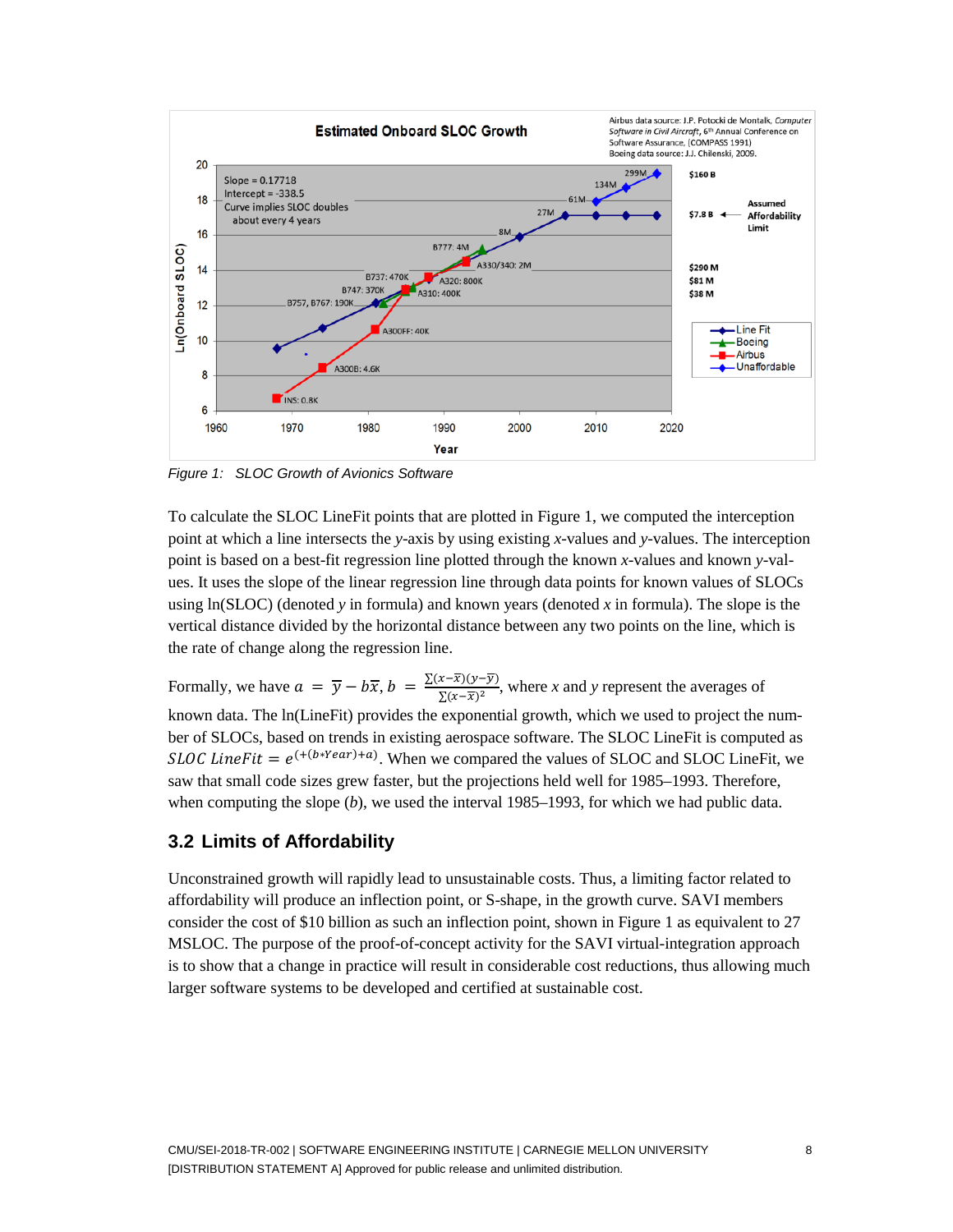# <span id="page-18-0"></span>**4 "As-Is" System-Development Cost Estimates Using COCOMO II**

We estimated the system-development cost under the "as-is" process by first using COCOMO II to estimate the software-development cost and then extrapolating the total system-development cost based on a realistic multiplication factor that the SAVI members agreed with. This factor of 1.55—corresponding to software representing 66% of total system-development cost—was considered nominal for the 2010 time frame. This figure was further confirmed in a follow-on SAVI ROI study by explicitly estimating the system cost through the use of SEER [Ward 2011, SAVI 2015a, SAVI 2015b].

COCOMO II has been designed with the following capabilities [Boehm 2000, p. 3]:

- 1. Provide accurate cost and schedule estimates for both current and likely future software projects*.*
- 2. Enable organizations to easily recalibrate, tailor, or extend COCOMO II to better fit their unique situations*.*
- 3. Provide easy-to-understand definitions of the model's inputs, outputs, and assumptions*.*
- 4. Provide a constructive, normative, and evolving model*.*

COCOMO II represents the evolution of COCOMO 81 [Boehm 1981], which it replaces. The COCOMO family of tools has enjoyed wide adoption in the software industry and has been successfully tailored to specific domains within that industry.

COCOMO II uses a measure of SLOC that represents the size of the system to be developed. The measure of SLOC in COCOMO II follows the guidelines developed by the Software Metrics Definition Group [Park 1992].

### <span id="page-18-1"></span>**4.1 Setup of COCOMO II**

We set the following parameters in COCOMO II:

- The size of the code base is in MSLOC of C code (three cases): 27, 30, and 60.
- The code base is divided into three subsystems based on criticality: 30% safety critical, 30% highly critical, and 40% less critical—a typical mix in aircraft industry.
- The percentage of software reuse is varied from 30% to 70%.
- The nominal labor rate is \$28,200 per month for 2014 (based on 2006 data of \$22.80  $=$ \$150/hr. \* 152 hr./mo. \* 1.02694\*(2014 – 2006) and has been adjusted for inflation at 2.69[4](#page-18-2)% annually. $4$
- We used the post-architecture model because it is the most detailed model offered in COCOMO II.

\_\_\_\_\_\_\_\_\_\_\_\_\_\_\_\_\_\_\_\_\_\_\_\_\_\_\_\_\_\_\_\_\_\_\_\_\_\_\_\_\_\_\_\_\_\_\_\_\_\_\_\_\_\_\_\_\_\_\_\_\_\_\_\_\_\_\_\_\_\_\_\_\_\_\_\_\_\_\_\_

<span id="page-18-2"></span><sup>4</sup> Computed Consumer Price Index average from 1991 to 2008 [U.S. Department of Labor 2011]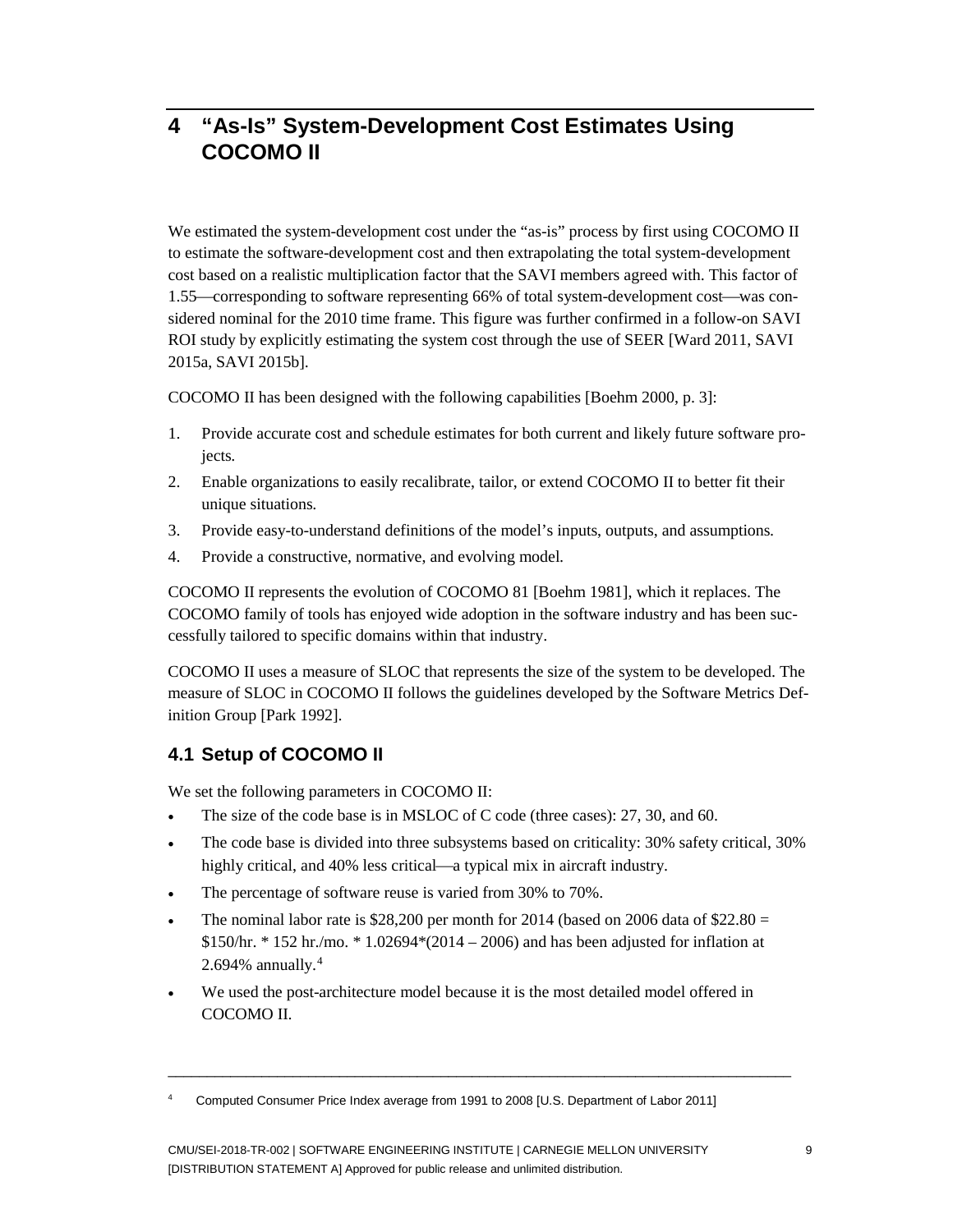COCOMO II features parameters to characterize the software-development project to ensure that an estimate is accurate and true to the preconditions of the project. Each of the parameters reflects a particular attribute of the project and is rated on a six-point scale. Each rating is assigned an effort multiplier. The product of all effort multipliers results in an *effort adjustment factor* (EAF). The EAF is applied to the system size to estimate project effort taking into account the projectspecific attribute ratings. We tailored the COCOMO II model to an aircraft-industry-specific project scenario by assigning appropriate ratings for these project attributes.

Following COCOMO II guidance, we set attribute ratings conservatively toward the nominal level. Thus, if a level fell between high and very high, we set it at high. The following attributes were assigned ratings with the effort factor shown in parentheses, and the rating assignments are summarized i[n Table 2.](#page-20-0) The attributes are as follows:

- Aerospace development is conducted by internationally distributed teams that engage in multisite development (SITE).
- Aerospace software is safety critical; as a result, it requires a high degree of reliability (RELY).
- Aerospace software is embedded, operates under stringent processor and memory-resource constraints, and requires efficient utilization of processing hardware (TIME) and memory (STOR).
- Aerospace software requires more documentation than conventional software (DOCU).
- Aerospace software is more complex than conventional software (CPLX).

The multisite-development (SITE) attribute indicates the degree of site collocation (from fully collocated to international distribution) and communication support (from surface mail and some phone access to full interactive multimedia). We chose the level

very low  $(1.22)$ : international

The required-software-reliability (RELY) attribute denotes the extent to which the software must perform its intended function over a period of time. We chose three criticality levels to reflect less critical, highly critical, and safety-critical subsystems:

- nominal (1.00): moderate, easily recoverable losses
- $\bullet$  high (1.10): high financial loss
- very high (1.26): risk to human life

The execution-time-constraint (TIME) attribute indicates the expected use of processing capacity. We chose the level

• high  $(1.11)$ : 70% use of available execution time

The main-storage-constraint (STOR) attribute represents the degree of main storage constraint imposed on a software system or subsystem. We chose the degree

high (1.05): 70% use of available storage

Regarding the attribute that matches documentation needs to lifecycle needs (DOCU), developing for reusability imposes constraints on a project's RELY and DOCU ratings. The RELY rating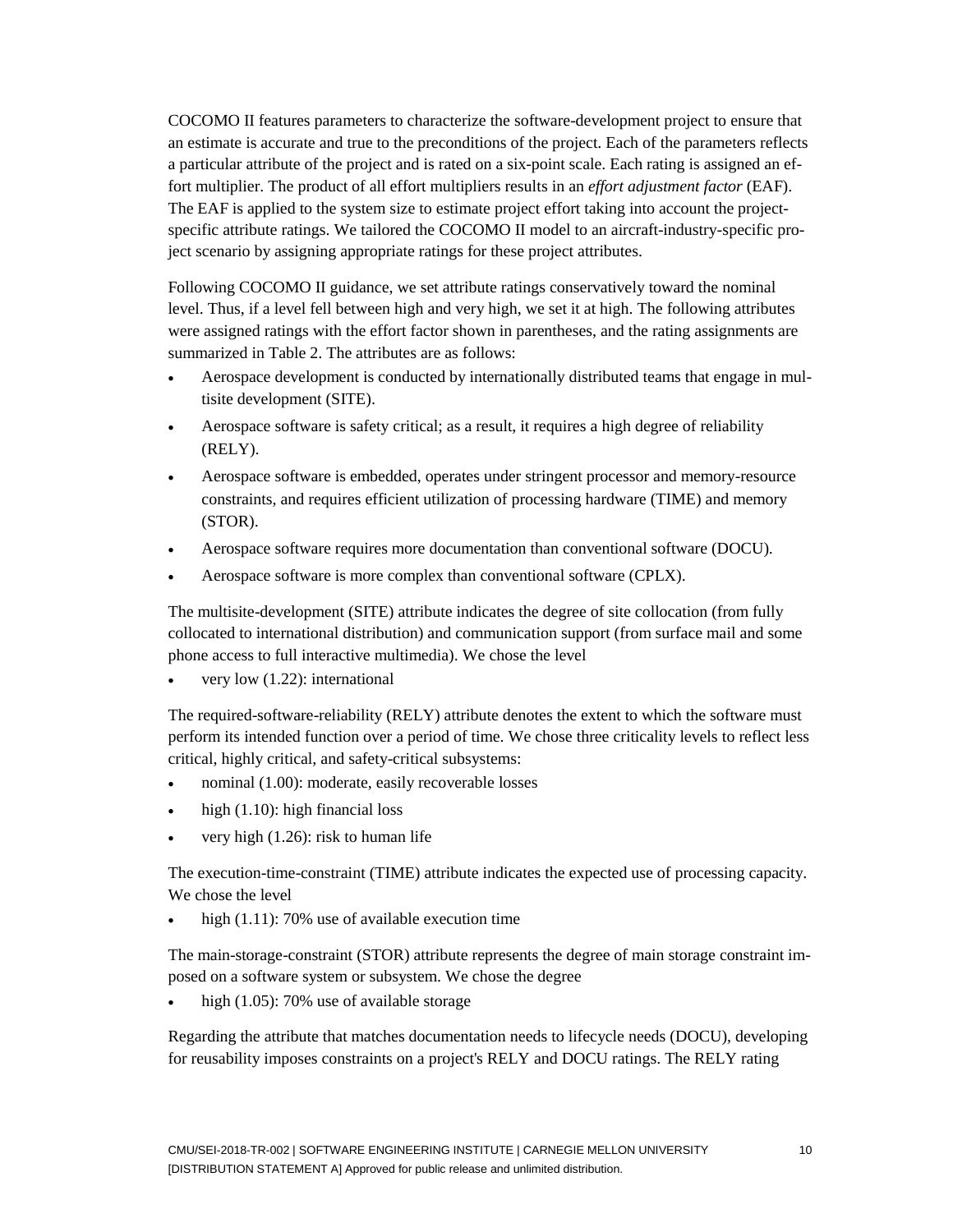should be at most one level below the required-reusability (RUSE) cost-driver rating.<sup>[5](#page-20-1)</sup> The DOCU rating should be at least nominal for nominal and high RUSE ratings and at least high for very high and extra-high RUSE ratings. We chose the level

 $\bullet$  high (1.11): excessive for lifecycle needs

The product-complexity (CPLX) rating is the subjective weighted average of the complexity rating with respect to control operations, computational operations, device-dependent operations, data-management operations, and user-interface management operations. Aerospace software ranks extra high for control operations and device-dependent operations due to the hard-real-timecontrol way resources and devices are managed. For computational operations, database operations, and user interfaces (less critical and highly critical subsystems), we considered the complexity to be at least high. Few software systems exhibit the complexity of aerospace software; therefore, we chose the ranking of very high for safety-critical subsystems. We chose levels

- $\bullet$  high  $(1.17)$
- very high  $(1.34)$

Because large aerospace software consists of many subsystems with different requirements and criticalities, we decomposed the system into a number of modules in COCOMO II and set different switch levels for each subsystem, resulting in EAF changes.

[Table 2](#page-20-0) summarizes the switch settings in COCOMO II that focus on system-specific aspects.

|                              | <b>Safety Critical</b> | <b>Less Critical</b> |         |  |  |
|------------------------------|------------------------|----------------------|---------|--|--|
| <b>Fraction of Code Base</b> | 30%<br>30%             |                      | 40%     |  |  |
| <b>CPLX</b>                  | Very high              | High                 | High    |  |  |
| <b>RELY</b>                  | Very high              | High                 | Nominal |  |  |
| <b>STOR</b>                  | High                   |                      |         |  |  |
| <b>TIME</b>                  |                        | High                 |         |  |  |
| <b>DOCU</b>                  | High                   |                      |         |  |  |
| <b>SITE</b>                  | Very low               |                      |         |  |  |
| <b>EAF</b>                   | 2.03<br>2.66<br>1.85   |                      |         |  |  |

<span id="page-20-0"></span>*Table 2: Summary of Switch Settings in COCOMO II for the SAVI Cost Model*

COCOMO II has an additional set of parameters that characterizes qualities more specific to organizations, as they are related to staff expertise, organization maturity, development environment, and the like. These parameters, which we set to the nominal value, are

\_\_\_\_\_\_\_\_\_\_\_\_\_\_\_\_\_\_\_\_\_\_\_\_\_\_\_\_\_\_\_\_\_\_\_\_\_\_\_\_\_\_\_\_\_\_\_\_\_\_\_\_\_\_\_\_\_\_\_\_\_\_\_\_\_\_\_\_\_\_\_\_\_\_\_\_\_\_\_\_

- database size (DATA)
- platform volatility (PVOL), referring to hardware and operating systems
- use of software tools (TOOL)

<span id="page-20-1"></span><sup>5</sup> RUSE captures the effort needed to make software components intended for reuse.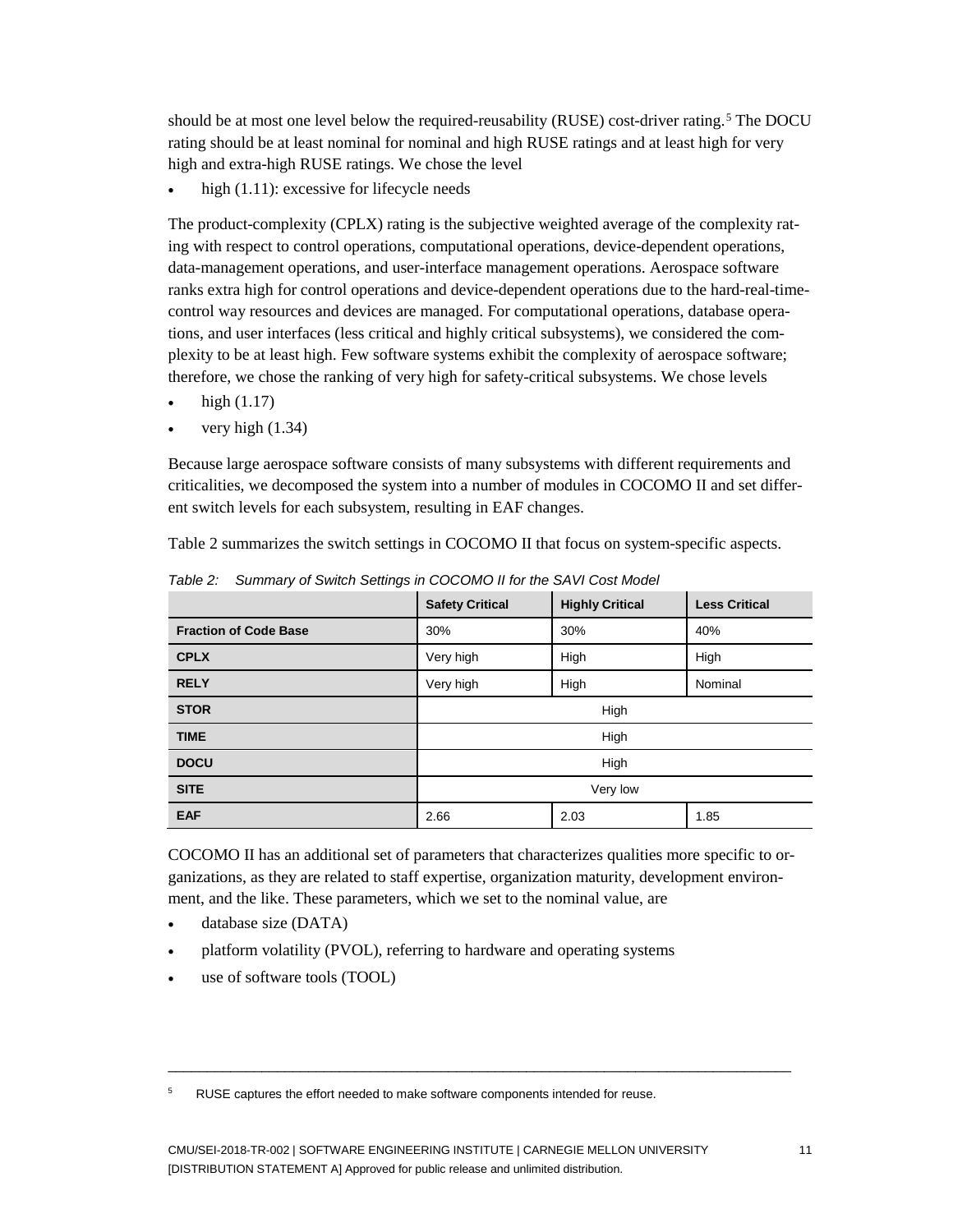We also used personnel attributes to capture the level of skills that personnel possess. These include

- analyst capabilities (ACAP)
- applications experience (APEX)
- programmer capabilities (PCAP)
- platform experience (PLEX)
- programming-language experience (LTEX)
- personnel continuity (PCON)

#### <span id="page-21-0"></span>**4.2 Cost Computations**

We considered 30%, 40%, 50%, 60%, and 70% of reuse for the three code bases that contain 27, 30, and 60 MSLOC. The reuse percentage was applied to all subsystems, as shown i[n Table 3.](#page-21-1) The Code Base column shows the total SLOC divided into the three criticality categories, with safety-critical software accounting for 30%, highly critical software for 30%, and less-critical software for 40%―a typical mix in the aircraft industry. The next set of columns shows the amount of reused code for each criticality category based on a reuse percentage ranging from 30% to 70%.

| <b>MSLOC</b> | <b>Criticality</b>    | Code        | <b>Reuse</b> |      |      |      |      |  |  |
|--------------|-----------------------|-------------|--------------|------|------|------|------|--|--|
|              |                       | <b>Base</b> | 30%          | 40%  | 50%  | 60%  | 70%  |  |  |
|              | Safety critical (30%) | 8.1         | 2.43         | 3.24 | 4.05 | 4.86 | 5.67 |  |  |
| 27           | Highly critical (30%) | 8.1         | 2.43         | 3.24 | 4.05 | 4.86 | 5.67 |  |  |
|              | Less critical (40%)   | 10.8        | 3.24         | 4.32 | 5.4  | 6.48 | 7.56 |  |  |
|              | Safety critical       | 9           | 2.7          | 3.6  | 4.5  | 5.4  | 6.3  |  |  |
| 30           | Highly critical       | 9           | 2.7          | 3.6  | 4.5  | 5.4  | 6.3  |  |  |
|              | Less critical         | 12          | 3.6          | 4.8  | 6    | 7.2  | 8.4  |  |  |
|              | Safety critical       | 18          | 5.4          | 7.2  | 9    | 10.8 | 12.6 |  |  |
| 60           | Highly critical       | 18          | 5.4          | 7.2  | 9    | 10.8 | 12.6 |  |  |
|              | Less critical         | 34          | 7.2          | 9.6  | 12   | 14.4 | 16.8 |  |  |

<span id="page-21-1"></span>*Table 3: Size of Subsystems with Respect to Criticality and Size of Reused Code Base in MSLOC*

COCOMO II has additional switches that affect how the cost estimation reflects the amount of code reuse. We considered software understanding (SU) to be higher than a nominal value (equal to 20), which implies that the system has good structure (high cohesion, low coupling), good application clarity (good correlation between program and application code), and a high degree of self-descriptiveness (good code commentary, good and useful documentation overall). The degree of unfamiliarity of the software (UNFM) is 0.2, indicating that the software is mostly familiar and is lower than the nominal value of 0.4. We set the remaining parameters to nominal values. As a result, the computed adjustment factor is 20.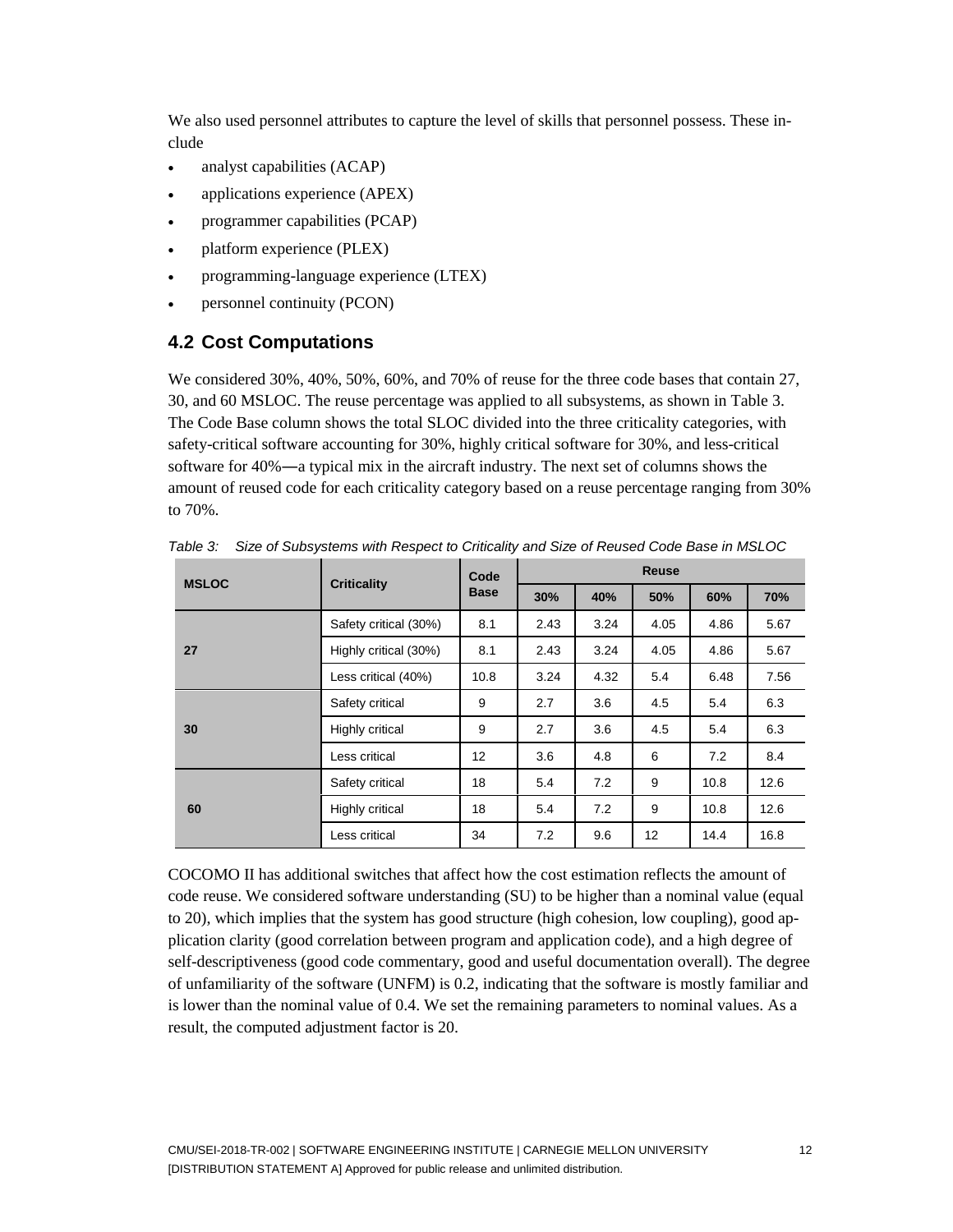[Table 4](#page-22-0) presents the estimated costs of the software development produced by COCOMO II. All costs are in millions of US\$.[6](#page-22-1) COCOMO II produces nominal cost values as well as lower bound (LB of -20%) and upper bound (UB of  $+25%$ ) values (designated in the table with a superscript *a*).

| <b>MSLOC</b> | <b>Reuse</b> | Nominal <sup>a</sup> | Lower Bound <sup>a</sup> | Upper Bound <sup>a</sup> |
|--------------|--------------|----------------------|--------------------------|--------------------------|
|              | 70%          | \$5,920              | \$4,736                  | \$7,401                  |
|              | 60%          | \$6,938              | \$5,551                  | \$8,674                  |
| 27           | 50%          | \$7,971              | \$6,377                  | \$9,964                  |
|              | 40%          | \$9,044              | \$7,235                  | \$11,304                 |
|              | 30%          | \$10,070             | \$8,057                  | \$12,589                 |
|              | 70%          | \$6,648              | \$5,319                  | \$8,310                  |
|              | 60%          | \$7,792              | \$6,233                  | \$9,739                  |
| 30           | 50%          | \$8,951              | \$7,160                  | \$11,188                 |
|              | 40%          | \$10,123             | \$8,098                  | \$12,654                 |
|              | 30%          | \$11,307             | \$9,047                  | \$14,135                 |
|              | 70%          | \$14,247             | \$11,397                 | \$17,809                 |
|              | 60%          | \$16,698             | \$13,358                 | \$20,872                 |
| 60           | 50%          | \$19,182             | \$15,345                 | \$23,977                 |
|              | 40%          | \$21,694             | \$17,356                 | \$27,118                 |
|              | 30%          | \$24,235             | \$19,388                 | \$30,294                 |

<span id="page-22-0"></span>*Table 4: Estimated Software-Development Cost in Millions of US\$, Given MSLOC and Amount of Reuse Using the "As-Is" Process*

On the basis of historical data from previous projects in the industry, we applied 1.55 as a multiplier to the software-development cost to derive the total system-development cost. In a follow-on ROI study [SAVI 2015b], the commercial tool SEER was used to build a SEER-SEM and SEER-H model of a Boeing 777-200 to explicitly estimate the cost of the non-software portion of the system and compare it to both publicly available data and the estimates of the original SAVI ROI study presented in this report. The follow-on study confirms that the cost multiplier of 1.55 was acceptable for the 2010 time frame. Unfortunately, the software count increases while the physical parts count remains stable, resulting in software increasing from 66% in 2010 to 88% by 2024 of the total system-development cost. By 2024, then, the cost multiplier will be 1.12.

If we plot the cost across different reuse percentages, we can see that the software-development cost grows linearly with a decrease in reuse percentage. [Figure 2](#page-23-0) illustrates this cost for the three system sizes' nominal and lower bound values.

\_\_\_\_\_\_\_\_\_\_\_\_\_\_\_\_\_\_\_\_\_\_\_\_\_\_\_\_\_\_\_\_\_\_\_\_\_\_\_\_\_\_\_\_\_\_\_\_\_\_\_\_\_\_\_\_\_\_\_\_\_\_\_\_\_\_\_\_\_\_\_\_\_\_\_\_\_\_\_\_

<span id="page-22-1"></span><sup>&</sup>lt;sup>6</sup> COCOMO computes the cost at full granularity, and we use the exact values for all calculations. However, for readability purposes, we present the cost estimates rounded off to millions of US\$.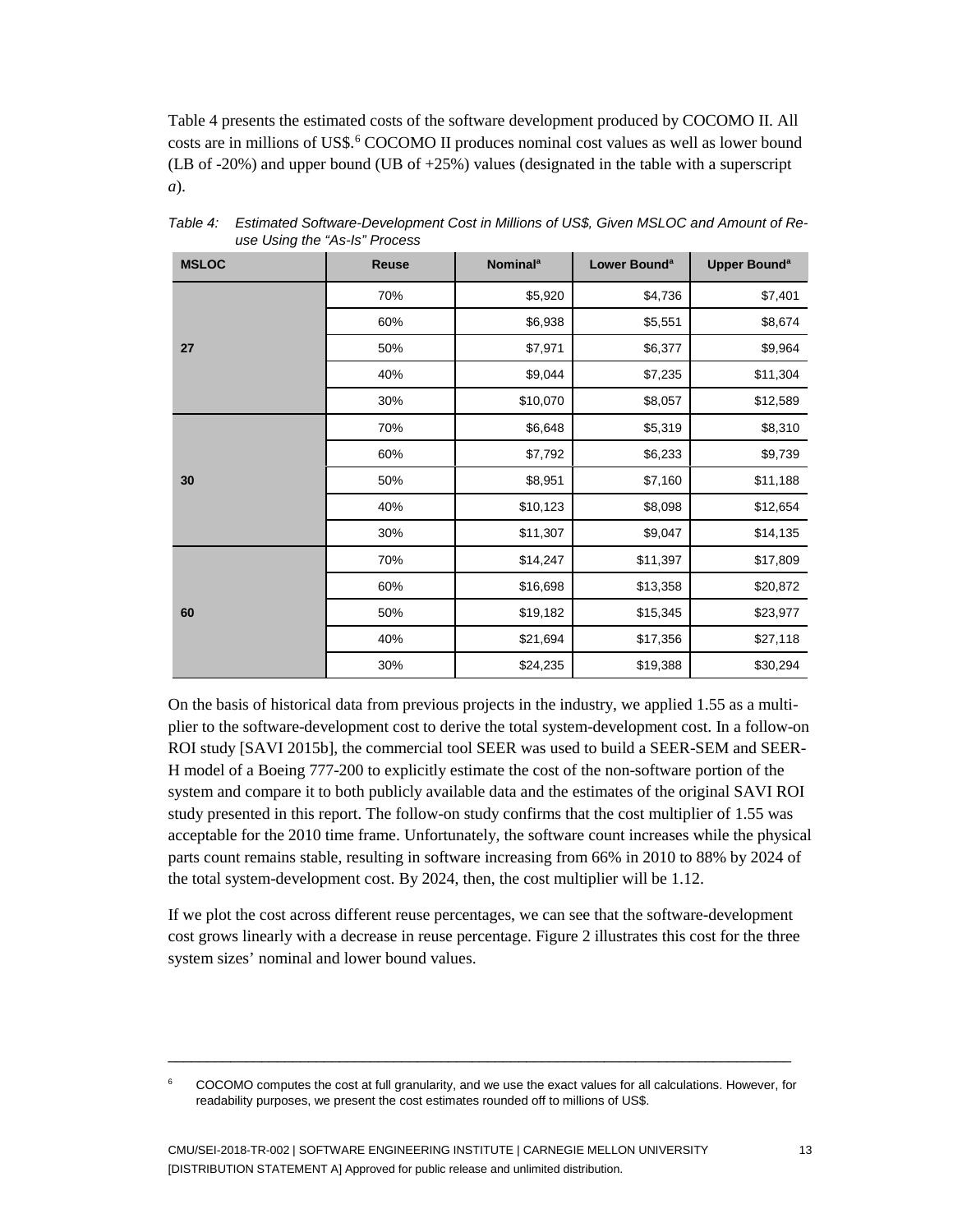

<span id="page-23-0"></span>*Figure 2: Total System-Development Cost as a Function of Reuse*

[Table 5](#page-23-1) shows the total system-development cost. We used these numbers throughout the remainder of the ROI analysis. Again, we present the nominal, lower bound, and upper bound estimates.

| <b>MSLOC</b> | <b>Reuse</b> | <b>Nominal</b> | <b>Lower Bound</b> | <b>Upper Bound</b> |
|--------------|--------------|----------------|--------------------|--------------------|
|              | 70%          | \$9,176        | \$7,341            | \$11,471           |
|              | 60%          | \$10,755       | \$8,604            | \$13,444           |
| 27           | 50%          | \$12,356       | \$9,884            | \$15,444           |
|              | 40%          | \$14,018       | \$11,213           | \$17,522           |
|              | 30%          | \$15,609       | \$12,489           | \$19,513           |
|              | 70%          | \$10,304       | \$8,244            | \$12,880           |
|              | 60%          | \$12,077       | \$9,661            | \$15,096           |
| 30           | 50%          | \$13,873       | \$11,099           | \$17,341           |
|              | 40%          | \$15,691       | \$12,552           | \$19,613           |
|              | 30%          | \$17,527       | \$14,023           | \$21,909           |
|              | 70%          | \$22,083       | \$17,666           | \$27,604           |
|              | 60%          | \$25,882       | \$20,704           | \$32,352           |
| 60           | 50%          | \$29,732       | \$23,784           | \$37,164           |
|              | 40%          | \$33,626       | \$26,901           | \$42,033           |
|              | 30%          | \$37,564       | \$30,051           | \$46,955           |

<span id="page-23-1"></span>*Table 5: Estimated Total System-Development Cost, Including Hardware, in Millions of US\$*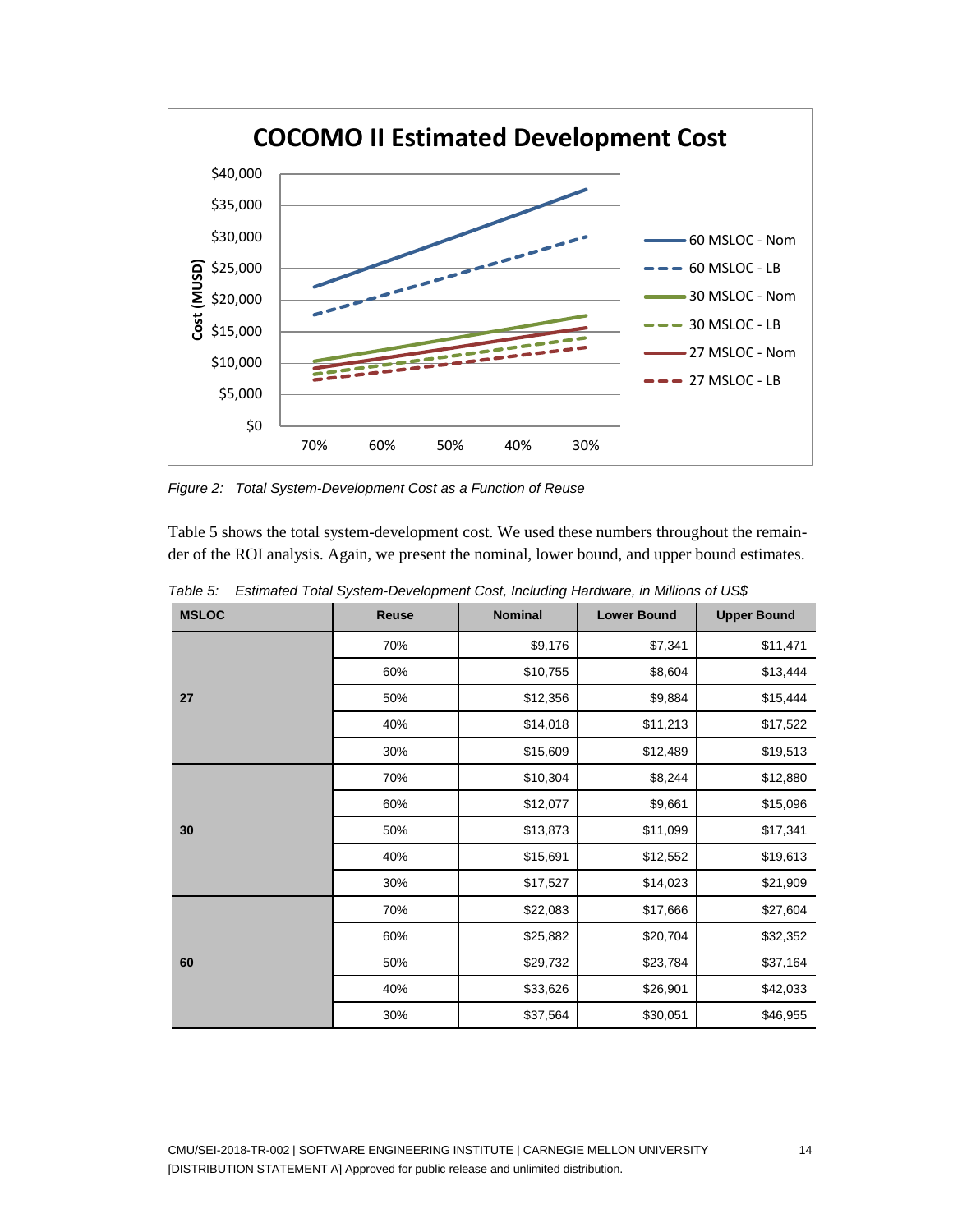# <span id="page-24-0"></span>**5 Rework Cost-Avoidance Estimates**

We based the rework cost-avoidance estimates on three figures:

- 1. the rework cost as a percentage of total system-development cost
- 2. the percentage of the rework cost that is attributable to given types of errors (in our case, we focused on requirements errors.)
- 3. the percentage of the rework cost that reflects the defect-removal efficiency of a virtual-integration practice based on SAVI

The rework fraction of total software-development work can be as high as 60% to 80% for very large projects [Basili 1994, 2001; Jones 1996; Cross 2002]. To determine the rework cost as a percentage of total system-development cost, we used 50% as an approximation for software-development cost, drawn from software being 66% of system-development cost and rework being around 70% of software-development cost. We also chose 30% as a more conservative number.

#### <span id="page-24-1"></span>**5.1 Phase-Based Rework Cost Percentages**

To estimate the percentage of rework cost that is attributable to requirements errors, we used the percentage of defects introduced and removed in various phases as well as phase-based rework cost factors.

Researchers have carried out a number of studies to determine where defects are introduced in the development lifecycle, when these defects are discovered, and the resulting rework cost. We limited ourselves here to work previously performed by the National Institute of Standards and Technology (NIST), Galin, Boehm, and Dabney [Boehm 1981, RTI 2002, Dabney 2003, Galin 2004]. The NIST data primarily focuses on IT applications, while the other studies draw on data from safety-critical systems. Findings for the percentages of defects introduced and discovered were quite consistent across these studies, with the exception that higher leakage rates into operation are acceptable in IT systems.

[Table 6](#page-25-0) shows the percentages of defect introduction and discovery that we used for this ROI study. The Row Total column shows the percentages of defects introduced in each development phase. Each row shows the distribution of each percentage across phases, and all of the entries in a row add up to the row total. For example, 35.25% of all defects are requirements-related defects, while 16.5% of all defects are requirements errors that are detected during testing.

The percentages reflect the lower defect-leakage rates of 2.5% into operation for safety-critical systems. Since the rework cost estimates derived from the COCOMO II model include only the cost of rework through integration, we needed to take only those percentages into account. We normalized the defect percentages so that they add up to 100%.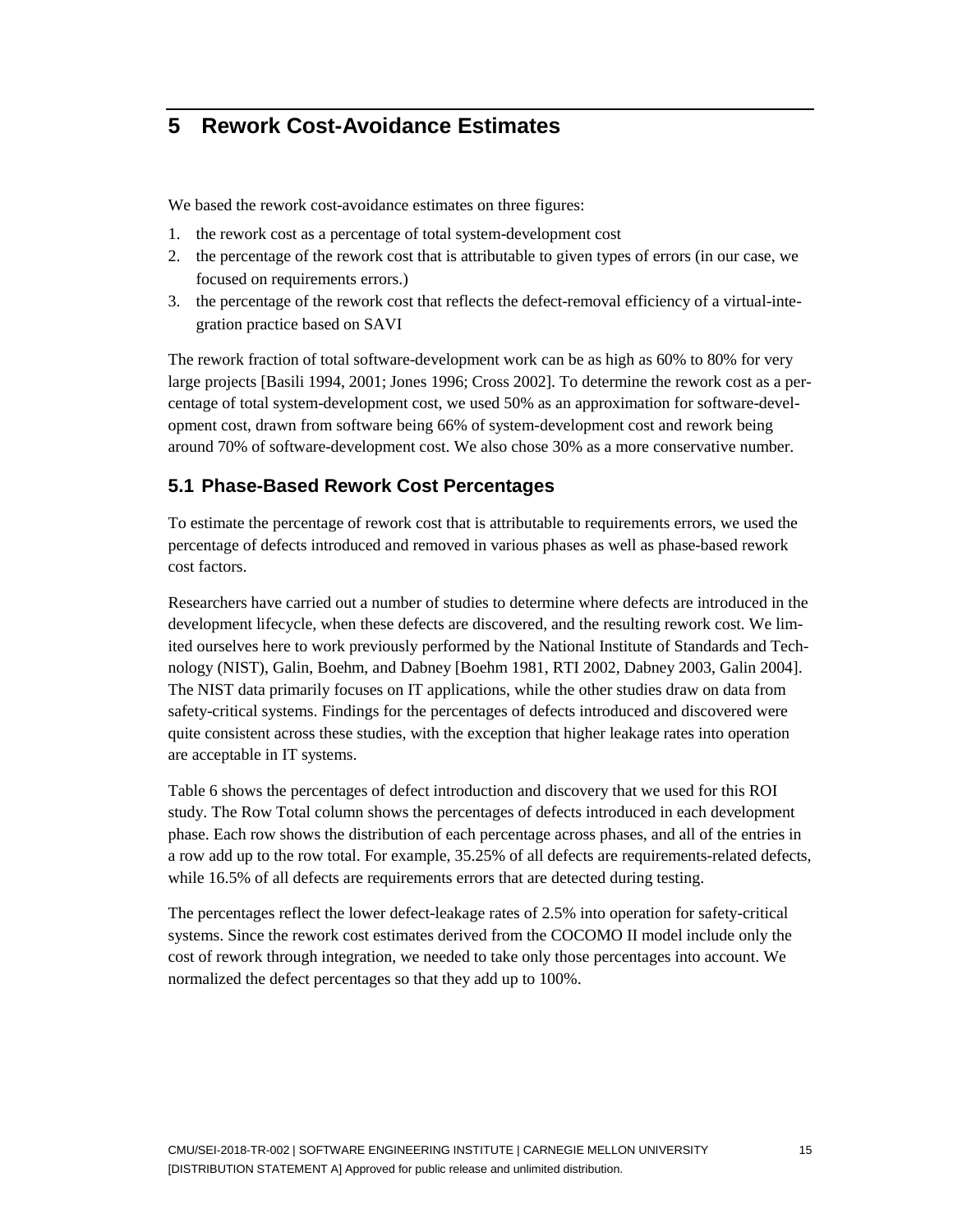| <b>Phase</b>        | <b>Requirements</b> | <b>Design</b> | Code   | <b>Test</b> | Integration | <b>Row Total</b> |
|---------------------|---------------------|---------------|--------|-------------|-------------|------------------|
| <b>Requirements</b> | 1.00%               | 1.25%         | 5.50%  | 16.50%      | 11.00%      | 35.25%           |
| <b>Design</b>       |                     | 1.25%         | 5.50%  | 17.00%      | 11.00%      | 34.75%           |
| Code                |                     |               | 5.50%  | 7.50%       | 7.00%       | 20.00%           |
| <b>Test</b>         |                     |               |        | 5.00%       | 2.50%       | 7.50%            |
| Integration         |                     |               |        |             | 2.50%       | 2.50%            |
| <b>Sum</b>          | 1.00%               | 2.50%         | 16.50% | 46.00%      | 34.00%      | 100.00%          |

<span id="page-25-0"></span>*Table 6: Phase-Based Percentages of Introduced and Detected Defects* 

The same studies by NIST, Galin, Boehm, and Dabney provide rework cost factors [Boehm 1981, RTI 2002, Dabney 2003, Galin 2004]. For the purpose of our study, we used Dabney's data from a study analyzing ROI and defects for the NASA IV&V facility. This domain and its applications have characteristics that are closer to the avionics domain than those of the other sources discussed. This data was further corroborated by recent experiences of the SAVI participant companies.

[Table 7](#page-25-1) lists the rework cost factors for these studies with [Boehm 1981] and [Galin 2004], shown in the same column due to their similarity. The studies used different phase breakdowns, which we indicate with asterisks in the table. The table shows that, according to Dabney's data, it costs 130 times more to detect and remove a requirements fault at integration than in the requirements phase. According to Dabney, for a fault introduced in coding and removed at the time of integration, the corresponding escalation in cost is 13 times more. SAVI focuses on reducing faults attributed to requirements; for our purposes, we applied the multipliers in Column 3 of Table 7.

|                               | Relative Defect-Removal Cost of Each Phase of Origin |                                    |               |               |                                   |                |            |                                        |                  |            |                                                               |                  |            |                             |               |
|-------------------------------|------------------------------------------------------|------------------------------------|---------------|---------------|-----------------------------------|----------------|------------|----------------------------------------|------------------|------------|---------------------------------------------------------------|------------------|------------|-----------------------------|---------------|
|                               |                                                      | <b>Requirements</b>                |               | Design        |                                   | Coding         |            |                                        | <b>Unit Test</b> |            |                                                               | Integration      |            |                             |               |
| <b>Phase</b>                  | [RTI 2002]                                           | 1981,<br>[Boehm 198<br>Galin 2004] | [Dabney 2003] | 2002]<br>[RT] | 1981<br>[Boehm 198<br>Galin 2004] | [Dabney 2003]  | [RTI 2002] | 981<br>2004]<br>᠆<br>Boehm<br>Galin 20 | [Dabney 2003]    | [RTI 2002] | 981<br>2004]<br>$\overline{\phantom{0}}$<br>Boehm<br>Galin 20 | 2003]<br>[Dabney | [RTI 2002] | [Boehm 1981,<br>Galin 2004] | [Dabney 2003] |
| Requirements                  | 1                                                    | 1                                  | 1             |               |                                   |                |            |                                        |                  |            |                                                               |                  |            |                             |               |
| Design                        | 1                                                    | 2.5                                | 5             | 1             | 1                                 | 1              |            |                                        |                  |            |                                                               |                  |            |                             |               |
| Unit Coding                   | 5                                                    | 6.5                                | 10            | 5             | 2.5                               | $\overline{2}$ | 1          | $\ast$                                 | 1                |            | 1                                                             |                  |            |                             |               |
| Unit Test                     | 10                                                   | *                                  | 50            | 10            | $\star$                           | 10             | 10         | $\ast$                                 | 5                |            | $\star$                                                       | 1                |            |                             |               |
| Integration                   | 10                                                   | 16                                 | 130           | 10            | 6.4                               | 26             | 10         | $\star$                                | 13               | 1          | 2.5                                                           | 3                | $\star$    | 1                           | 1             |
| System/<br>Acceptance<br>Test | 15                                                   | 40                                 | $\star$       | 15            | 16                                | $\star$        | 20         | $\star$                                |                  | 10         | 6.2                                                           | $\star$          | $\star$    | 2.5                         | $\star$       |
| Operation                     | 30                                                   | 110                                | 368           | 30            | 44                                | 64             | 30         | *                                      | 37               | 20         | 17                                                            | 7                | $\star$    | 6.9                         | 3             |

<span id="page-25-1"></span>*Table 7: Defect-Removal Cost, Given the Phase of Origin*

We multiplied the defect percentages from [Table 6](#page-25-0) by the Dabney rework cost factors shown in [Table 7.](#page-25-1) The resulting numbers represent nominal rework costs and are shown in [Table 8.](#page-26-1) We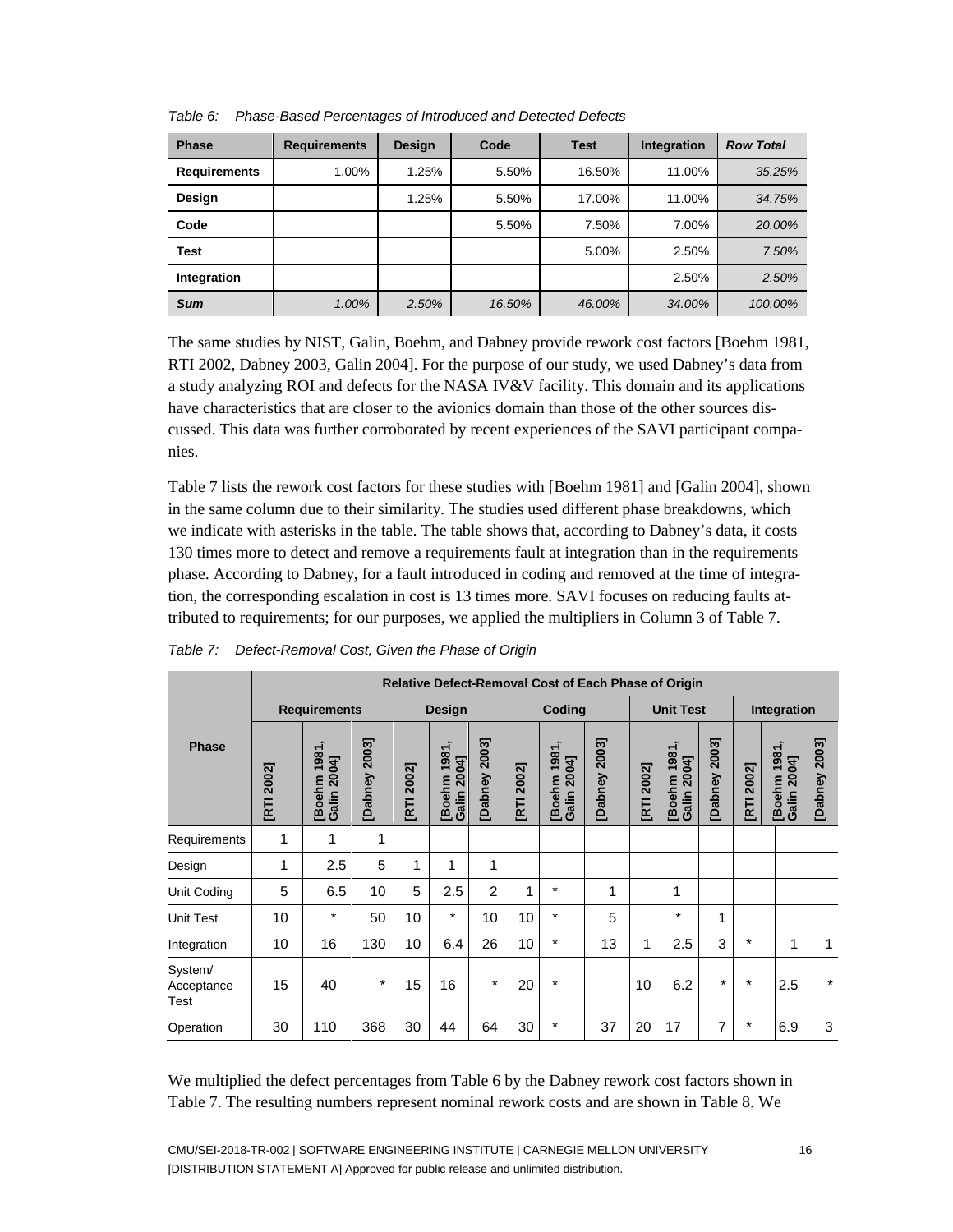then used 29.345, the total of all nominal rework cost units, to determine the rework cost for phase-specific defects as percentages of the total rework cost. Table 8 lists those percentages in the last column. The normalization of the leakage percentages in [Table 6](#page-25-0) has no effect on the resulting percentages. For this ROI study, we focused on the rework cost of requirements defects and used 79% for the requirements-related rework cost percentage in the rework cost-avoidance formula that we introduced in Section [2.](#page-13-0)

| <b>Phase</b>        | Regts. | <b>Design</b> | Code  | <b>Test</b> | <b>Integration</b> | <b>Row Total</b> | Percentage |
|---------------------|--------|---------------|-------|-------------|--------------------|------------------|------------|
| <b>Requirements</b> | 0.010  | 0.063         | 0.550 | 8.250       | 14.300             | 23.173           | 78.97%     |
| <b>Design</b>       |        | 0.013         | 0.110 | 1.700       | 2.860              | 4.683            | 15.96%     |
| Code                |        |               | 0.055 | 0.375       | 0.910              | 1.340            | 4.57%      |
| <b>Test</b>         |        |               |       | 0.050       | 0.075              | 0.125            | 0.43%      |
| Integration         |        |               |       |             | 0.025              | 0.025            | 0.09%      |
| <b>Total</b>        | 0.010  | 0.075         | 0.715 | 10.375      | 18.170             | 29.345           | 100.00%    |

<span id="page-26-1"></span>*Table 8: Nominal Phase-Based Rework Costs and Percentages*

### <span id="page-26-0"></span>**5.2 Defect Removal Efficiency**

Understanding the characteristics of defects is helpful in determining the efficiency of defect removal. We adopted Hayes's fault taxonomy [Miller 1995], listed in [Table 9,](#page-27-0) as a basis for estimating the defect-removal efficiency of the SAVI approach compared to current practices.

We analyzed the types of faults (defects) in Hayes's taxonomy and evaluated how much SAVI will be able to improve a development team's ability to detect and remove a fault early and thus prevent it from flowing downstream. [Table 9](#page-27-0) shows the anticipated effects of this process. The second column denotes the fraction of faults for each fault class out of the total set of faults based on Hayes's taxonomy [Hayes 2003]. Hayes's data does not suggest distributions of subfaults. In the absence of empirical data and for the purpose of our analysis, we assume that subfaults are uniformly distributed within their major fault class. For example, we can trace 32.9% of faults to Major Fault Class 1.2, which consists of three subfault classes, where each subclass contains onethird of the faults of the major fault class or 11% (see Column 5) of all faults in that fault class.

Industry members of the SAVI project discussed and estimated the reduction of faults by detec-tion earlier in the development lifecycle<sup>[7](#page-26-2)</sup> using both SAVI and insights gained from the proof-ofconcept demonstration project, which has shown the feasibility of detecting different types of defects earlier in the lifecycle. For each subfault class, the potential effects include the following with the chosen multiplier shown in column 4 of [Table 10:](#page-28-1)

- SAVI will successfully detect all faults (multiplier  $= 1$ ).
- SAVI will successfully detect some faults (multiplier  $= 0.5$ ).
- SAVI will have no impact (multiplier  $= 0.0$ ).

\_\_\_\_\_\_\_\_\_\_\_\_\_\_\_\_\_\_\_\_\_\_\_\_\_\_\_\_\_\_\_\_\_\_\_\_\_\_\_\_\_\_\_\_\_\_\_\_\_\_\_\_\_\_\_\_\_\_\_\_\_\_\_\_\_\_\_\_\_\_\_\_\_\_\_\_\_\_\_\_

<span id="page-26-2"></span>The number of faults being introduced will probably not change. However, the primary goal is to detect and remove faults early in the development lifecycle.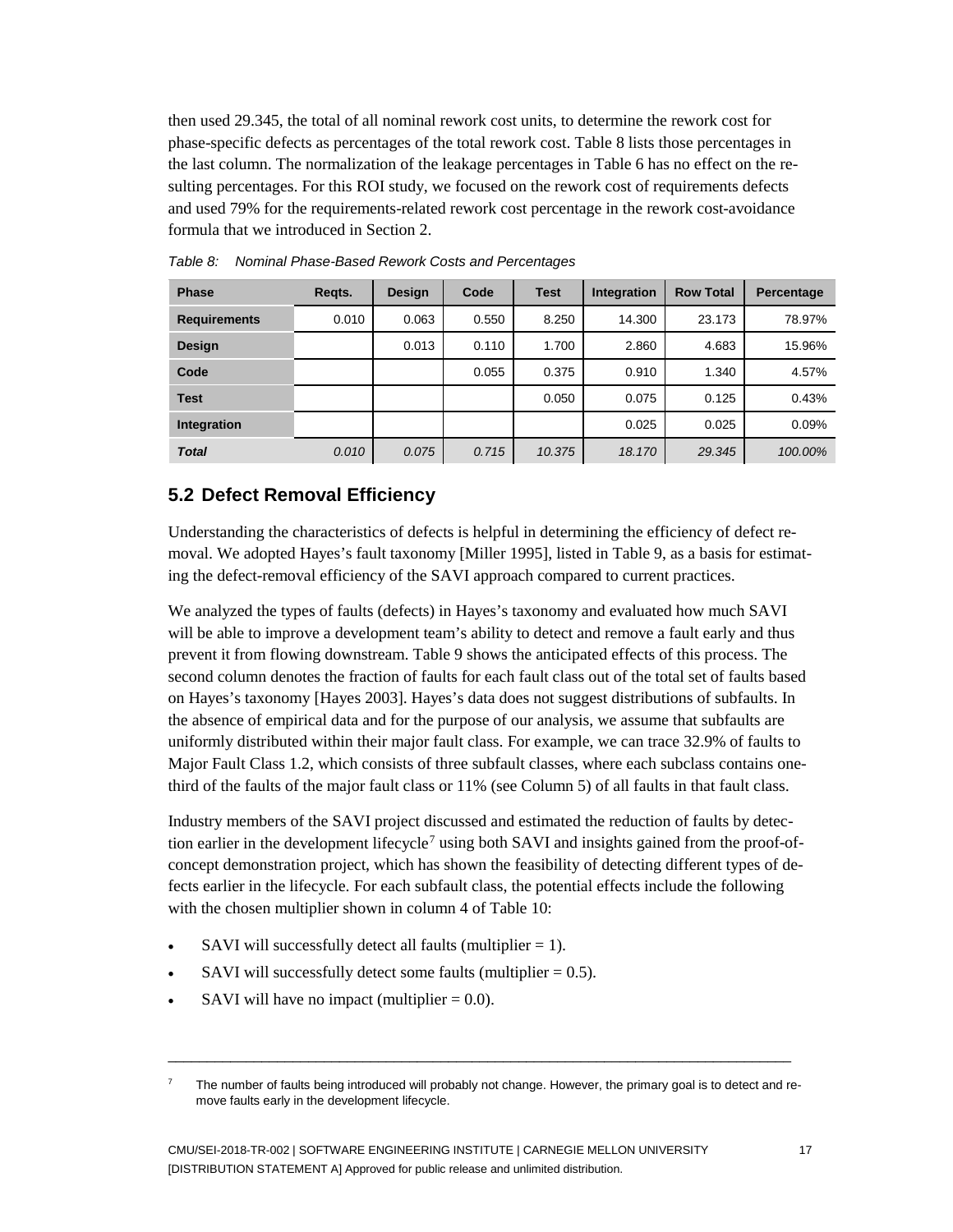Using SAVI practices would result in removing a total of 66% of the requirements defects earlier in the lifecycle. In addition to the derived estimates, we included a skeptical scenario in which we reduced all estimates by 50%. In this scenario, SAVI practices would help remove a total of 33% of requirements defects in their phase of origin.

| <b>Major Fault</b>                   | <b>Subfaults</b>                                                 | <b>Description of Subfaults</b>                                                                                                                                                                                                   |
|--------------------------------------|------------------------------------------------------------------|-----------------------------------------------------------------------------------------------------------------------------------------------------------------------------------------------------------------------------------|
| 1.1 Incompleteness                   | 1.1.1 Incomplete<br>Decomposition                                | Failure to adequately decompose a more abstract specifica-<br>tion                                                                                                                                                                |
|                                      | 1.1.2 Incomplete<br>Requirements<br>Description                  | Failure to fully describe all requirements of a function                                                                                                                                                                          |
| 1.2 Omitted/Missing                  | 1.2.1 Omitted<br>Requirements                                    | Failure to specify one or more of the next lower levels of ab-<br>straction of a higher level specified                                                                                                                           |
|                                      | 1.2.2 Missing External<br>Constants                              | Specification of a missing value or variable in a requirement                                                                                                                                                                     |
|                                      | 1.2.3 Missing<br>Description of Initial<br><b>System State</b>   | Failure to specify the initial system state, when that state is<br>not equal to 0                                                                                                                                                 |
| 1.3 Incorrect                        | 1.3.1 Incorrect External<br>Constants                            | Specification of an incorrect value or variable in a require-<br>ment                                                                                                                                                             |
|                                      | 1.3.2 Incorrect Input or<br><b>Output Descriptions</b>           | Failure to fully describe system input or output                                                                                                                                                                                  |
|                                      | 1.3.3 Incorrect<br>Description of Initial<br><b>System State</b> | Failure to specify the initial system state when that state is<br>not equal to 0                                                                                                                                                  |
|                                      | 1.3.4 Incorrect<br>Assignment of<br>Resources                    | [Over- or understating] the computing resources assigned to<br>a specification                                                                                                                                                    |
| 1.4 Ambiguous                        | 1.4.1 Improper<br>Translation                                    | Failure to carry detailed requirements through [the] decom-<br>position process, resulting in ambiguity in the specification                                                                                                      |
|                                      | 1.4.2 Lack of Clarity                                            | Requirement [that] is difficult to understand or has a lack of<br>clarity, and is therefore ambiguous                                                                                                                             |
| 1.5 Infeasible                       |                                                                  | Requirement [that] is unfeasible or impossible to achieve,<br>given other system factors, e.g., process speed, memory<br>available                                                                                                |
| 1.6 Inconsistent                     | 1.6.1 External Conflicts                                         | Requirements that are pair-wise incompatible                                                                                                                                                                                      |
|                                      | 1.6.2 Internal Conflicts                                         | Requirements of cooperating systems, or parent/embedded<br>systems, which taken pair-wise are incompatible                                                                                                                        |
| 1.7 Over-<br><b>Specification</b>    |                                                                  | Requirements or specification limits that are excessive for<br>the operational need, causing additional system cost                                                                                                               |
| <b>1.8 Not Traceable</b>             |                                                                  | Requirement that cannot be traced to previous or subse-<br>quent phases                                                                                                                                                           |
| 1.9 [Reserved for<br><b>Future</b> ] |                                                                  | Requirement that is specified but difficult to achieve (The re-<br>quirements statement or functional description cannot be<br>true in the reasonable lifetime of the product.)                                                   |
| 1.10 Non-Verifiable                  |                                                                  | Requirements statement or functional description [that] can-<br>not be verified by any reasonable testing methods; process<br>exists to test satisfaction of each requirement (Every re-<br>quirement is specified behaviorally.) |

<span id="page-27-0"></span>*Table 9: Hayes's Fault Taxonomy [Hayes 2003, p. 52]*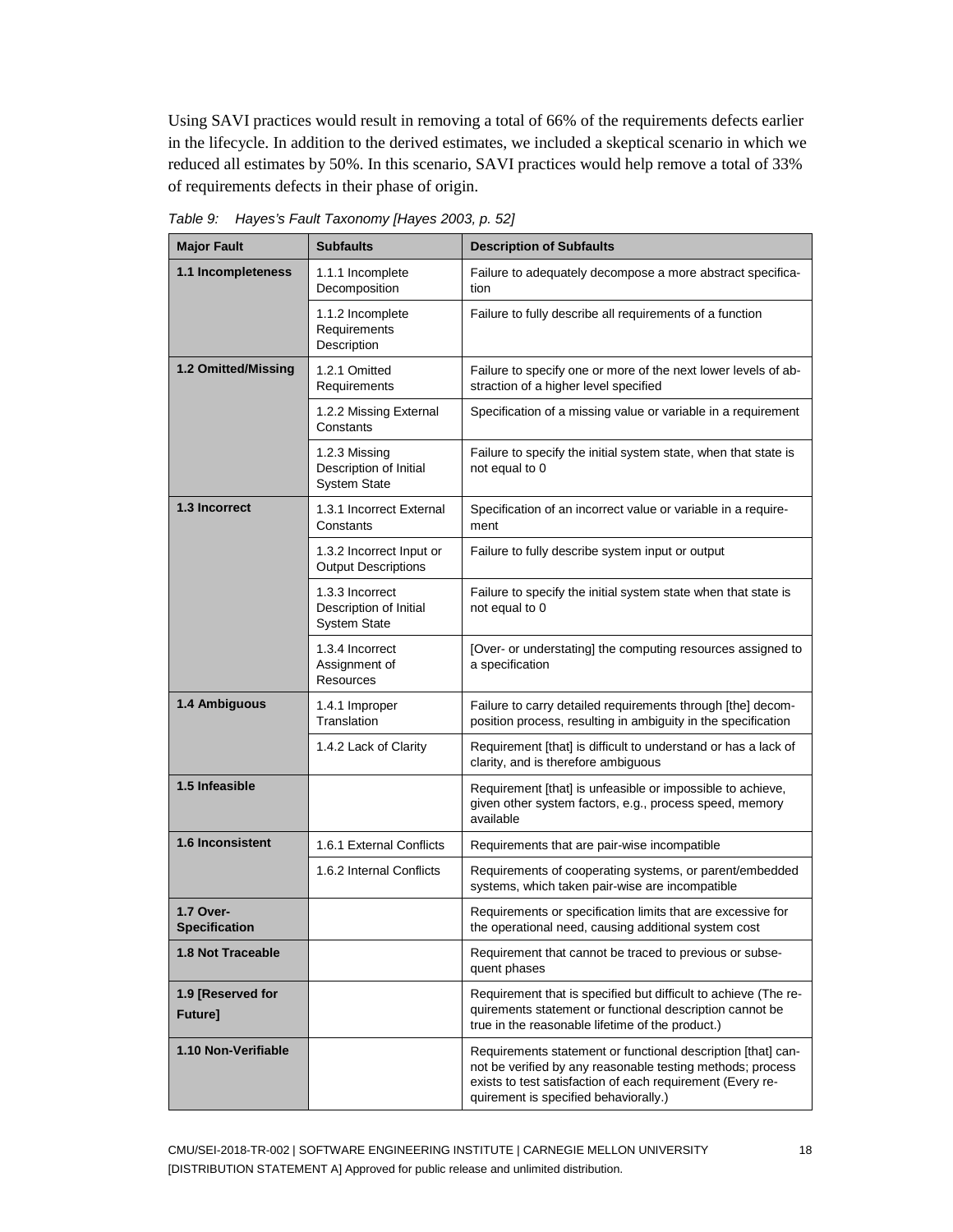| <b>Major Fault</b>                    | <b>Subfaults</b> | <b>Description of Subfaults</b>                                                                                      |
|---------------------------------------|------------------|----------------------------------------------------------------------------------------------------------------------|
| 1.11 Misplaced                        |                  | Information that is in a different section in [the] requirements<br>document                                         |
| 1.12 Intentional<br><b>Deviation</b>  |                  | Requirement that is specified at [a] higher level but inten-<br>tionally deviated at lower level from specifications |
| 1.13 Redundant or<br><b>Duplicate</b> |                  | Requirement [that] was already specified elsewhere in the<br>specification                                           |

<span id="page-28-1"></span>

|  | Table 10: Expected Removal Efficiency of Faults and Defects When Deploying SAVI |  |  |  |  |
|--|---------------------------------------------------------------------------------|--|--|--|--|
|--|---------------------------------------------------------------------------------|--|--|--|--|

| <b>Major Fault</b>                | <b>Fraction</b> | <b>Effect with SAVI</b>           | Multi-<br>plier | <b>SAVI</b><br>Esti-<br>mate | Skepti-<br>cal |
|-----------------------------------|-----------------|-----------------------------------|-----------------|------------------------------|----------------|
| 1.1 Incompleteness                | 0.209           | 1.1.1 No impact                   | $\Omega$        | $\Omega$                     | 0              |
|                                   |                 | 1.1.2 No impact                   | $\Omega$        | $\Omega$                     | $\Omega$       |
|                                   |                 | 1.2.1 SAVI likely to prevent all  | 1               | 0.11                         | 0.055          |
| 1.2 Omitted or Missing            | 0.329           | 1.2.2 SAVI likely to prevent all  | 1               | 0.11                         | 0.055          |
|                                   |                 | 1.2.3 SAVI likely to prevent all  | 1               | 0.11                         | 0.055          |
|                                   |                 | 1.3.1 SAVI likely to prevent some | 0.5             | 0.06                         | 0.03           |
| 1.3 Incorrect                     | 0.239           | 1.3.2 SAVI likely to prevent all  | 1               | 0.12                         | 0.06           |
|                                   |                 | 1.4.1 SAVI likely to prevent all  | 1               | 0.03                         | 0.015          |
| 1.4 Ambiguous                     | 0.061           | 1.4.2 SAVI likely to prevent all  | 1               | 0.03                         | 0.015          |
| 1.5 Infeasible                    | 0.014           | SAVI likely to prevent all        | 1               | 0.01                         | 0.005          |
| 1.6 Inconsistent                  |                 | 1.6.1 SAVI likely to prevent all  | 1               | 0.02                         | 0.01           |
|                                   | 0.047           | 1.6.2 SAVI likely to prevent all  | 1               | 0.02                         | 0.01           |
| 1.7 Over-Specification            | 0.063           | No impact                         | $\Omega$        | $\Omega$                     | $\mathbf 0$    |
| 1.8 Not Traceable                 | 0.014           | SAVI likely to prevent all        | 1               | 0.01                         | 0.005          |
| 1.9 [Reserved for Future]         | $\frac{1}{2}$   | No impact                         | $\Omega$        | $\Omega$                     | $\mathbf 0$    |
| 1.10 Non-Verifiable               | 0.005           | SAVI likely to prevent all        | 1               | 0.01                         | 0.005          |
| 1.11 Misplaced                    | 0.007           | SAVI likely to prevent some       | 0.5             | 0.01                         | 0.005          |
| <b>1.12 Intentional Deviation</b> | 0.007           | SAVI likely to prevent all        | 1               | 0.01                         | 0.005          |
| 1.13 Redundant or Duplicate       | 0.005           | No impact                         | $\Omega$        | $\mathbf 0$                  | 0              |
| Total                             | 1.000           | <b>NA</b>                         | <b>NA</b>       | 0.66                         | 0.33           |

### <span id="page-28-0"></span>**5.3 Estimate of Cost Savings Due to Rework Avoidance**

In this section, we present the estimated cost savings attributed to rework avoidance through early discovery of requirements defects. The estimates are based on the formula presented in Section [2](#page-13-0) (see page [4\)](#page-13-3). We calculated these estimates by applying the factors presented in this section to the total system-development costs presented in [Table 5.](#page-23-1) We are effectively calculating the cost difference between using the traditional development methods reflected in COCOMO II and the ef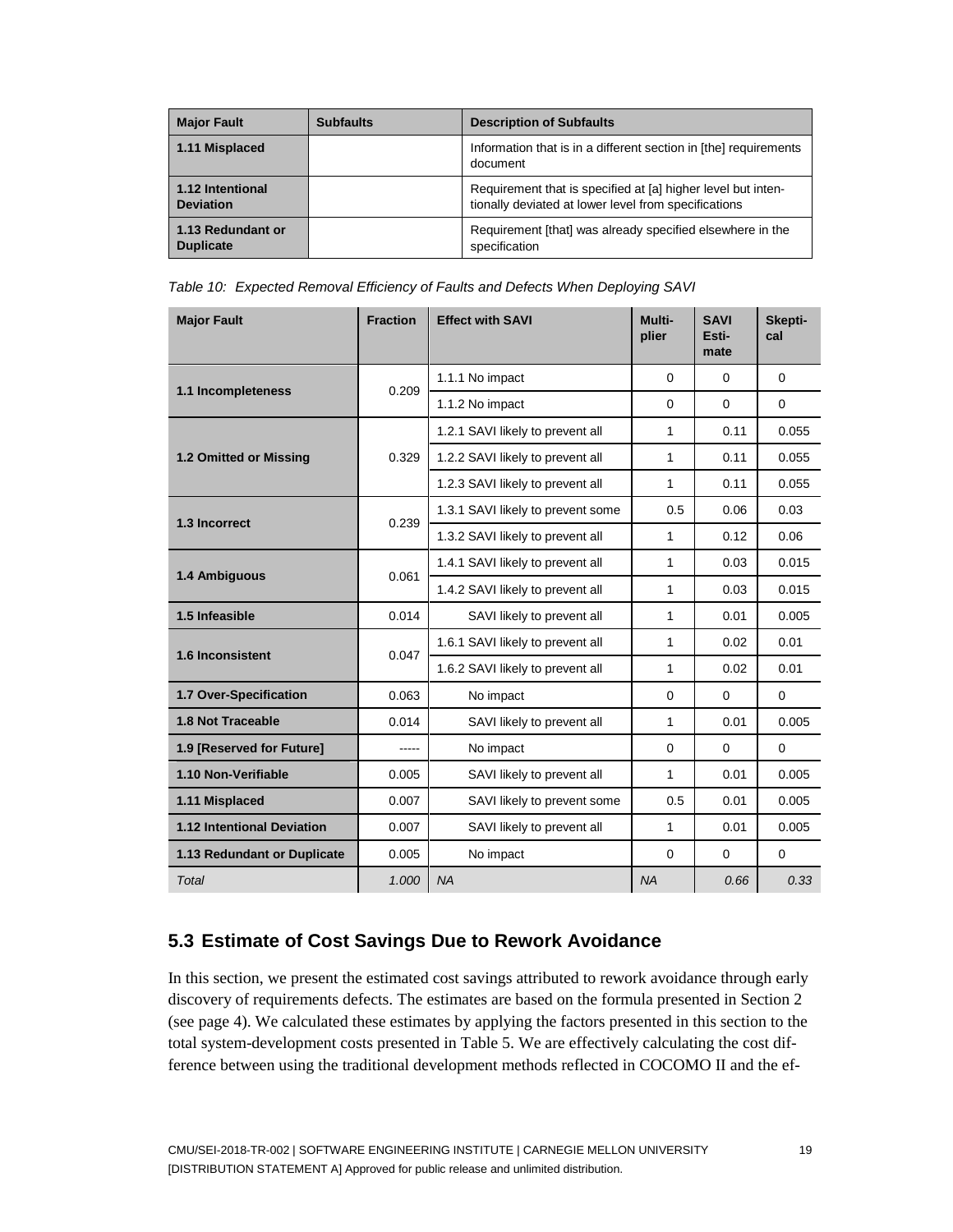fects of using SAVI, which aims to reduce requirements and design defects through upfront modeling and validation and attempts to prevent these defects from flowing down to later phases where they may require significant rework efforts and increase cost.

*For convenience, we include calculations for reuse ranging from 30% to 70%, based on 30% and 50% of rework and 33% and 66% removal efficiency, with both lower bound (LB), nominal (NOM), and upper bound (UB) estimates (see Error! Reference source not found.). The resulting numbers represent millions of US\$. We have plotted the rework cost-avoidance estimates in terms of changing reuse percentages based on nominal total system-development cost estimates, 70% reuse, and 33% removal efficiency in*



[Figure 3.](#page-31-0) As expected, the plot shows linear growth in cost savings due to the linear growth in total system-development cost, as shown in [Figure 2](#page-23-0) (page [14\)](#page-23-0).

<span id="page-29-0"></span>*Table 11: Avoided Cost as a Function of Rework and Software Reuse*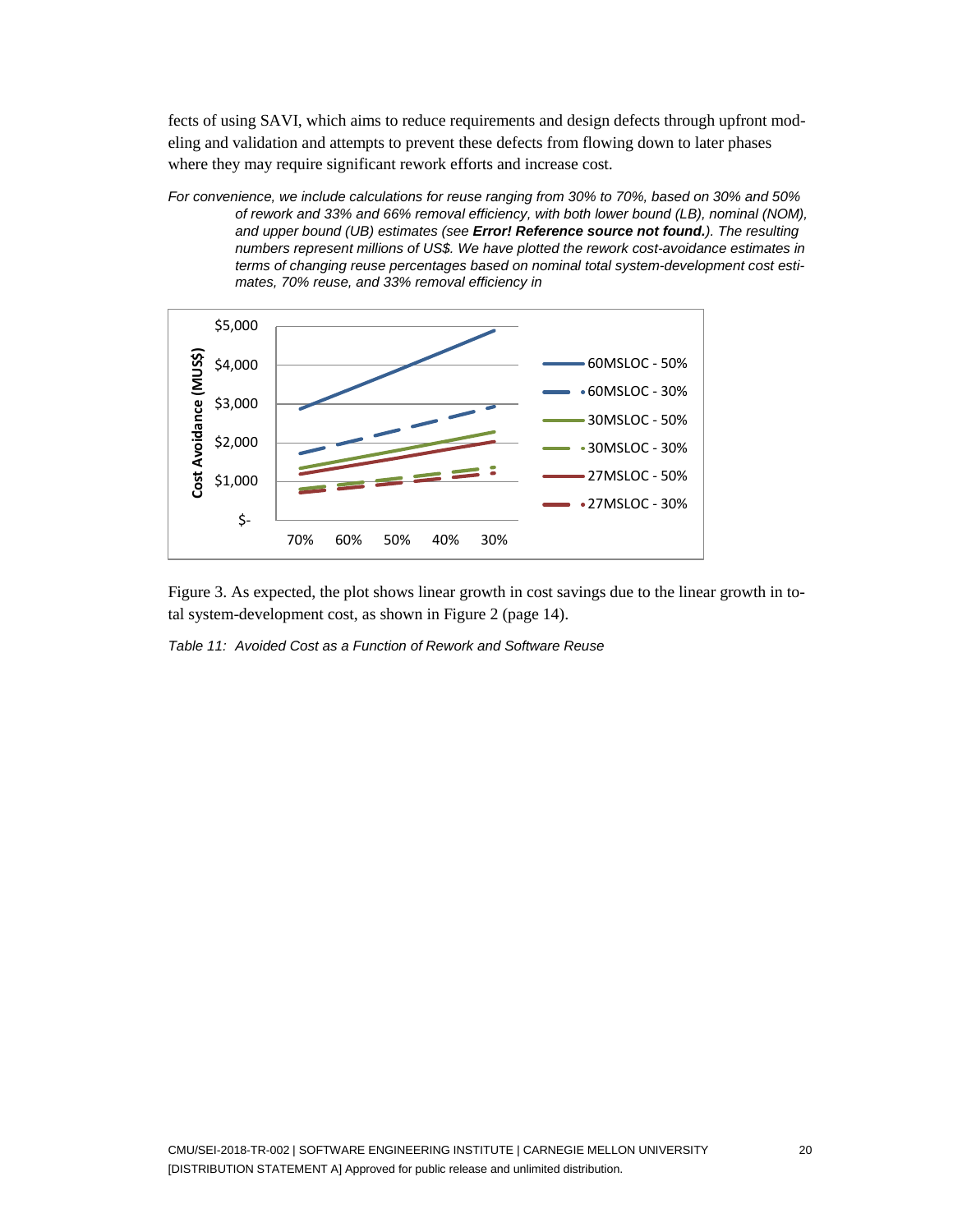|              |                   |                    | <b>Removal Efficiency in Millions of US\$</b> |           |           |            |         |           |  |  |  |  |
|--------------|-------------------|--------------------|-----------------------------------------------|-----------|-----------|------------|---------|-----------|--|--|--|--|
| <b>MSLOC</b> | %<br><b>Reuse</b> | %<br><b>Rework</b> |                                               | 33%       |           | 66%        |         |           |  |  |  |  |
|              |                   |                    | <b>Nom</b>                                    | <b>LB</b> | <b>UB</b> | <b>Nom</b> | LB      | <b>UB</b> |  |  |  |  |
|              | 30%               | 30%                | \$1,220                                       | \$976     | \$1,526   | \$2,441    | \$1,953 | \$3,051   |  |  |  |  |
|              |                   | 50%                | \$2,034                                       | \$1,627   | \$2,543   | \$4,068    | \$3,255 | \$5,085   |  |  |  |  |
|              | 40%               | 30%                | \$1,096                                       | \$877     | \$1,370   | \$2,192    | \$1,753 | \$2,740   |  |  |  |  |
|              |                   | 50%                | \$1,827                                       | \$1,461   | \$2,283   | \$3,653    | \$2,922 | \$4,566   |  |  |  |  |
| 27           |                   | 30%                | \$966                                         | \$773     | \$1,207   | \$1,932    | \$1,546 | \$2,415   |  |  |  |  |
|              | 50%               | 50%                | \$1,610                                       | \$1,288   | \$2,012   | \$3,220    | \$2,576 | \$4,025   |  |  |  |  |
|              | 60%               | 30%                | \$841                                         | \$673     | \$1,051   | \$1,682    | \$1,345 | \$2,102   |  |  |  |  |
|              |                   | 50%                | \$1,401                                       | \$1,121   | \$1,752   | \$2,803    | \$2,242 | \$3,504   |  |  |  |  |
|              | 70%               | 30%                | \$717                                         | \$574     | \$897     | \$1,435    | \$1,148 | \$1,794   |  |  |  |  |
|              |                   | 50%                | \$1,196                                       | \$956     | \$1,495   | \$2,391    | \$1,913 | \$2,989   |  |  |  |  |
|              | 30%               | 30%                | \$1,370                                       | \$1,096   | \$1,713   | \$2,740    | \$2,193 | \$3,426   |  |  |  |  |
|              |                   | 50%                | \$2,284                                       | \$1,827   | \$2,855   | \$4,567    | \$3,654 | \$5,710   |  |  |  |  |
|              | 40%               | 30%                | \$1,227                                       | \$981     | \$1,533   | \$2,453    | \$1,963 | \$3,067   |  |  |  |  |
|              |                   | 50%                | \$2,045                                       | \$1,636   | \$2,556   | \$4,089    | \$3,271 | \$5,111   |  |  |  |  |
| 30           | 50%               | 30%                | \$1,085                                       | \$868     | \$1,356   | \$2,169    | \$1,735 | \$2,712   |  |  |  |  |
|              |                   | 50%                | \$1,808                                       | \$1,446   | \$2,260   | \$3,615    | \$2,892 | \$4,519   |  |  |  |  |
|              | 60%               | 30%                | \$944                                         | \$755     | \$1,180   | \$1,888    | \$1,511 | \$2,360   |  |  |  |  |
|              |                   | 50%                | \$1,574                                       | \$1,259   | \$1,967   | \$3,147    | \$2,518 | \$3,934   |  |  |  |  |
|              |                   | 30%                | \$806                                         | \$645     | \$1,007   | \$1,611    | \$1,289 | \$2,014   |  |  |  |  |
|              | 70%               | 50%                | \$1,343                                       | \$1,074   | \$1,678   | \$2,685    | \$2,148 | \$3,357   |  |  |  |  |

*Table 11, Continued*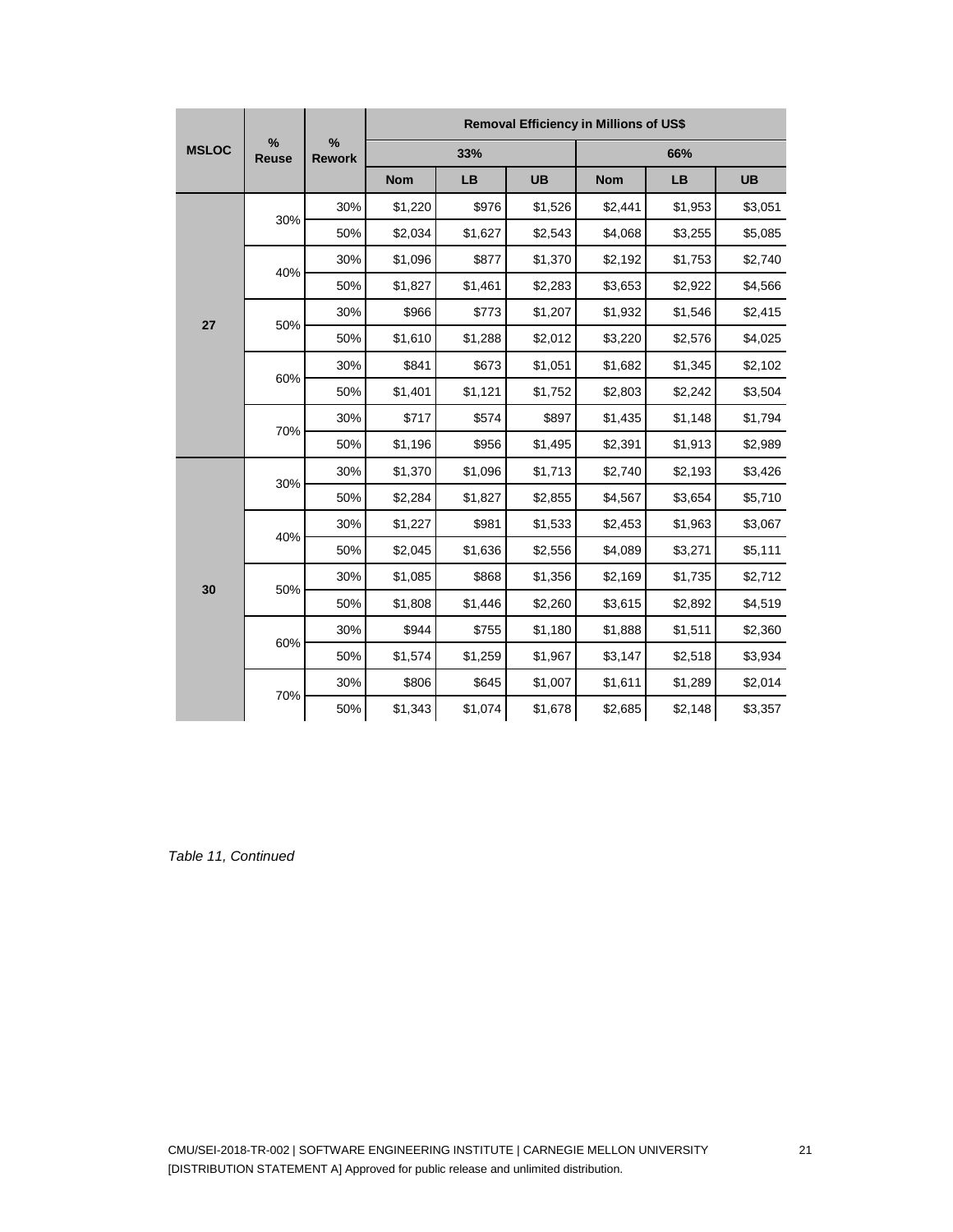|              |                      |                    | <b>Removal Efficiency in Millions of US\$</b> |         |           |            |         |           |  |  |  |  |
|--------------|----------------------|--------------------|-----------------------------------------------|---------|-----------|------------|---------|-----------|--|--|--|--|
| <b>MSLOC</b> | $\%$<br><b>Reuse</b> | %<br><b>Rework</b> |                                               | 33%     |           | 66%        |         |           |  |  |  |  |
|              |                      |                    | <b>LB</b><br><b>Nom</b>                       |         | <b>UB</b> | <b>Nom</b> | LB      | <b>UB</b> |  |  |  |  |
|              | 30%                  | 30%                | \$2,937                                       | \$2,349 | \$3,671   | \$5,874    | \$4,699 | \$7,342   |  |  |  |  |
|              |                      | 50%                | \$4,895                                       | \$3,916 | \$6,118   | \$9,789    | \$7,831 | \$12,237  |  |  |  |  |
|              | 40%                  | 30%                | \$2,629                                       | \$2,103 | \$3,286   | \$5,258    | \$4,206 | \$6,572   |  |  |  |  |
|              |                      | 50%                | \$4,381                                       | \$3,505 | \$5,477   | \$8,763    | \$7,010 | \$10,954  |  |  |  |  |
| 60           | 50%                  | 30%                | \$2,324                                       | \$1,859 | \$2,906   | \$4,649    | \$3,719 | \$5,811   |  |  |  |  |
|              |                      | 50%                | \$3,874                                       | \$3,099 | \$4,843   | \$7,748    | \$6,198 | \$9,685   |  |  |  |  |
|              | 60%                  | 30%                | \$2,023                                       | \$1,619 | \$2,529   | \$4,047    | \$3,237 | \$5,059   |  |  |  |  |
|              |                      | 50%                | \$3,372                                       | \$2,698 | \$4,216   | \$6,745    | \$5,396 | \$8,431   |  |  |  |  |
|              |                      | 30%                | \$1,726                                       | \$1,381 | \$2,158   | \$3,453    | \$2,762 | \$4,316   |  |  |  |  |
|              | 70%                  | 50%                | \$2,877                                       | \$2,302 | \$3,597   | \$5,755    | \$4,604 | \$7,194   |  |  |  |  |

<span id="page-31-0"></span>

*Figure 3: Rework Cost-Avoidance as a Function of Reuse for Three Project Sizes with 30% and 50% Rework*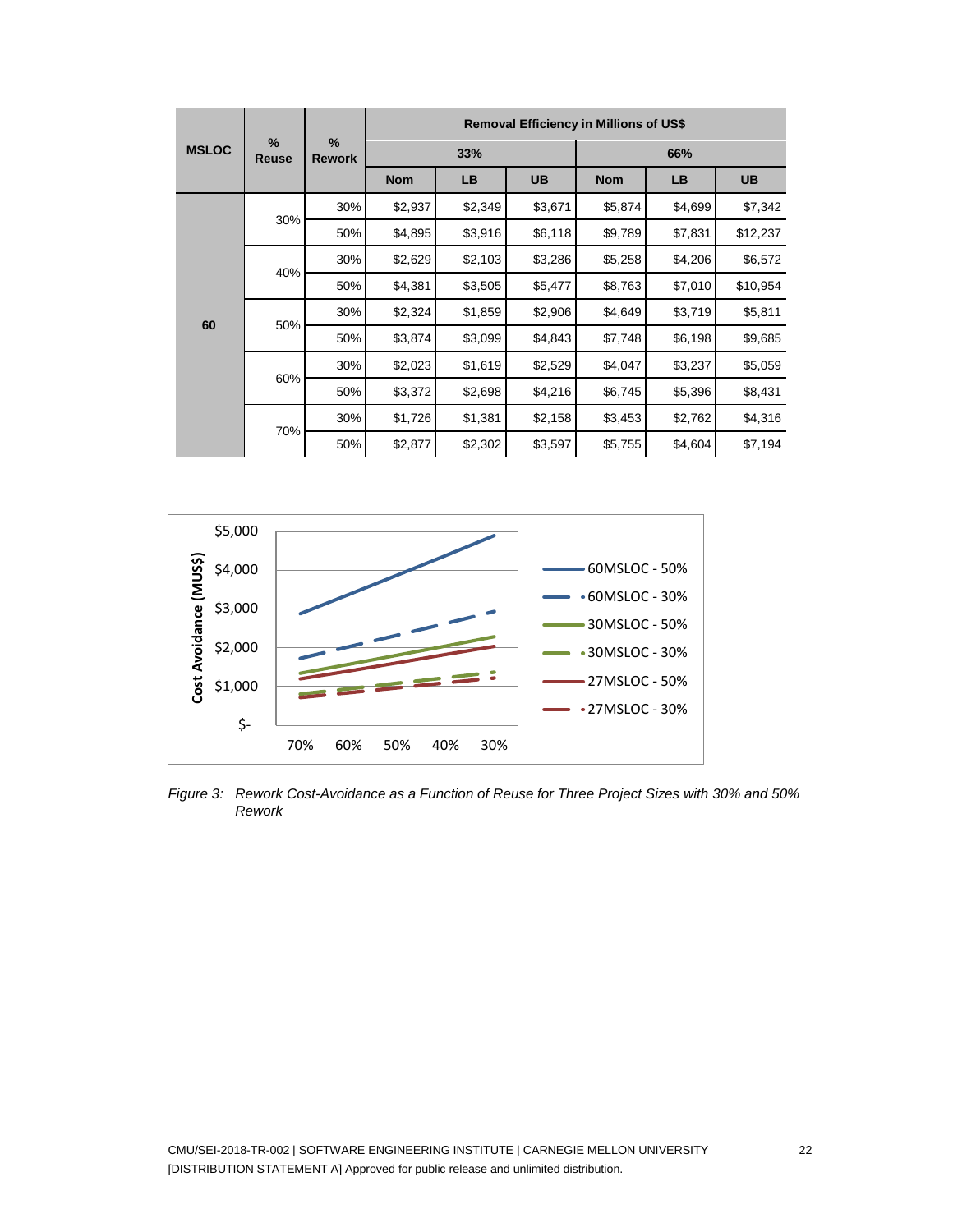### <span id="page-32-0"></span>**6 ROI Estimates**

The investment under consideration is the cost of maturing and transitioning SAVI into existing practice by SAVI-member companies during the multi-year SAVI initiative. This investment has been estimated to be \$86M.

The arithmetic and logarithmic return on investment (ROI) is calculated as  $ROI_a = \frac{V_f - V_i}{V_i}$  and  $ROI_l = \ln(\frac{V_f}{V_i})$  $\frac{V}{V_i}$ ), where  $V_f$  and  $V_i$  represent the value and the investment, respectively. We computed the  $ROI_a$  and  $ROI_I$ , where  $V_i$  equals \$86 million, using the nominal values of cost avoidance for the various scenarios in **Error! Reference source not found.**.

Net present value (NPV), which is also known as net present worth, is useful when appraising a long-term project. It is computed as  $NPV = \frac{R_t}{(1+i)^t}$ , where *t* denotes the time of the cash flow, *i* is the rate of return that could be earned on an investment in the financial markets with similar risk, and  $R_t$  is the net cash flow (i.e., the amount of cash, inflow minus outflow) at time *t*. Inflow is computed as the cost avoided at time *t* (i.e., we compute how the total cost avoided is distributed over time).

Based on a project starting in 2010 ( $t = 0$ ) and finishing in 2018 ( $t = 8$ ), in which software starts to be developed in 2014, we aligned the development phases and computed the percentage of rework cost avoided in each phase as follows:

- Requirements,  $2014, 0.04\%$  (computed as  $0.010/23.173$ )
- Design, 2015, 0.27%
- Implementation, 2016, 2.37%
- Test, 2017, 35.60%
- Integration, 2018, 61.71%

The values for NPV and present value (PV) are shown in [Table 12](#page-33-0) for a defect-removal efficiency of 33% and in [Table 13](#page-34-0) for a defect-removal efficiency of 66%. The tables present the data for all three system sizes, five reuse percentages, and two rework percentages used in previous calculations. The columns show the arithmetic ROI, the logarithmic ROI, NPV, and PV for the years 2010 through 2018.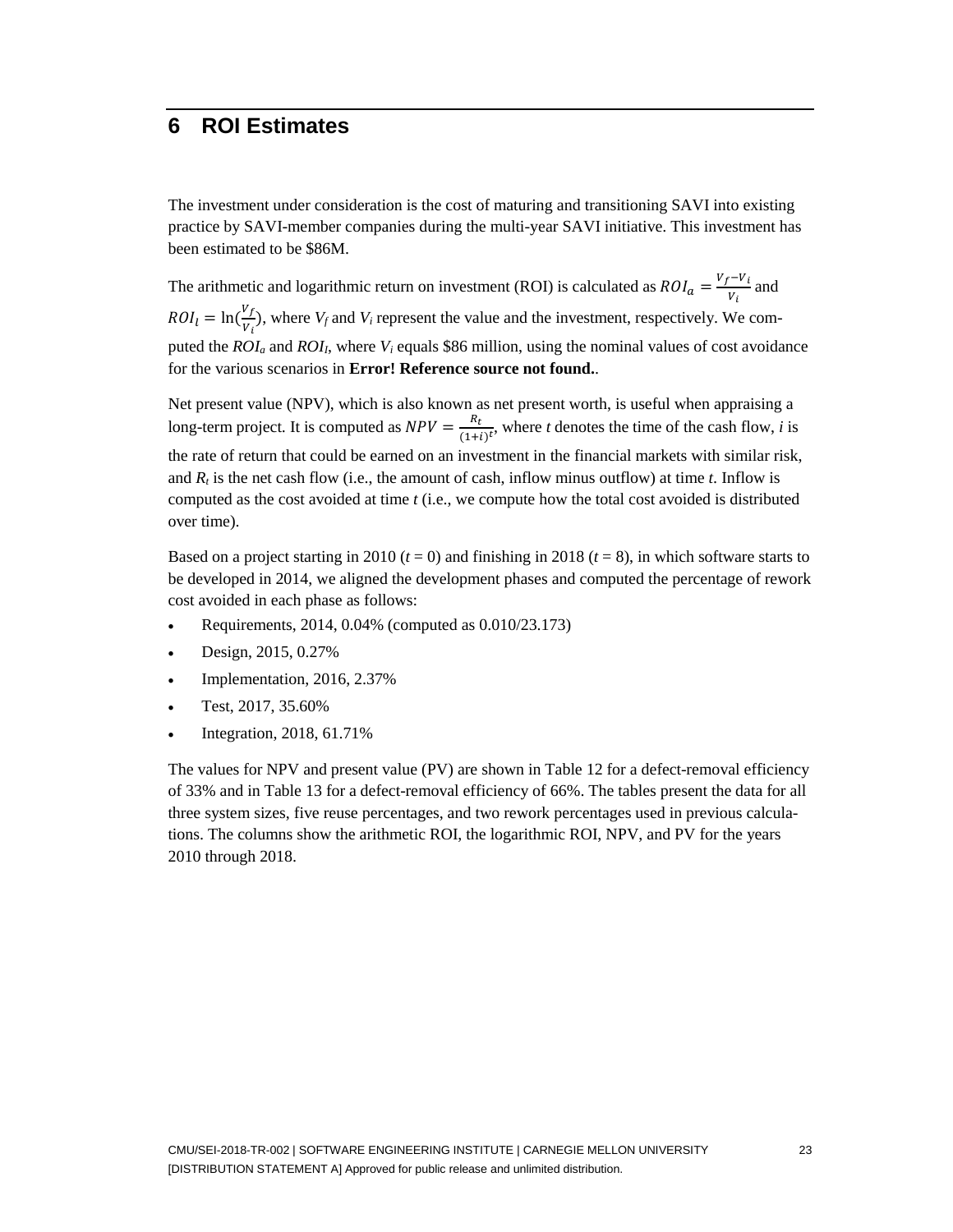|              |         |        | Millions of US\$ for a Defect-Removal Efficiency of 33% |      |         |          |      |      |      |      |      |      |       |         |  |
|--------------|---------|--------|---------------------------------------------------------|------|---------|----------|------|------|------|------|------|------|-------|---------|--|
| <b>MSLOC</b> | % Reuse | Rework |                                                         |      |         |          | PV   |      |      |      |      |      |       |         |  |
|              |         | న్     | ROI <sub>a</sub>                                        | ROI, | $\geq$  | 2010     | 2011 | 2012 | 2013 | 2014 | 2015 | 2016 | 2017  | 2018    |  |
|              |         | 30     | 13.2                                                    | 2.65 | \$507   | $-$ \$86 | \$0  | \$0  | \$0  | \$0  | \$2  | \$16 | \$223 | \$351   |  |
|              | 30      | 50     | 22.6                                                    | 3.16 | \$902   | $-$ \$86 | \$0  | \$0  | \$0  | \$1  | \$3  | \$27 | \$372 | \$586   |  |
|              |         | 30     | 11.7                                                    | 2.54 | \$447   | $-$ \$86 | \$0  | \$0  | \$0  | \$0  | \$2  | \$15 | \$200 | \$315   |  |
|              | 40      | 50     | 20.2                                                    | 3.06 | \$802   | $-$ \$86 | \$0  | \$0  | \$0  | \$1  | \$3  | \$24 | \$334 | \$526   |  |
|              |         | 30     | 10.2                                                    | 2.42 | \$383   | $-$ \$86 | \$0  | \$0  | \$0  | \$0  | \$2  | \$13 | \$176 | \$278   |  |
| 27           | 50      | 50     | 17.7                                                    | 2.93 | \$696   | $-$ \$86 | \$0  | \$0  | \$0  | \$0  | \$3  | \$22 | \$294 | \$463   |  |
|              |         | 30     | 8.8                                                     | 2.28 | \$323   | $-$ \$86 | \$0  | \$0  | \$0  | \$0  | \$1  | \$11 | \$154 | \$242   |  |
|              | 60      | 50     | 15.3                                                    | 2.79 | \$595   | $-$ \$86 | \$0  | \$0  | \$0  | \$0  | \$2  | \$19 | \$256 | \$403   |  |
|              |         | 30     | 7.3                                                     | 2.12 | \$263   | $-$ \$86 | \$0  | \$0  | \$0  | \$0  | \$1  | \$10 | \$131 | \$207   |  |
|              | 70      | 50     | 12.9                                                    | 2.63 | \$495   | $-$ \$86 | \$0  | \$0  | \$0  | \$0  | \$2  | \$16 | \$218 | \$344   |  |
|              |         | 30     | 14.9                                                    | 2.77 | \$580   | $-$ \$86 | \$0  | \$0  | \$0  | \$0  | \$2  | \$18 | \$250 | \$394   |  |
|              | 30      | 50     | 25.6                                                    | 3.28 | \$1,024 | $-$ \$86 | \$0  | \$0  | \$0  | \$1  | \$4  | \$31 | \$417 | \$657   |  |
|              | 40      | 30     | 13.3                                                    | 2.66 | \$510   | $-$ \$86 | \$0  | \$0  | \$0  | \$0  | \$2  | \$16 | \$224 | \$353   |  |
|              |         | 50     | 22.8                                                    | 3.17 | \$908   | $-$ \$86 | \$0  | \$0  | \$0  | \$1  | \$3  | \$27 | \$374 | \$589   |  |
|              | 50      | 30     | 11.6                                                    | 2.53 | \$441   | $-$ \$86 | \$0  | \$0  | \$0  | \$0  | \$2  | \$15 | \$198 | \$312   |  |
| 30           |         | 50     | 20.0                                                    | 3.05 | \$792   | $-$ \$86 | \$0  | \$0  | \$0  | \$1  | \$3  | \$24 | \$330 | \$520   |  |
|              |         | 30     | 10.0                                                    | 2.40 | \$373   | $-$ \$86 | \$0  | \$0  | \$0  | \$0  | \$2  | \$13 | \$173 | \$272   |  |
|              | 60      | 50     | 17.3                                                    | 2.91 | \$679   | $-$ \$86 | \$0  | \$0  | \$0  | \$0  | \$3  | \$21 | \$288 | \$453   |  |
|              |         | 30     | 8.4                                                     | 2.24 | \$305   | $-$ \$86 | \$0  | \$0  | \$0  | \$0  | \$1  | \$11 | \$147 | \$232   |  |
|              | 70      | 50     | 14.6                                                    | 2.75 | \$566   | $-$ \$86 | \$0  | \$0  | \$0  | \$0  | \$2  | \$18 | \$245 | \$387   |  |
|              |         | 30     | 33.1                                                    | 3.53 | \$1,341 | $-$ \$86 | \$0  | \$0  | \$0  | \$1  | \$5  | \$39 | \$537 | \$845   |  |
|              | 30      | 50     | 55.9                                                    | 4.04 | \$2,293 | $-$ \$86 | \$0  | \$0  | \$0  | \$1  | \$8  | \$66 | \$894 | \$1,409 |  |
|              |         | 30     | 29.6                                                    | 3.42 | \$1,192 | $-$ \$86 | \$0  | \$0  | \$0  | \$1  | \$4  | \$35 | \$480 | \$757   |  |
|              | 40      | 50     | 49.9                                                    | 3.93 | \$2,043 | $-$ \$86 | \$0  | \$0  | \$0  | \$1  | \$7  | \$59 | \$800 | \$1,261 |  |
|              |         | 30     | 26.0                                                    | 3.30 | \$1,044 | $-$ \$86 | \$0  | \$0  | \$0  | \$1  | \$4  | \$31 | \$425 | \$669   |  |
| 60           | 50      | 50     | 44.0                                                    | 3.81 | \$1,797 | $-$ \$86 | \$0  | \$0  | \$0  | \$1  | \$6  | \$52 | \$708 | \$1,115 |  |
|              |         | 30     | 22.5                                                    | 3.16 | \$897   | $-$ \$86 | \$0  | \$0  | \$0  | \$1  | \$3  | \$27 | \$370 | \$583   |  |
|              | 60      | 50     | 38.2                                                    | 3.67 | \$1,553 | $-$ \$86 | \$0  | \$0  | \$0  | \$1  | \$6  | \$45 | \$616 | \$971   |  |
|              |         | 30     | 19.1                                                    | 3.00 | \$753   | $-$ \$86 | \$0  | \$0  | \$0  | \$1  | \$3  | \$23 | \$315 | \$497   |  |
|              | 70      | 50     | 32.5                                                    | 3.51 | \$1,312 | $-$ \$86 | \$0  | \$0  | \$0  | \$1  | \$5  | \$39 | \$526 | \$828   |  |

<span id="page-33-0"></span>*Table 12: Computed NPV and PV for 33% Defect-Removal Efficiency*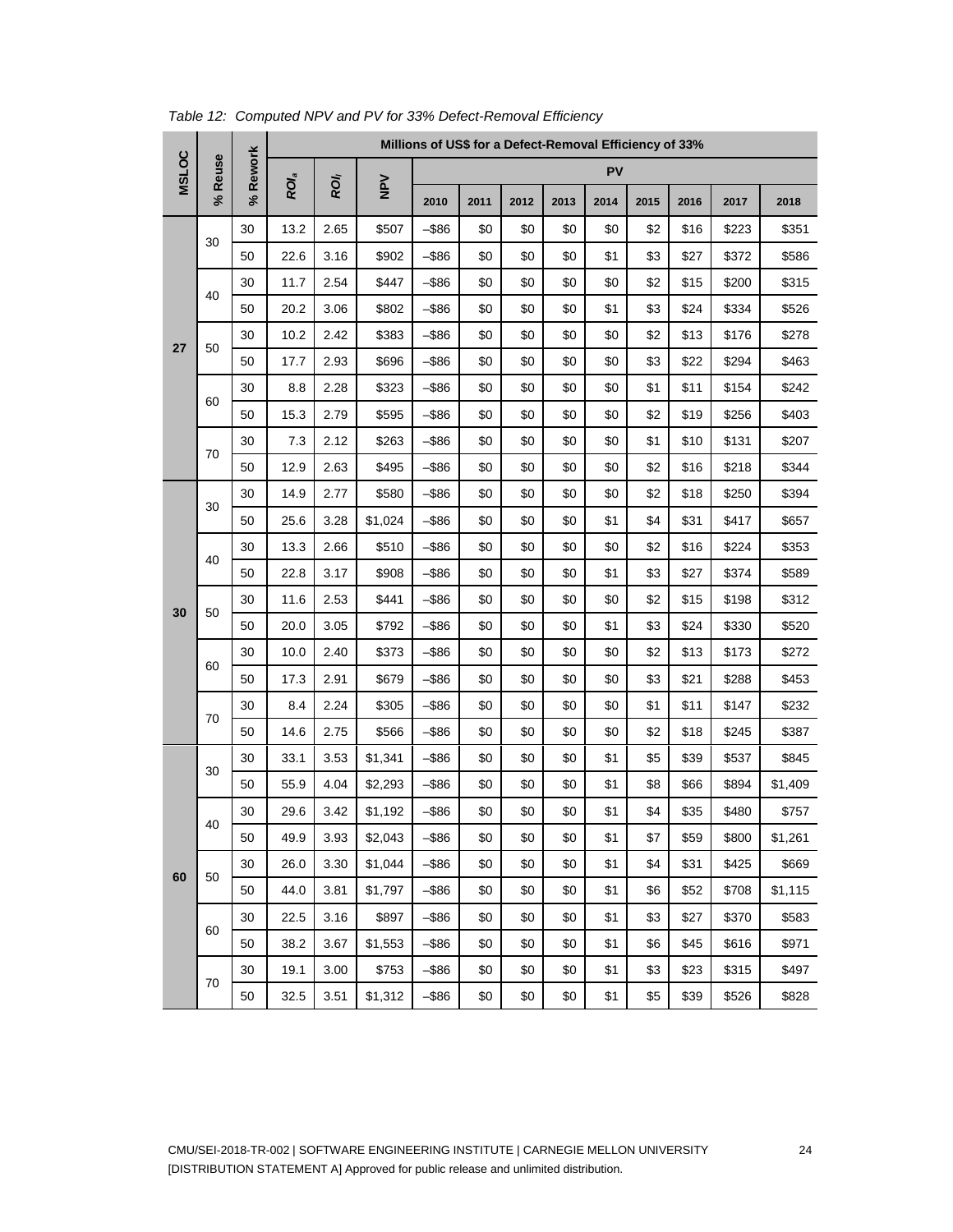|              |         |          | Millions of US\$ for Defect-Removal Efficiency of 66% |      |         |          |      |      |      |      |      |       |         |         |
|--------------|---------|----------|-------------------------------------------------------|------|---------|----------|------|------|------|------|------|-------|---------|---------|
|              | % Reuse | % Rework |                                                       |      |         |          |      |      |      | PV   |      |       |         |         |
| <b>MSLOC</b> |         |          | ROI <sub>a</sub>                                      | ROI, | $\geq$  | 2010     | 2011 | 2012 | 2013 | 2014 | 2015 | 2016  | 2017    | 2018    |
|              |         | 30       | 27.4                                                  | 3.35 | \$1,100 | -\$86    | \$0  | \$0  | \$0  | \$1  | \$4  | \$33  | \$446   | \$703   |
|              | 30      | 50       | 46.3                                                  | 3.86 | \$1,891 | $-$ \$86 | \$0  | \$0  | \$0  | \$1  | \$7  | \$54  | \$743   | \$1,171 |
|              |         | 30       | 24.5                                                  | 3.24 | \$979   | -\$86    | \$0  | \$0  | \$0  | \$1  | \$4  | \$29  | \$400   | \$631   |
|              | 40      | 50       | 41.5                                                  | 3.75 | \$1,689 | $-$ \$86 | \$0  | \$0  | \$0  | \$1  | \$6  | \$49  | \$667   | \$1,052 |
|              |         | 30       | 21.5                                                  | 3.11 | \$853   | $-$ \$86 | \$0  | \$0  | \$0  | \$1  | \$3  | \$26  | \$353   | \$556   |
| 27           | 50      | 50       | 36.4                                                  | 3.62 | \$1,479 | $-$ \$86 | \$0  | \$0  | \$0  | \$1  | \$5  | \$43  | \$588   | \$927   |
|              |         | 30       | 18.6                                                  | 2.97 | \$731   | -\$86    | \$0  | \$0  | \$0  | \$0  | \$3  | \$23  | \$307   | \$484   |
|              | 60      | 50       | 31.6                                                  | 3.48 | \$1,276 | $-$ \$86 | \$0  | \$0  | \$0  | \$1  | \$5  | \$38  | \$512   | \$807   |
|              |         | 30       | 15.7                                                  | 2.81 | \$611   | -\$86    | \$0  | \$0  | \$0  | \$0  | \$2  | \$19  | \$262   | \$413   |
|              | 70      | 50       | 26.8                                                  | 3.33 | \$1,076 | $-$ \$86 | \$0  | \$0  | \$0  | \$1  | \$4  | \$32  | \$437   | \$688   |
|              |         | 30       | 30.9                                                  | 3.46 | \$1,246 | $-$ \$86 | \$0  | \$0  | \$0  | \$1  | \$5  | \$37  | \$501   | \$789   |
|              | 30      | 50       | 52.1                                                  | 3.97 | \$2,134 | -\$86    | \$0  | \$0  | \$0  | \$1  | \$8  | \$61  | \$834   | \$1,315 |
|              | 40      | 30       | 27.5                                                  | 3.35 | \$1,106 | -\$86    | \$0  | \$0  | \$0  | \$1  | \$4  | \$33  | \$448   | \$706   |
|              |         | 50       | 46.5                                                  | 3.86 | \$1,901 | $-$ \$86 | \$0  | \$0  | \$0  | \$1  | \$7  | \$55  | \$747   | \$1,177 |
|              | 50      | 30       | 24.2                                                  | 3.23 | \$968   | -\$86    | \$0  | \$0  | \$0  | \$1  | \$4  | \$29  | \$396   | \$625   |
| 30           |         | 50       | 41.0                                                  | 3.74 | \$1,671 | $-$ \$86 | \$0  | \$0  | \$0  | \$1  | \$6  | \$48  | \$661   | \$1,041 |
|              |         | 30       | 21.0                                                  | 3.09 | \$832   | $-$ \$86 | \$0  | \$0  | \$0  | \$1  | \$3  | \$25  | \$345   | \$544   |
|              | 60      | 50       | 35.6                                                  | 3.60 | \$1,443 | -\$86    | \$0  | \$0  | \$0  | \$1  | \$5  | \$42  | \$575   | \$906   |
|              |         | 30       | 17.7                                                  | 2.93 | \$697   | -\$86    | \$0  | \$0  | \$0  | \$0  | \$3  | \$22  | \$294   | \$464   |
|              | 70      | 50       | 30.2                                                  | 3.44 | \$1,219 | $-$ \$86 | \$0  | \$0  | \$0  | \$1  | \$4  | \$36  | \$491   | \$773   |
|              |         | 30       | 67.3                                                  | 4.22 | \$2,768 | $-$ \$86 | \$0  | \$0  | \$0  | \$2  | \$10 | \$79  | \$1,073 | \$1,691 |
|              | 30      | 50       | 112.8                                                 | 4.73 | \$4,671 | $-$ \$86 | \$0  | \$0  | \$0  | \$3  | \$16 | \$131 | \$1,788 | \$2,818 |
|              | 40      | 30       | 60.1                                                  | 4.11 | \$2,469 | -\$86    | \$0  | \$0  | \$0  | \$2  | \$9  | \$70  | \$961   | \$1,514 |
|              |         | 50       | 100.9                                                 | 4.62 | \$4,172 | $-$ \$86 | \$0  | \$0  | \$0  | \$3  | \$15 | \$117 | \$1,601 | \$2,523 |
| 60           | 50      | 30       | 53.1                                                  | 3.99 | \$2,173 | $-$ \$86 | \$0  | \$0  | \$0  | \$1  | \$8  | \$62  | \$849   | \$1,338 |
|              |         | 50       | 89.1                                                  | 4.50 | \$3,679 | $-$ \$86 | \$0  | \$0  | \$0  | \$2  | \$13 | \$104 | \$1,416 | \$2,231 |
|              |         | 30       | 46.1                                                  | 3.85 | \$1,881 | $-$ \$86 | \$0  | \$0  | \$0  | \$1  | \$7  | \$54  | \$739   | \$1,165 |
|              | 60      | 50       | 77.4                                                  | 4.36 | \$3,192 | $-$ \$86 | \$0  | \$0  | \$0  | \$2  | \$11 | \$90  | \$1,232 | \$1,942 |
|              |         | 30       | 39.1                                                  | 3.69 | \$1,592 | $-$ \$86 | \$0  | \$0  | \$0  | \$1  | \$6  | \$46  | \$631   | \$994   |
|              | 70      | 50       | 65.9                                                  | 4.20 | \$2,711 | $-$ \$86 | \$0  | \$0  | \$0  | \$2  | \$10 | \$77  | \$1,051 | \$1,657 |

<span id="page-34-0"></span>*Table 13: Computed NPV and PV for 66% Defect-Removal Efficiency*

In [Figure 4,](#page-35-0) we examine the trend for Arithmetic ROI [\(Figure 4\)](#page-35-0), logarithmic ROI [\(Figure 5\)](#page-35-1), and NPV [\(Figure 6\)](#page-35-2) as a function of reuse. As expected, the plots show linear progression in all three cases.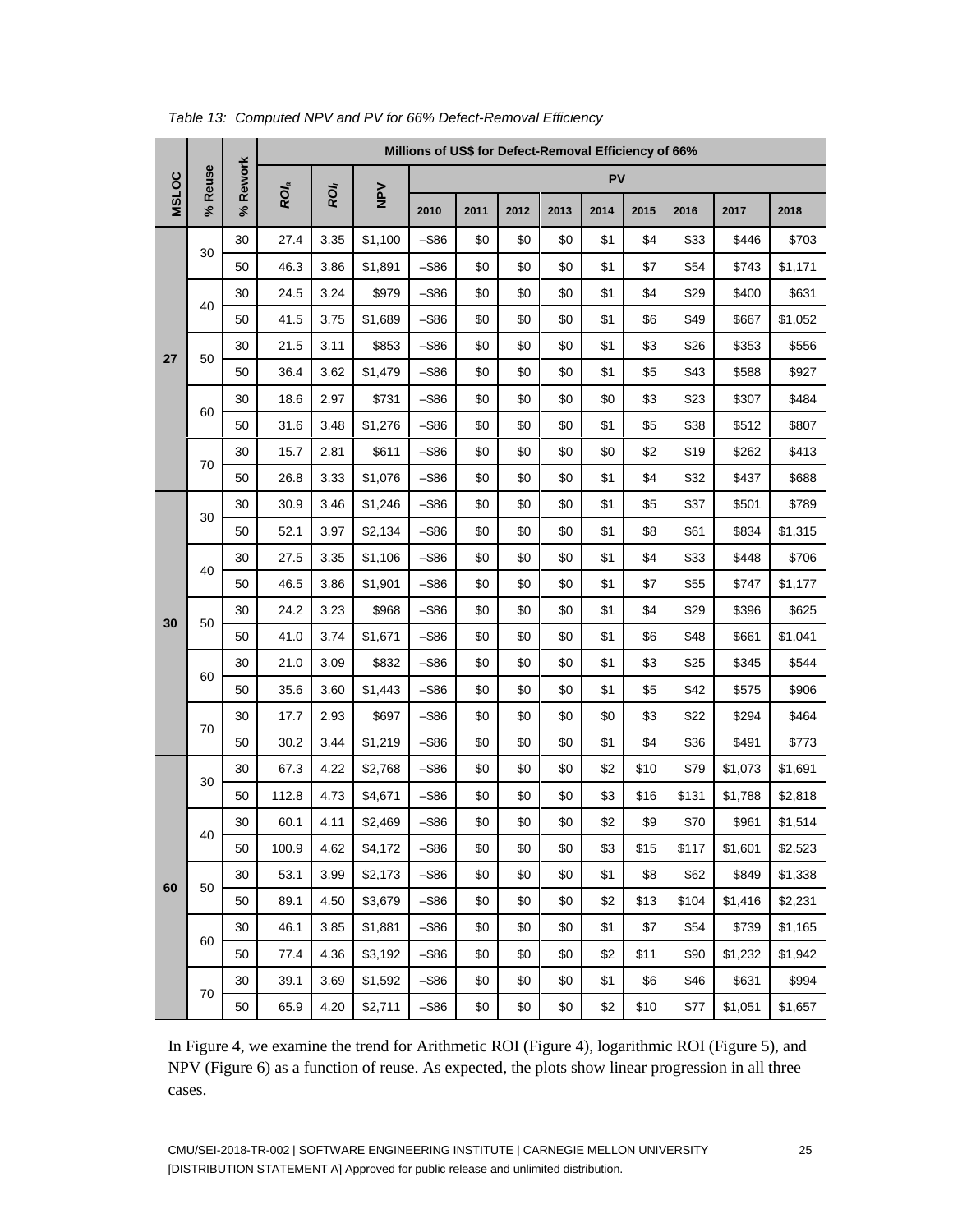

<span id="page-35-0"></span>*Figure 4: Projected Arithmetic ROI as a Function of Reuse for Three Project Sizes with 30% and 50% Rework*



<span id="page-35-1"></span>*Figure 5: Projected Logarithmic ROI as a Function of Reuse for Three Project Sizes with 30% and 50% Rework*



<span id="page-35-2"></span>*Figure 6: Computed NPV as a Function of Reuse for Three Project Sizes with 30% and 50% Rework*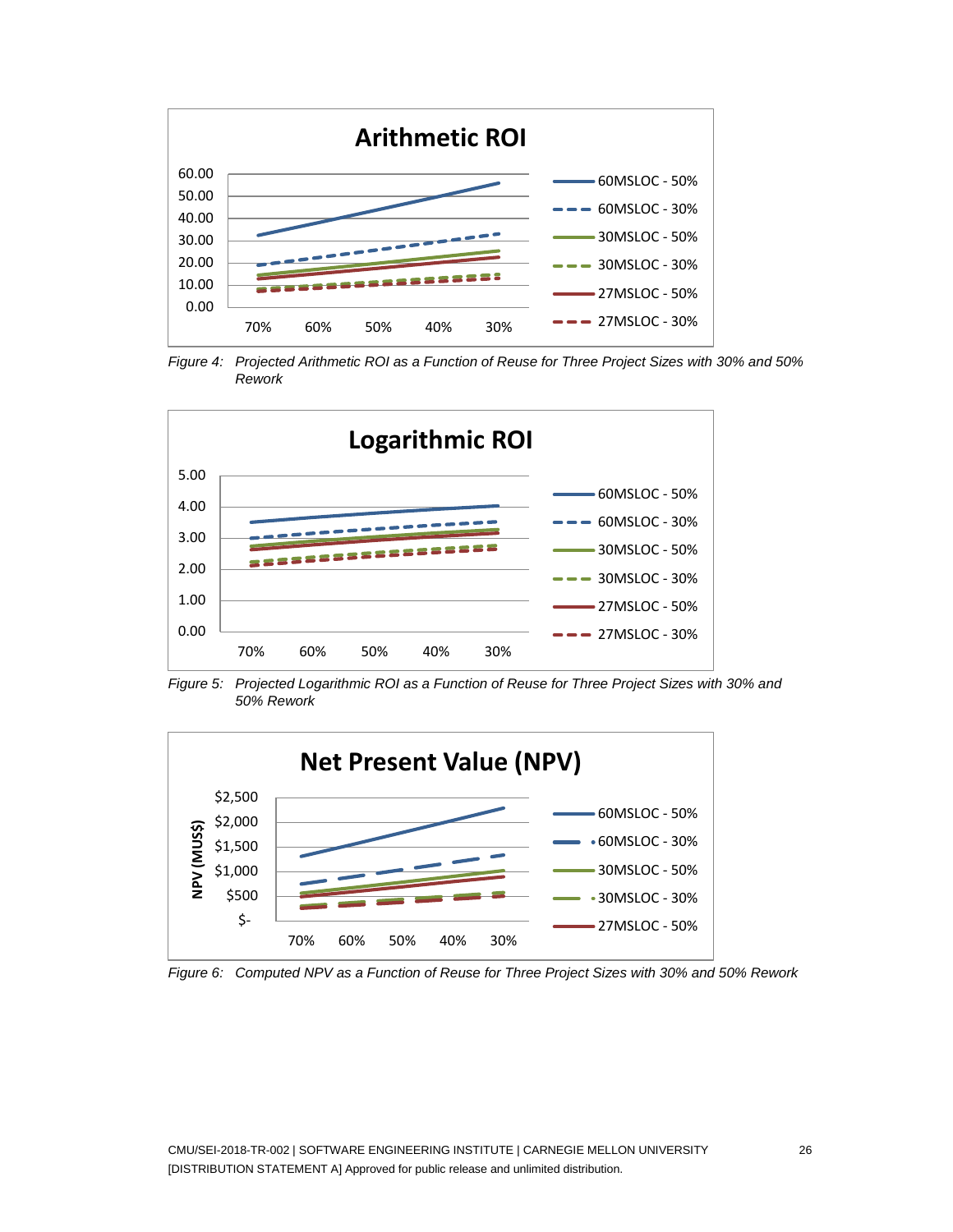# <span id="page-36-0"></span>**7 Discussion on the Use of COCOMO II**

Achieving cost efficiency and high levels of reuse requires that developers design a system for targeted levels of reuse and avoid costly alterations and modifications. COCOMO II supports reuse in two ways by providing: (1) a proactive design-for-reuse switch and (2) a specification of the complexity of achieving reuse when invoking a system into a new system (e.g., percentage of code, design, integration modified, software understanding, and automatic-translation capability). Both approaches increase the EAF and, thus, the cost. We used the second approach with nominal values for reuse. We did not set a specific design-for-reuse switch, since different organizations adopt different strategies for this purpose. Reuse directly affects development cost as well as any development gain. Computed gains should be adjusted according to any increase or decrease in development cost.

We used the projected cost of one man-month in 2014 of \$28,200/month. Unfortunately, COCOMO II does not support any compensation for annual inflation, but at least two alternative approaches do incorporate this compensation. One alternative is, for a project of *n* years, to further decompose each system into *n* subsystems to reflect the development cost for each year. This decomposition can also be mapped to system-development phases and work-breakdown structures in COCOMO II. Another alternative, a low-fidelity approach, is to use the estimated average salary over the same period, which assumes that work is uniformly distributed over time. Our choice to use COCOMO II was motivated by its ability to decompose a system and characterize cost drivers at the subsystem level for avionics systems. COCOMO II is also a proven tool, having been used widely in industry and calibrated against a number of projects.

The COCOMO II data used in this report focuses on the *system*-development cost—a cost that begins with the design of the system and continues until its first delivery and deployment. Thus, our data does not address ongoing lifecycle costs such as maintenance. For long-lived systems (those exceeding 10 years of use) and systems experiencing frequent changes, the sustainment cost is significant. For example, consider the lifecycle costs for a computer system for which the hardware has become obsolete and the software needs to be revised and recertified on new target hardware. The system may also be subject to changes in federal regulations that require incorporating new software functionality. A model-driven approach as outlined by SAVI will undoubtedly affect system-maintenance cost in a positive way, but it is unclear how much of an effect this approach will have.

There are alternatives to COCOMO II for system cost estimation. The REVised Intermediate COCOMO (REVIC) is a cost-estimation tool developed by R. Kile and the U.S. Air Force Cost Analysis Agency that is specific to DoD needs [DoD 1995]. It has been calibrated using completed DoD projects (development phase only). REVIC takes the same inputs as COCOMO II. On average, the values predicted by the effort and schedule equations in REVIC are higher than those predicted in COCOMO II. We did not use REVIC as a foundation for this study for the following reasons:

• COCOMO II is a newer model than REVIC, which was developed and released in the early 1990s.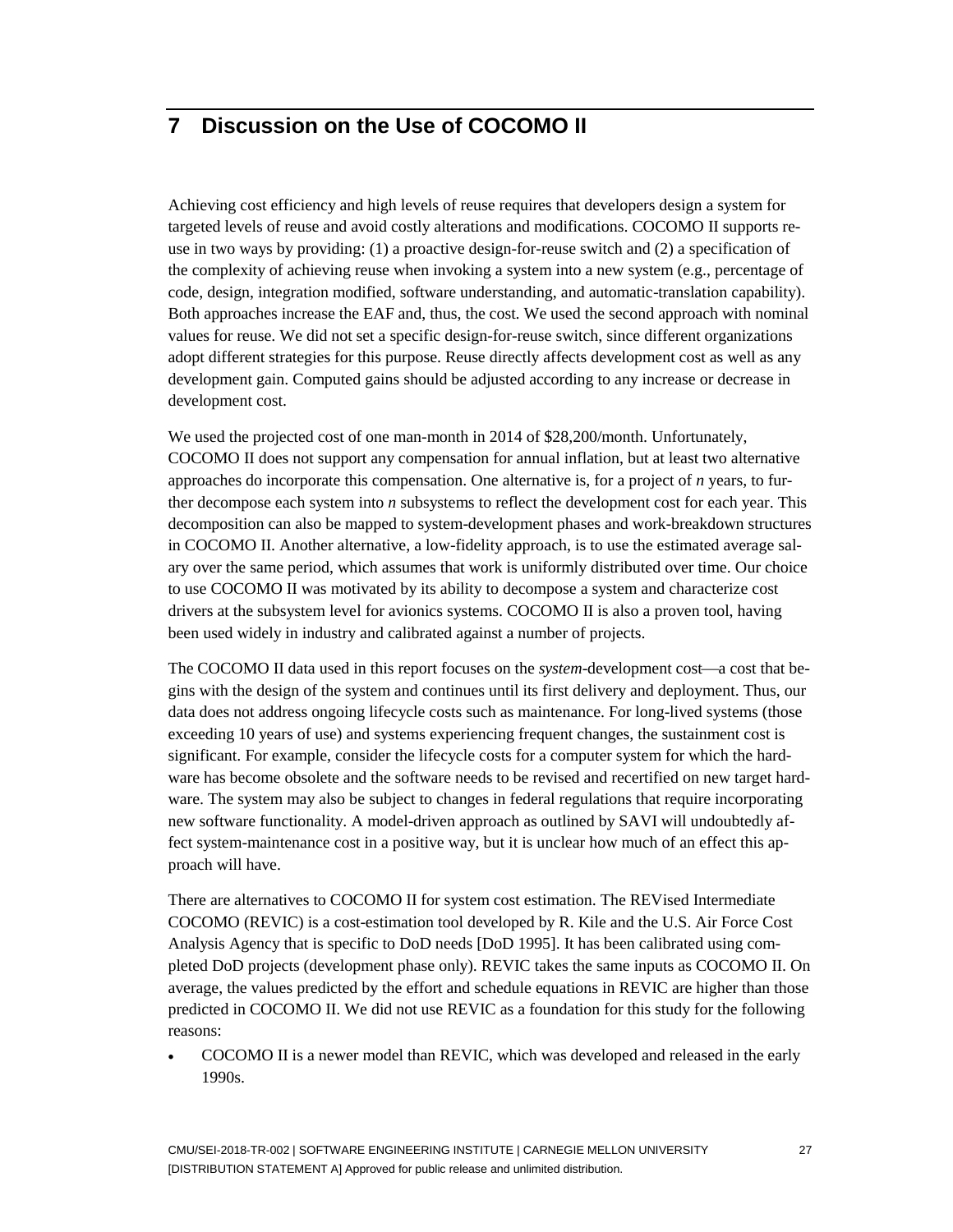- REVIC consistently provides higher estimates than COCOMO II; if the goal is to use conservative estimates and avoid inflated gains, COCOMO II is better suited because REVIC produces higher projected gains.
- REVIC is calibrated for DoD projects, and our focus in the SAVI initiative is commercial avionics.[8](#page-37-0)

A second alternative, the Constructive Systems Engineering Cost Model (COSYSMO), based on COCOMO II, can help planners reason about the economic aspects and consequences of systems engineering on projects [COSYSMO 2011]. For the purpose of our application, COCOMO II was deemed sufficient.

Cost estimation using function-point analysis, created by Albrecht [Albrecht 1979], is another viable technique with significant applications in industry [Garmus 2001, Jones 2007]. Albrecht's objective was to create a metric for software productivity and quality

- in any known programming language
- in any combination of languages
- across all classes of software

Function-point analysis is intended for use in discussions with clients, contracts, large-scale statistical analysis, and value analysis. SLOC metrics are intrinsically language dependent. For example, considering software productivity should take context into account: Does the software use a low-level language or a high-level language, and can a given high-level language be further classified into a procedural, logic-based, or object-oriented language? A function point consists of the weighted totals of five external aspects of software applications: types of inputs to the application, outputs that leave the application, inquiries that users can make, logical files that an application maintains, and interfaces to other applications.

Given the data available to us, we can apply function-point analysis in our context. The analysis would be driven by function points as the primary metric of the complexity and size of a systemdevelopment effort. There are guidelines and data from projects to aid in estimating the number of function points. Furthermore, we can use conversion factors to convert between SLOC and the number of function points. We conducted a subset of our calculations here using Capers Jones's data, including some based on defects per function point from industrial projects [Jones 2007]. From those calculations, we observed that the computed cost reduction and ROI numbers are slightly higher than those derived from COCOMO II. In the interest of space, we do not include those calculations in this document.

Our COCOMO II analysis is agnostic to the organizational structure and business drivers of the main contractor, suppliers, and subcontractors. It reports the numbers for the entire project but does not elaborate on the benefits to the various suppliers and subcontractors. While it is easy to see that the SAVI approach benefits contractors at all levels, it would be worthwhile to conduct a refined ROI analysis from the perspective of the entire acquisition and development lifecycle,

\_\_\_\_\_\_\_\_\_\_\_\_\_\_\_\_\_\_\_\_\_\_\_\_\_\_\_\_\_\_\_\_\_\_\_\_\_\_\_\_\_\_\_\_\_\_\_\_\_\_\_\_\_\_\_\_\_\_\_\_\_\_\_\_\_\_\_\_\_\_\_\_\_\_\_\_\_\_\_\_

<span id="page-37-0"></span>Commercial avionics systems have safety-critical requirements. In that respect, they present the same challenges as many weapon systems acquired by the DoD.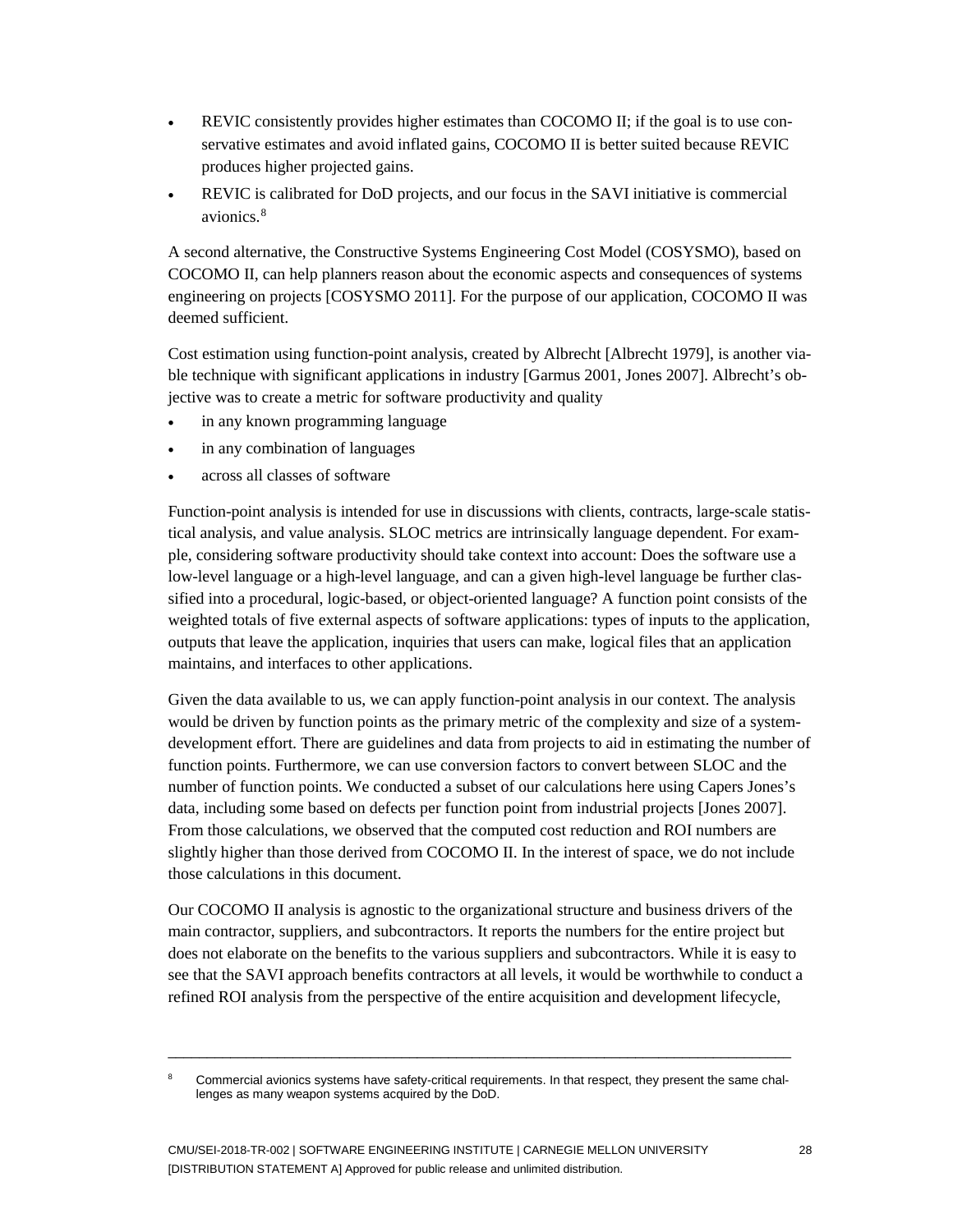broken down by stakeholders and contractors. We should also exercise the effects of more efficient defect removal on virtual integration. Such an analysis should reflect current and new acquisition practices.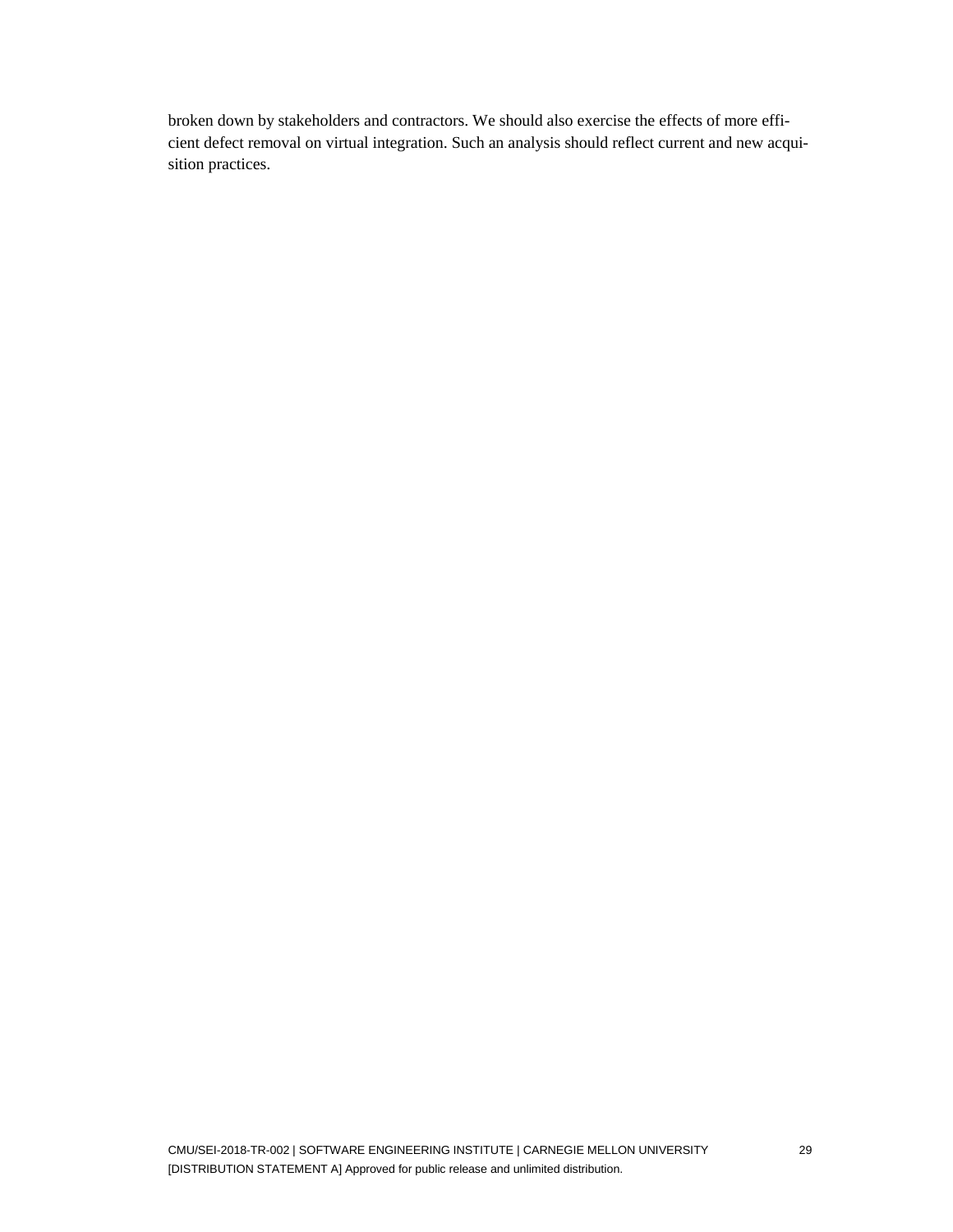# <span id="page-39-0"></span>**8 Conclusion**

Software in avionics continues to grow in complexity and size, evidenced by the number of subsystems, their dependencies, and increased functionality. Current state-of-practice methods, processes, and techniques do not scale well, causing projects to overrun schedules and budgets, primarily due to the scale and complexity of systems. The cost of developing large-scale software of the projected size—that will also satisfy high safety-criticality requirements as well as be reusable—is indeed truly large, especially when considering that the total system development cost of a large airframer (aerospace manufacturer) is in the range of \$10 to \$20 billion

Thus, software is projected to become the dominant cost of developing a new product.

The ROI analysis discussed in this report clearly indicates that an organization could realize significant financial gains by using the SAVI approach.

Our analysis produced the following outcomes and observations:

- Approximately 70% of defects are requirements and design defects, but less than 10% are detected in these early phases. The rework cost of correcting defects introduced in requirements and design but detected late in the development lifecycle is one to two orders of magnitude higher than the cost of correcting them before coding. Requirements-related rework cost amounts to 79% and design-related rework costs 16% of the total-rework cost. In this study, we only considered avoidance of requirements-related defects.
- In the most conservative scenario, for a 27-MSLOC system, the smallest cost avoidance is \$717 million (out of an estimated \$9.176 billion cost of development, a 7.8% cost savings). This is with 70% reuse, rework cost as 30% of total system-development cost, and a defectremoval efficiency of 33%. The arithmetic and logarithmic (continuously compounded) ROIs are 7.3 and 2.12, with an NPV of \$263 million.
- The nominal cost reduction for a 27-MSLOC system is \$2.391 billion (out of an estimated \$9.176 billion, a 26.1% cost savings), occurring at 70% reuse, rework cost as 50% of total system-development cost, and 66% removal efficiency. The arithmetic and logarithmic ROIs are 26.8 and 3.33, with an NPV of \$1.076 billion.
- The cost reduction is linear to the rework cost and removal efficiency. With other factors held constant in a scenario, each unit's increase in removal efficiency for requirements errors resulted in a cost reduction. For example, for the 27-MSLOC system with the highest degree of reuse, each 1% increase in removal efficiency resulted in a cost reduction of \$22 million.
- Cost reduction for a given system size is also linear to the amount of reuse.
- Comparing the cost reduction for systems of different size, we observed that the cost reduction for 60 MSLOC was more than twice that for 30 MSLOC. This is to be expected given the more-than-linear increase in interaction complexity in a larger system.

The predicted returns were considered higher than anticipated. This led to several follow-on activities. First, one of the SAVI-system-integrator members obtained an independent assessment by its organization's cost estimating group, which agreed with the findings of this report. Second,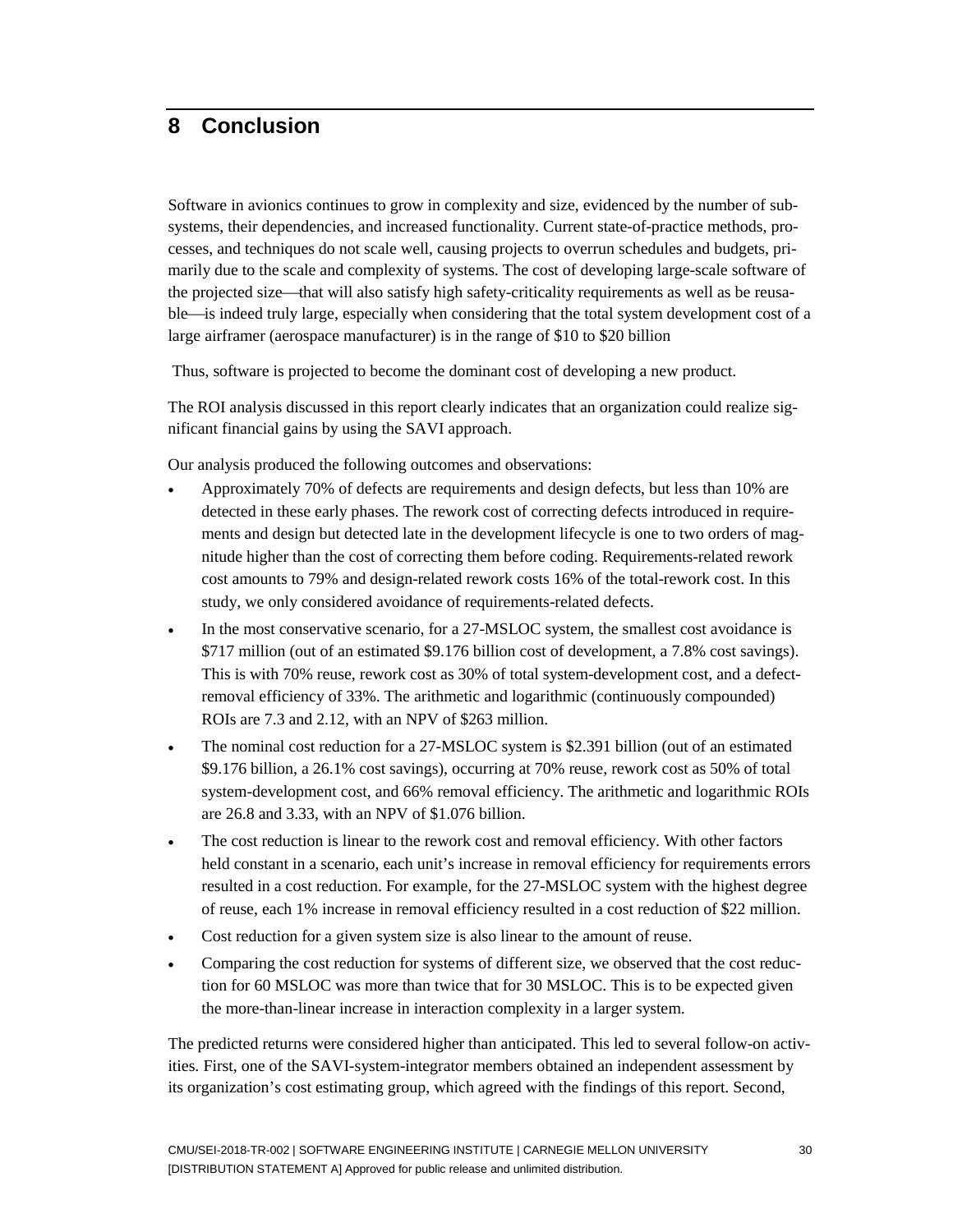this initial ROI study was followed by a second SAVI ROI study [Ward 2011, SAVI 2015a, SAVI 2015b].

In the second study, a Monte Carlo algorithm was used to drive the COCOMO II cost estimation, resulting in a reduced variation of results. In addition, the commercial tool SEER was used to build a SEER-SEM and SEER-H model of a Boeing 777-200 to explicitly estimate the cost of the non-software portion of the system and compare it to both publically available data and the estimates of the original SAVI ROI study presented here. The second study confirms that the cost multiplier of 1.55 was acceptable for 2010. Unfortunately, the software count increases while the physical parts count remains stable, resulting in a software increase from 66% in 2010 to 88% of the total system-development cost by 2024.

The second study also considered tailoring the ROI analysis to reflect a subcontractor. This includes adjusting the scaling factor used to estimate the total cost relative to the software cost, the degree of software reuse, the overall investment in the SAVI technology, and personnel cost factors.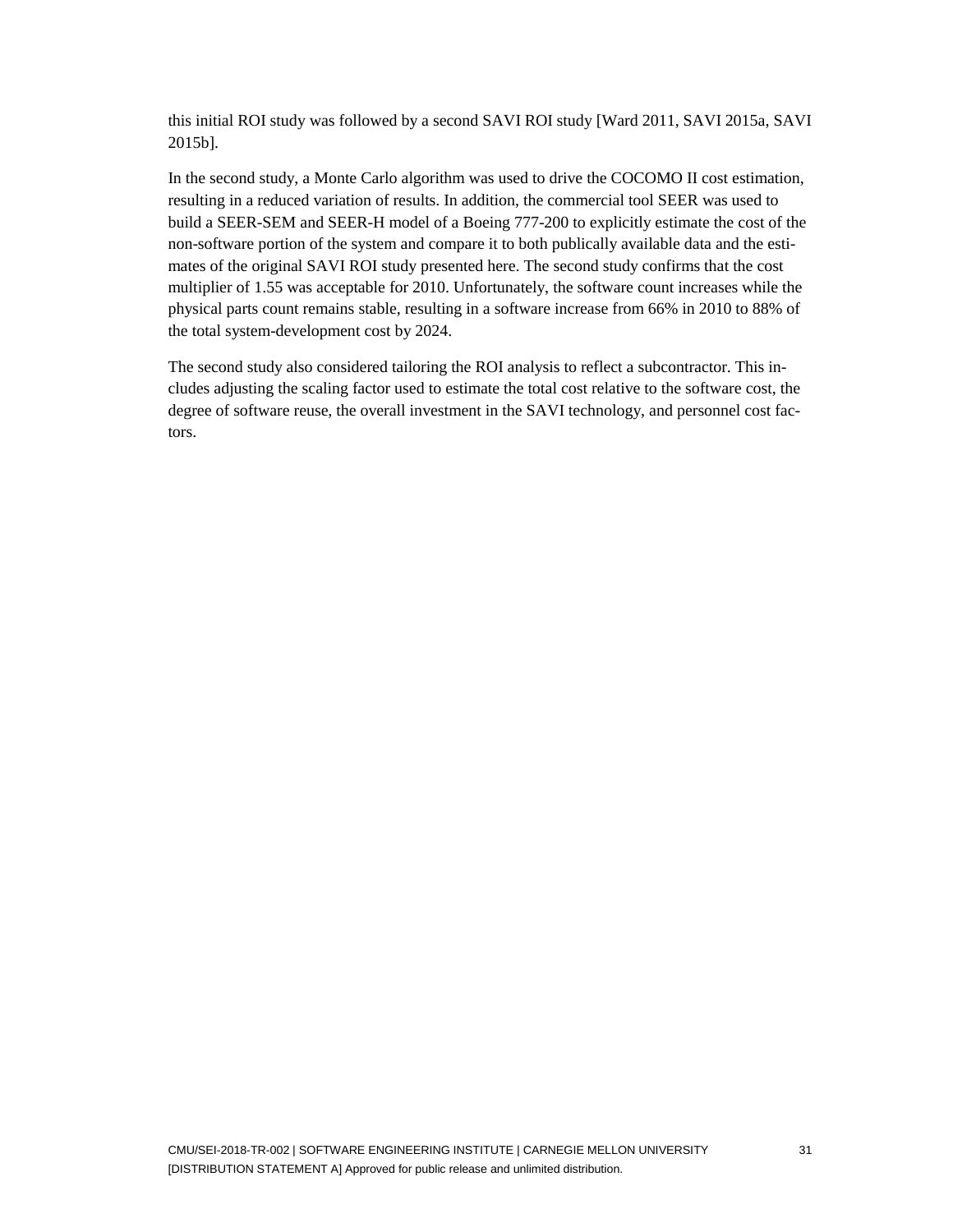### <span id="page-41-0"></span>**References**

*URLs are valid as of the publication date of this document.*

#### **[Albrecht 1979]**

Albrecht, A. J. Measuring Application Development Productivity. Pages 83–92. *Proceedings of the Joint IBM/SHARE/GUIDE Application Development Symposium*. Monterey, California. October 1979.

#### **[Basili 1994]**

Basili, V. & Green, S. Software Process Evolution at SEL. *IEEE Software*. Volume 11. Number 4. July/August 1994. Pages 58–66.

#### **[Basili 2001]**

Basili, V. et al. *Building an Experience Base for Software Engineering: A Report on the First eWorkshop*. CeBASE. 2001. <http://www.cs.umd.edu/~basili/presentations/profes01.pdf>

#### **[Boehm 1981]**

Boehm, B. W. *Software Engineering Economics*. Prentice Hall. 1981.

#### **[Boehm 2000]**

Boehm, B. W. et al. *Software Cost Estimation with COCOMO II*. Prentice Hall. 2000.

#### **[COCOMO II]**

COCOMO II. *Center for Systems and Software Engineering Website*. March 14, 2018 [accessed] [http://sunset.usc.edu/csse/research/COCOMOII/cocomo\\_main.html](http://sunset.usc.edu/csse/research/COCOMOII/cocomo_main.html)

#### **[COSYSMO 2011]**

Constructive Systems Engineering Cost Model (COSYSMO). *Massachusetts Institute of Technology COSYSMO Website*. 2011. March 14, 2018 [accessed] [http://cosysmo.mit.edu](http://cosysmo.mit.edu/)

#### **[Cross 2002]**

Cross, S. E. Message from the Director. In *The Software Engineering Institute 2002 Annual Report*. Software Engineering Institute, Carnegie Mellon University. 2002. [https://re](https://re-sources.sei.cmu.edu/library/asset-view.cfm?assetID=30178)[sources.sei.cmu.edu/library/asset-view.cfm?assetID=30178](https://re-sources.sei.cmu.edu/library/asset-view.cfm?assetID=30178)

#### **[Dabney 2003]**

Dabney, J. B. *Return on Investment of Independent Verification and Validation Study Preliminary Phase 2B Report*. NASA. 2003.

#### **[DoD 1995]**

Department of Defense. *[The Parametric Cost Estimating Handbook.](http://cost.jsc.nasa.gov/PCEHHTML/pceh.htm)* Joint Government/Industry Initiative. 1995.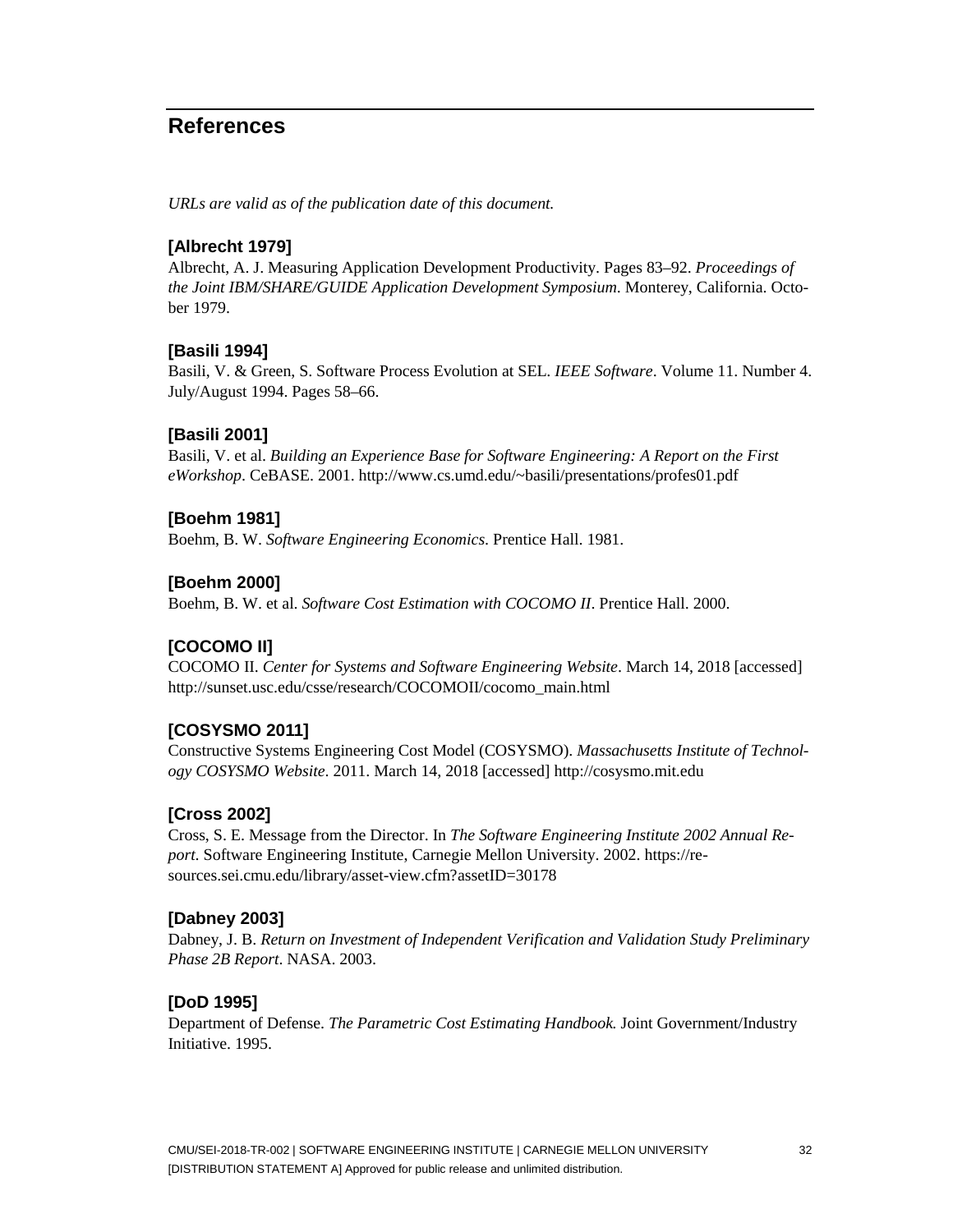#### **[Fairley 2005]**

Fairley, R. E. & Willshire, M. J. Iterative Rework: The Good, the Bad, and the Ugly. *IEEE Computer*. Volume 38. Number 8. September 2005. Pages 34–41.

#### **[Feiler 2009]**

Feiler, P. H. et al. *System Architecture Virtual Integration: An Industrial Case Study*. CMU/SEI-2009-TR-017. Software Engineering Institute, Carnegie Mellon University. 2009. [https://re](https://re-sources.sei.cmu.edu/library/asset-view.cfm?assetid=9145)[sources.sei.cmu.edu/library/asset-view.cfm?assetid=9145](https://re-sources.sei.cmu.edu/library/asset-view.cfm?assetid=9145)

#### **[Feiler 2010]**

Feiler, P. et al. System Architecture Virtual Integration: A Case Study. *Embedded Real Time Software and Systems Conference (ERTS2010)*. Toulouse, France. May 2010. <http://web1.see.asso.fr/erts2010/Site/0ANDGY78> /Fichier/PAPIERS%20ERTS%202010%202/ERTS2010\_0105\_final.pdf

#### **[Galin 2004]**

Galin, D. *Software Quality Assurance: From Theory to Implementation*. Pearson/Addison-Wesley. 2004.

#### **[Garmus 2001]**

Garmus, D. & Herron, D. *Function Point Analysis: Measurement Practices for Successful Software Projects* (Information Technology Series). Addison-Wesley. 2001.

#### **[Hatton 2005]**

Hatton, L. *Estimating Source Lines of Code from Object Code: Windows and Embedded Control Systems*. University of Kingston. 2005.

#### **[Hayes 2003]**

Hayes, J. H. Building a Requirement Fault Taxonomy: Experiences from a NASA Verification and Validation Research Project. Pages 49–59. *14th International Symposium on Software Reliability Engineering (ISSRE)*. Denver, Colorado. November 2003.

#### **[Jones 1996]**

Jones, C. *Applied Software Measurement: Assuring Productivity and Quality*. McGraw-Hill. 1996.

#### **[Jones 2007]**

Jones, C. *Estimating Software Costs: Bringing Realism to Estimating*. McGraw-Hill. 2007.

#### **[Lutz 1993]**

Lutz, R. R. Analyzing Software Requirements Errors in Safety-Critical, Embedded Systems. Pages 126-133. In *Proceedings of the IEEE International Symposium on Requirements Engineering*. San Diego, California. January 4-6, 1993. [http://ieeexplore.ieee.org/stamp/stamp.jsp?tp=&ar](http://ieeexplore.ieee.org/stamp/stamp.jsp?tp=&ar-number=324825)[number=324825](http://ieeexplore.ieee.org/stamp/stamp.jsp?tp=&ar-number=324825)

#### **[Miller 1995]**

Mirsky, S. M. et al. *Guidelines for the Verification and Validation of Expert System Software and Conventional Software.* NUREG/CR-6316. U.S. Nuclear Regulatory Commission. 1995.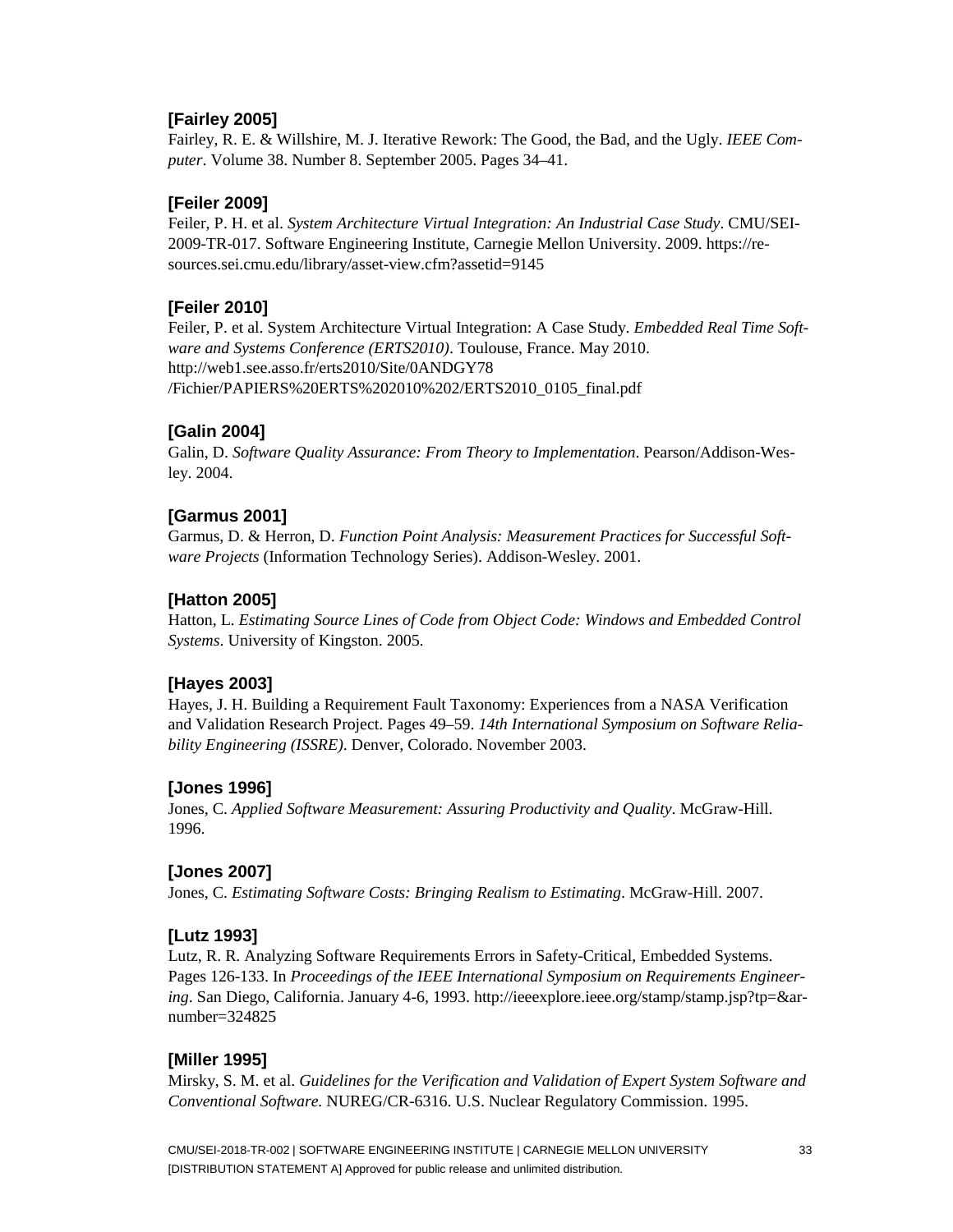#### **[Park 1992]**

Park, R. E. *Software Size Measurement: A Framework for Counting Source Statements*. CMU/SEI-92-TR-020. Software Engineering Institute, Carnegie Mellon University. 1992. <https://resources.sei.cmu.edu/library/asset-view.cfm?assetID=11689>

#### **[Potocki de Montalk 1991]**

Potocki de Montalk, J. P. Computer Software in Civil Aircraft. Pages 10–16. In *Proceedings of the Sixth Annual Conference on Computer Assurance: Systems Integrity, Software Safety and Process Security (COMPASS'91)*. Gaithersburg, Maryland. June 1991.

#### **[Redman 2010]**

Redman, D., et al. Virtual Integration for Improved System Design: The AVSI System Architecture Virtual Integration (SAVI) Program. *Analytic Virtual Integration of Cyber-Physical Systems Workshop, 31st IEEE Real-Time Systems Symposium (RTSS 2010)*. San Diego, California. November 30-December 3, 2010.

#### **[RTI 2002]**

RTI International. *The Economic Impacts of Inadequate Infrastructure for Software Testing.* Planning Report 02-3. NIST. 2002.

#### **[SAVI 2015a]**

Chilenski, J. J. & Ward, D.T. [editors] ROI Estimation. In *SAVI AFE 59 Report Summary Final Report*. Aerospace Vehicle Systems Institute. Pages 29-31. 2015. [http://savi.avsi.aero/wp-con](http://savi.avsi.aero/wp-con-tent/uploads/sites/2/2015/08/SAVI-AFE59-9-001_Summary_Final_Report.pdf)[tent/uploads/sites/2/2015/08/SAVI-AFE59-9-001\\_Summary\\_Final\\_Report.pdf](http://savi.avsi.aero/wp-con-tent/uploads/sites/2/2015/08/SAVI-AFE59-9-001_Summary_Final_Report.pdf)

#### **[SAVI 2015b]**

Chilenski, J. J. & Ward, D.T. [editors]. EPoCD Use Case Demonstrations. Aerospace Vehicle Systems Institute. Pages 9-28. 2015. [http://savi.avsi.aero/wp-content/up](http://savi.avsi.aero/wp-content/up-loads/sites/2/2015/08/SAVI-AFE59S1-8-002_Summary_Final_Report.pdf)[loads/sites/2/2015/08/SAVI-AFE59S1-8-002\\_Summary\\_Final\\_Report.pdf](http://savi.avsi.aero/wp-content/up-loads/sites/2/2015/08/SAVI-AFE59S1-8-002_Summary_Final_Report.pdf)

#### **[U.S. Department of Labor]**

Consumer Price Index, All Urban Consumers (CPI-U), U.S. City Average. *U.S. Department of Labor, Bureau of Labor Statistics*.<https://www.bls.gov/news.release/cpi.t01.htm>

#### **[Ward 2011]**

Ward, D. & Helton, S. Estimating Return on Investment for SAVI (a Model-Based Virtual Integration Process). *SAE International Journal of Aerospace.* Volume 4. Number 2. October 18, 2011. Pages 934-943. https://saemobilus.sae.org/content/2011-01-2576